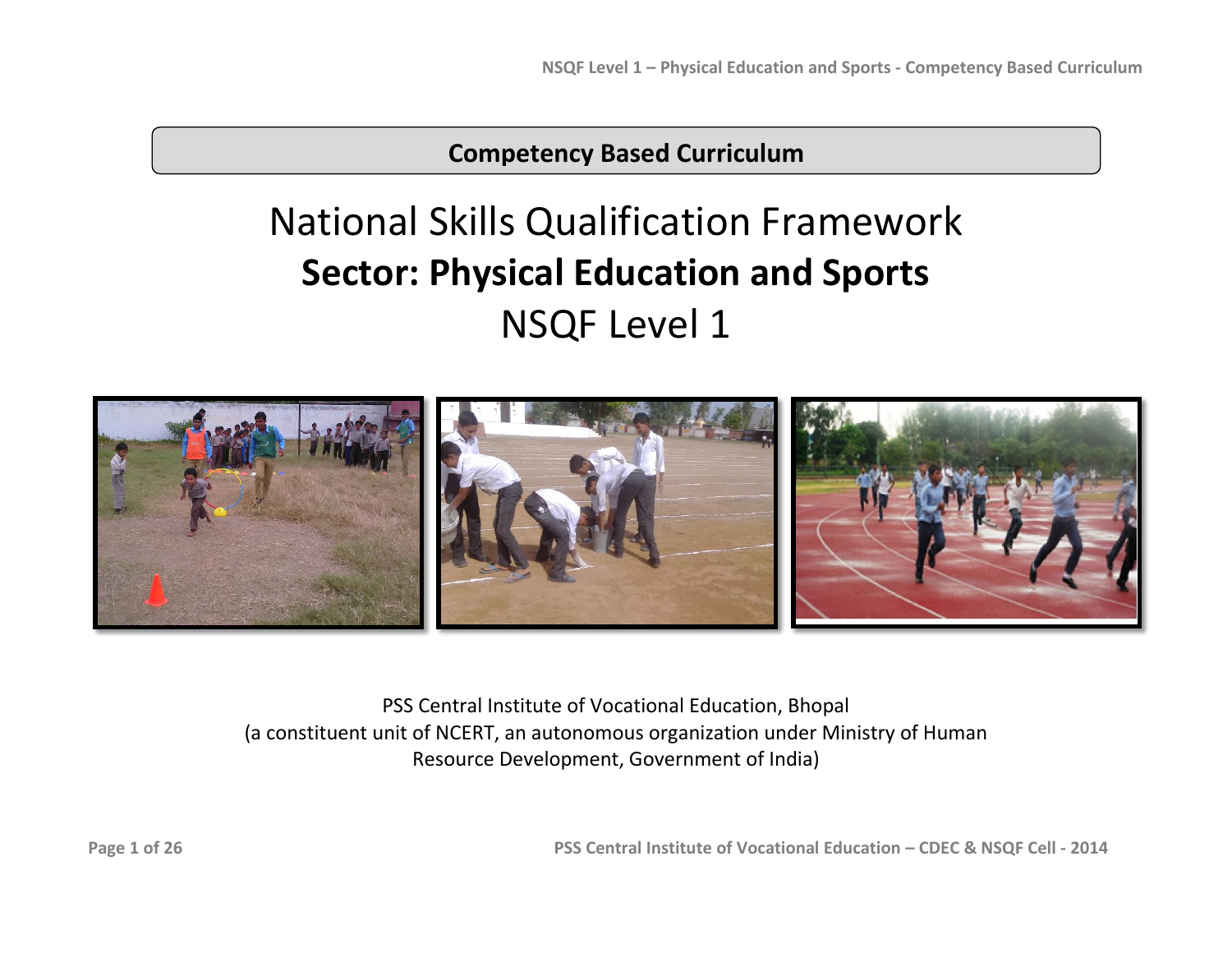Copyright ©2013

All rights reserved. All copyright of this competency based curriculum is solely and exclusively owned by PSSCIVE.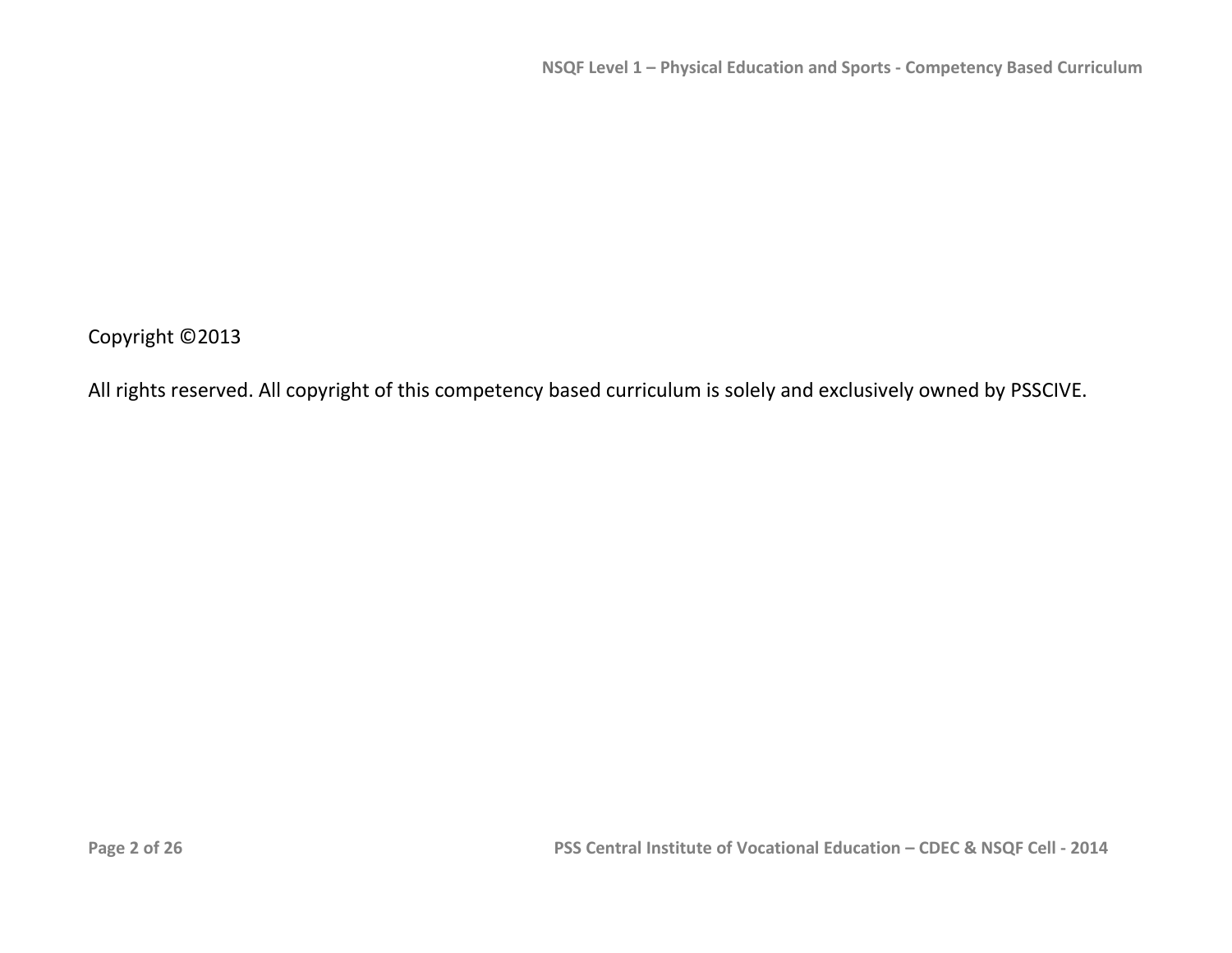| Contents                               |                         |  |  |  |
|----------------------------------------|-------------------------|--|--|--|
| <b>Introduction</b>                    | 4                       |  |  |  |
| <b>About the Sector</b>                | 5                       |  |  |  |
| <b>Objectives of the course</b>        | $\overline{\mathbf{z}}$ |  |  |  |
| <b>Course Structure</b>                | 8                       |  |  |  |
| <b>Classroom Activities</b>            | 10                      |  |  |  |
| <b>Practical Activities</b>            | 10                      |  |  |  |
| On the Job Training                    | 10                      |  |  |  |
| <b>Units</b>                           | 11                      |  |  |  |
| <b>Assessment Guide</b>                | 23                      |  |  |  |
| List of tools, Equipment and Materials | 24                      |  |  |  |
| <b>Trainer's Qualification</b>         | 25                      |  |  |  |
| <b>List of Contributors</b>            | 25                      |  |  |  |
| <b>Acknowledgements</b>                | 26                      |  |  |  |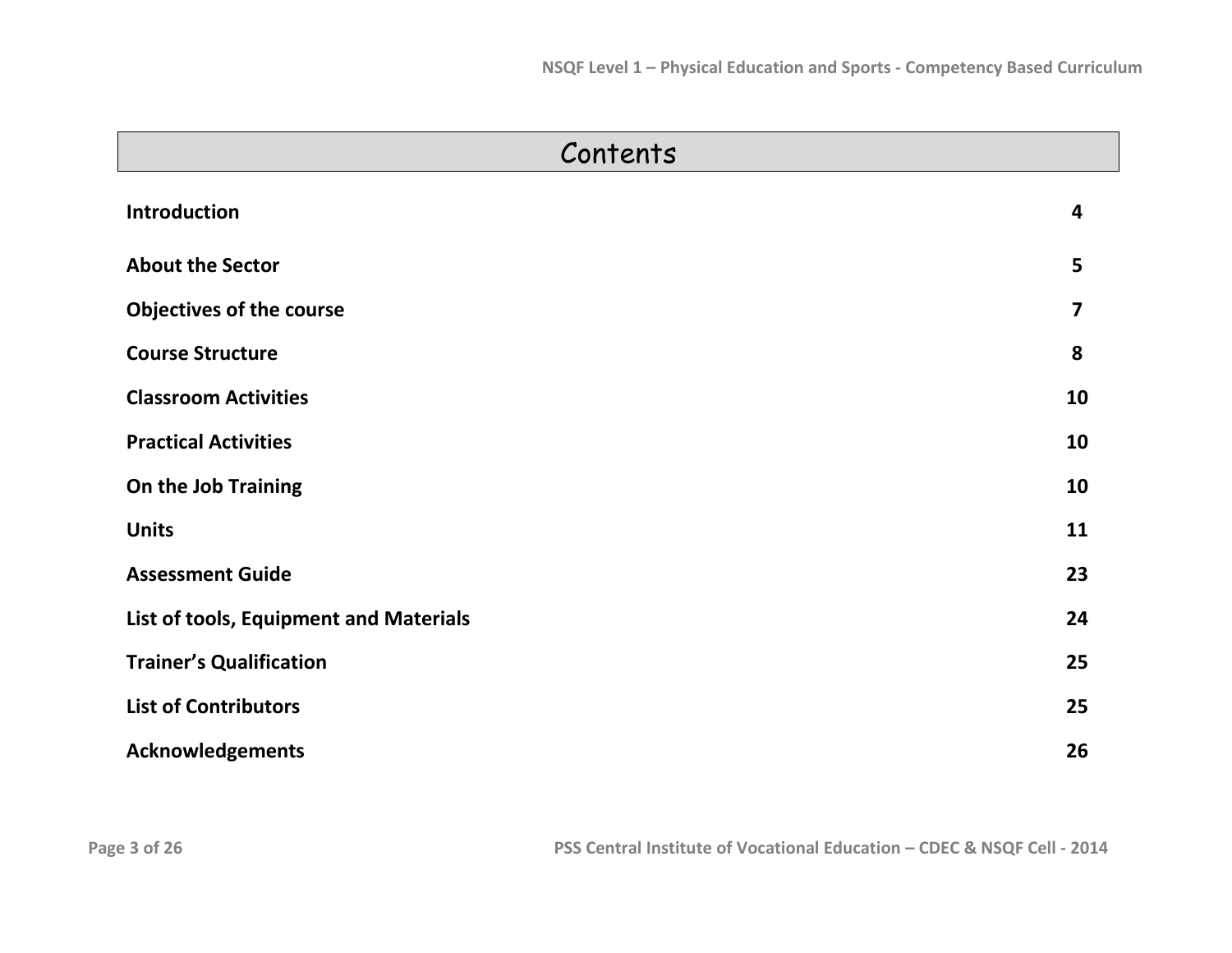## Introduction

The National Skills Qualification Framework (NSQF) developed by the Ministry of Human Resource Development (MHRD), Government of India provides a common reference for linking various qualifications to be used for setting common principles and guidelines for a nationally recognized qualification system covering Schools, Vocational Education and Training Institutions, Technical Education Institutions, and Universities/Colleges.

As per NSQF, qualifications are to be developed in series of levels of knowledge and skills, defined in terms of learning outcomes i.e., the competencies (knowledge, skills and attitude) which the learners must possess regardless of whether they were acquired through formal, non-formal or informal education and training system. Units of competency are the specification of knowledge and skill and the application of that knowledge and skill to the standard of performance expected in the workplace.

Competency is defined in terms of what a person is required to perform, under what conditions it is done and how well it is to be done. Generic competencies are considered essential for a person to participate effectively in the workforce, whereas technical competencies are an individual's knowledge and expertise in the specific group task and its processes. An executive order F.No.1-4/2011-VE dated 3 Sept., 2012 on the various aspects of NSQF has been issued by the MHRD. For more details on the NSQF, please visit the website of MHRD at www: mhrd.gov.in. A competency based curriculum describes what learners must "know" and "be able to do" by the end of a program or study. It identifies the competencies and sub-competencies each learner is expected to master. It states clearly the criteria and conditions by which performance will be assessed. It also defines the learning activities that will lead the learner to mastery of the targeted learning outcome. The **competency based curriculum** is broken down into parts known as **Units**. Each unit is further broken down into knowledge and skills on the basis of which evidence is to be provided by the learner and the evaluation is to be done by the teacher or trainer.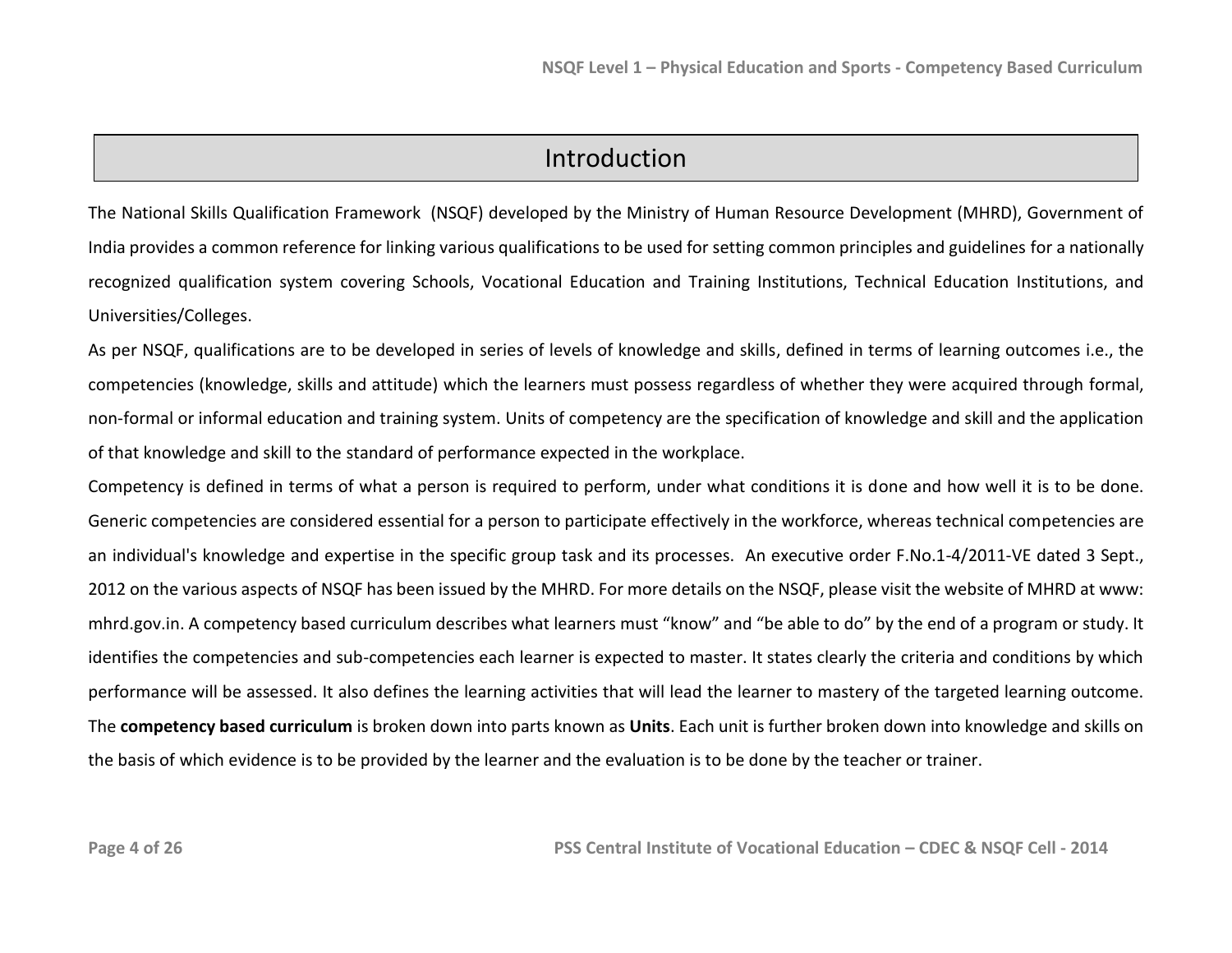## **About the Sector**

Physical education and Sports is a sector which is very wide in scope and extremely significant in its impact on society. There is lack of sports consciousness and culture in the country. In general it is believed that Sports can only be pursued at the cost of academics. We even have a very well known saying in India for it.

"Padhoge Likhoge Banoge Nawab, Kheloge Kudoge Banoge Kharab"

Such Myths exaggerate our imbalance towards physical activity.

As we live in the 21<sup>st</sup> century with all the issues of sedentary lifestyles, unhealthy food habits, stressful careers, this imbalance needs to change else we will face a generation which will have a lower life span than the previous. There are already studies indicating that 30% population of children today is obese. Obesity is a disease. That is an alarmingly high number as there is research to show that 80% of obese children grow up to be obese adults. Diseases like type II diabetes, high cholesterol, stress related disorders are very common in this category.

The sowing of the seeds of physical activity as part of one's lifestyle can only happen from childhood. It is a habit that needs to be formed early on. It is therefore clear that physical education needs to be an integral part of education in all our schools. In addition to the obvious health and fitness outcomes we are also looking at a great deal of life skills learning through sports, grooming better citizens.

The need for physical education as an integral part of education has been recognized by the government and efforts are being made to elevate the status of physical education in schools. That is the grass roots level intervention which will eventually drive the demand for physical education and sports related industry in India.

The immediate need is of good quality physical education and sports professionals at various levels. This demand is going to explode in the coming years offering opportunities for all who want to be associated with Sports and build a career in this field. Several job opportunities already exist and new ones are taking shape.

| Self                           | Schools | <b>Sports Academies</b> | <b>Fitness Centers</b> | <b>Hospitals</b> | <b>Sports Events</b> |
|--------------------------------|---------|-------------------------|------------------------|------------------|----------------------|
| $\sim$ $-$<br>$\sim$<br>$\sim$ |         | ----                    |                        |                  |                      |

**Page 5 of 26 PSS Central Institute of Vocational Education – CDEC & NSQF Cell - 2014**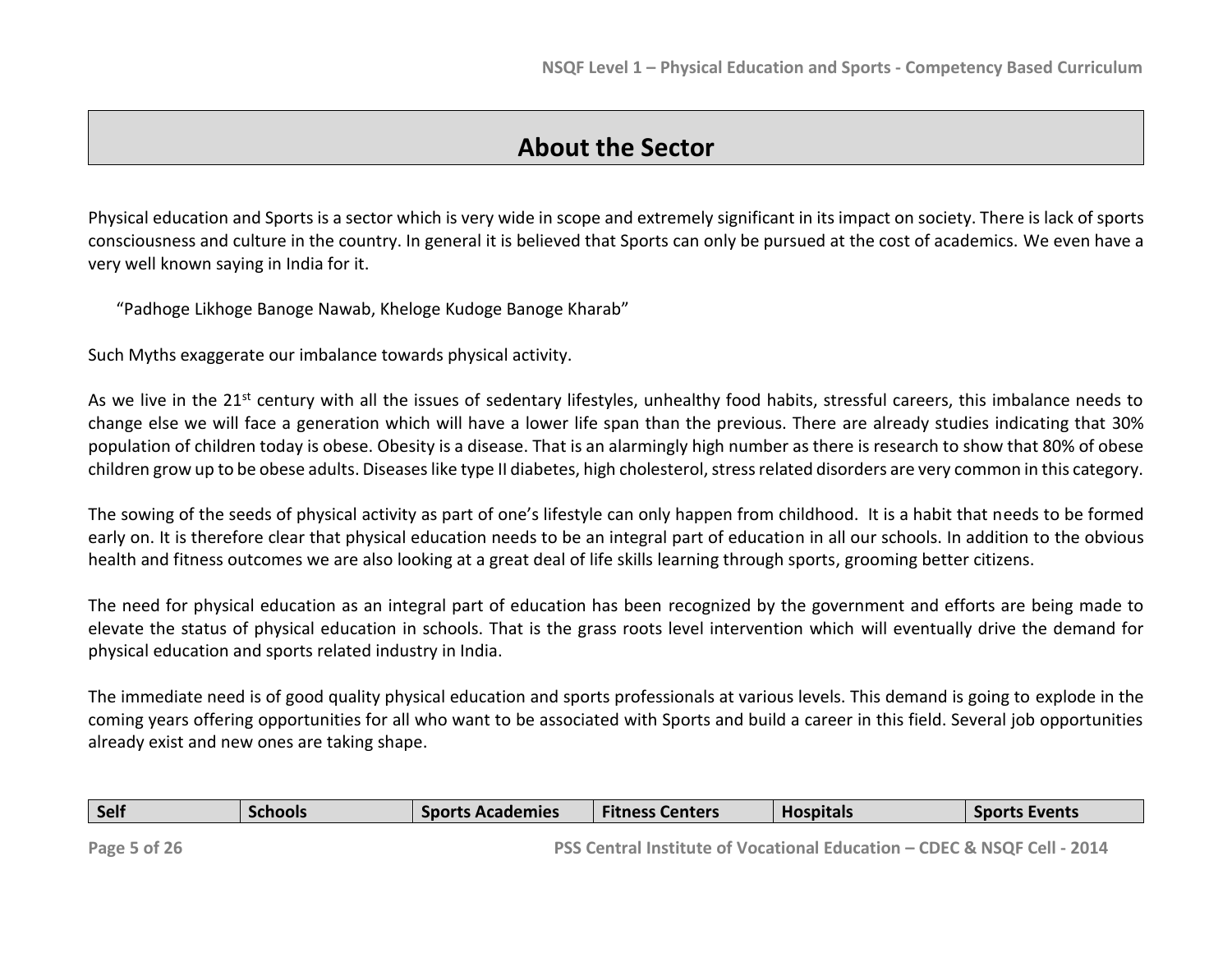| -Professional  | -Physical Education   | - Sports Coaches    | -Fitness Trainers  | -Sports Doctors   | -Event Managers |
|----------------|-----------------------|---------------------|--------------------|-------------------|-----------------|
| <b>Players</b> | <b>Teachers</b>       | - Facility Managers | -Personal Trainers | -Physiotherapists | -Officials      |
|                | -Early Years Physical | - Academy Managers  | -Aqua Trainers     | -Nutritionists    | -Commentators   |
|                | <b>Trainers</b>       |                     | -Nutritionists     |                   | -Journalists    |
|                | -Sports Coaches       |                     |                    |                   |                 |

There is already a gap today in the demand and supply of professionals in this sector in quantity as well as quality. A vocational course on physical training and sports gives basic exposure of the relevant knowledge and skills required for someone interested in this sector. Participation in such a vocational course should build entry level knowledge and skills giving the student an advantage when pursuing further education in this field or employability skills should the student decide to go for a job.

Since most of the job roles in this sector require the employee to be dealing with fellow human beings, there is a certain level of maturity and skills required in dealing with the customers. Level 1 of this vocational course would give exposure to students on several skills that are required across the sector so that they get a flavor of what is the scope and also get an opportunity to explore their innate choices. As the course progresses to level 2, students would be confident of doing roles like grounds marking, facility readiness, assisting a physical education teacher in a school or academy. By level 4 the students would have confidence to conduct lessons on their own under the guidance of a Physical Education director in a school or a team coach. They would have basic knowledge of Sports like skills, rules, ground markings, conducting tournaments, basic first aid and a lot of exposure to actually conducting such lessons with children. They will have knowledge of skills versus fitness and what can be done to improve both.

In schools, there is a dire need of physical education trainers who are able to focus on engaging the whole class and exciting children to participate in physical activity for the pleasure on playing, social interaction, fun and fitness.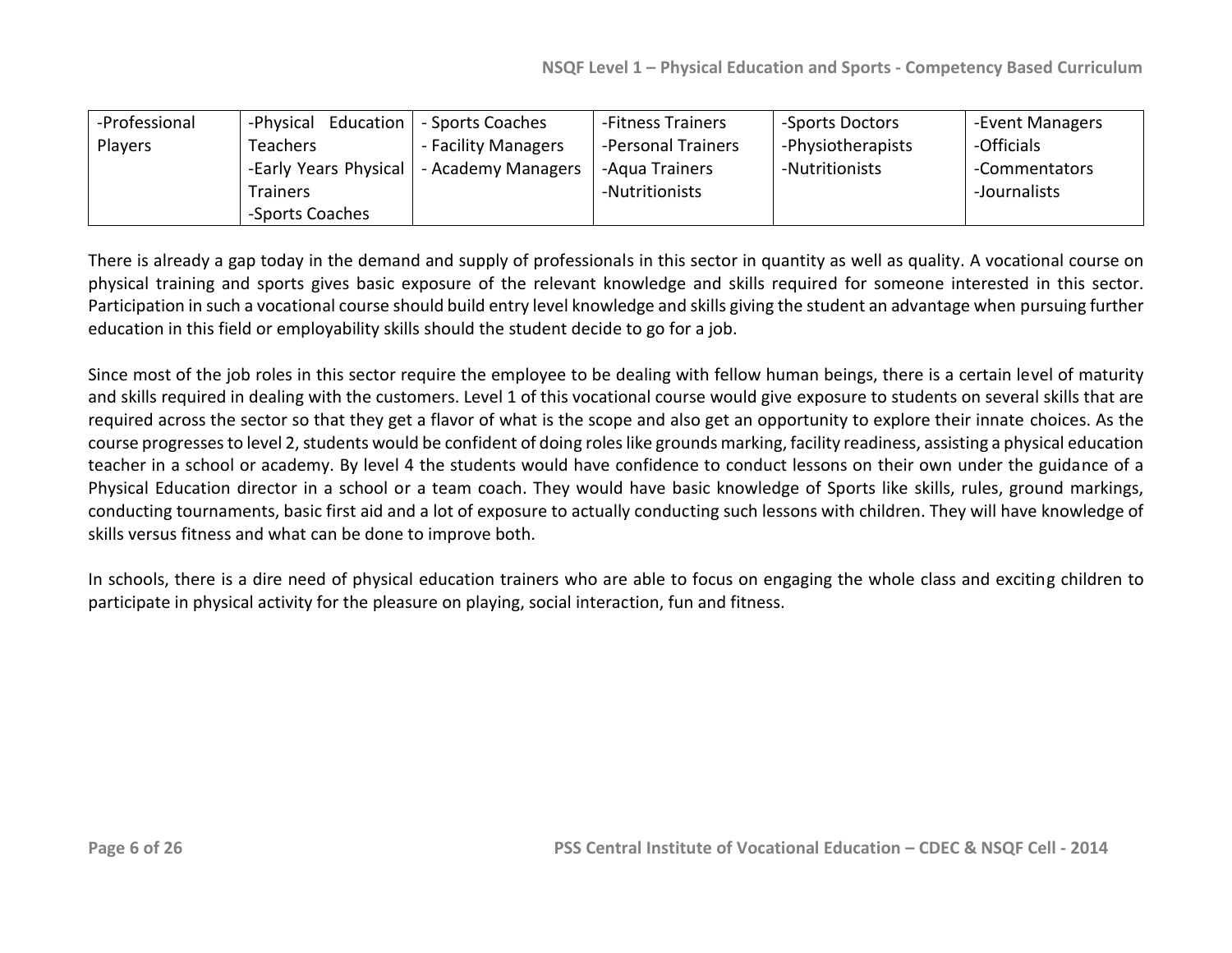# **Objectives of the Course**

Upon completion of this level 1 course students will be able to

- Recognize the meaning and importance of a physically educated person
- Explain the meaning of health and fitness and apply some of the learnt measures to improve health and fitness
- Demonstrate the concept of age appropriateness and apply the correct learning outcomes to the various age groups in Sports and Games with knowledge of some teaching learning techniques
- Demonstrate the value of fun in learning process and learn how to make lessons interesting for students using creativity and colourful props.
- Apply a mix of skill and fitness trainings to improve individual performance.
- Describe basic ethics in Sports and transfer such knowledge to the students
- Accomplish and demonstrate the technical knowledge of some Sports, like ground markings, rules and regulations, skills required, basic first aid and fixtures for tournaments.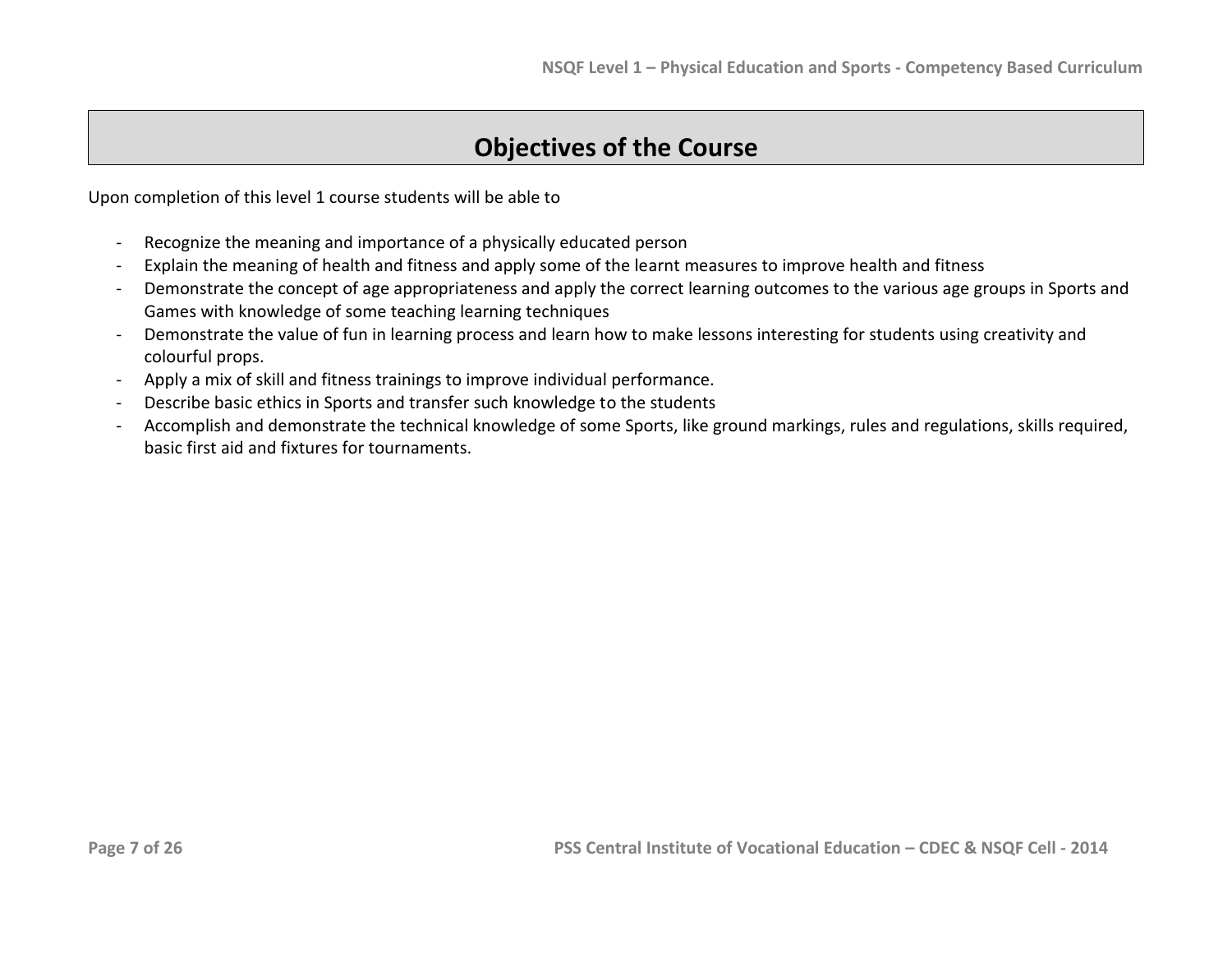# **Course Structure: Competency Based Curriculum**

## **Sector: Physical Education and Sports**

**Course Structure:** This course (vocational qualification package) is a planned sequence of instructions consisting of the following 08 modules called as Units.

| <b>Physical Training and Sports - Unit Matrix</b> |                                   |                                                   |                                            |                                                 | Level 1                       |
|---------------------------------------------------|-----------------------------------|---------------------------------------------------|--------------------------------------------|-------------------------------------------------|-------------------------------|
| $SI.$ #                                           | <b>Unit Code</b>                  | <b>Unit Title</b>                                 | Sub-Unit                                   | <b>No. of Notional</b><br><b>Learning hours</b> | Pre-requisite<br>Unit, if any |
|                                                   |                                   |                                                   | Meaning and concept of physical education  |                                                 |                               |
|                                                   |                                   |                                                   | Aims and objectives of physical education  |                                                 |                               |
| 1                                                 | PS 101 - NQ2013                   | <b>Foundation of Physical</b><br><b>Education</b> | Importance of physical education           | 15                                              | Nil                           |
|                                                   |                                   | Scope and trends in physical education            |                                            |                                                 |                               |
|                                                   |                                   | Opportunities - social and economic               |                                            |                                                 |                               |
|                                                   | $\overline{2}$<br>PS 102 - NQ2013 | <b>Health and Fitness</b>                         | Meaning and concept of health and fitness  |                                                 | Nil                           |
|                                                   |                                   |                                                   | Growth and development                     | 25                                              |                               |
|                                                   |                                   |                                                   | Structure of human body                    |                                                 |                               |
|                                                   |                                   | Fundamental movement skills                       |                                            |                                                 |                               |
|                                                   |                                   |                                                   | Age appropriateness of physical activities |                                                 |                               |
| 3<br>PS 103 - NQ2013                              |                                   | Sports equipment and props                        |                                            |                                                 |                               |
|                                                   | <b>Games and Sports</b>           | Yoga                                              | 60                                         | Nil                                             |                               |
|                                                   |                                   | Sports etiquettes                                 |                                            |                                                 |                               |
|                                                   |                                   |                                                   | Laws and rules of games                    |                                                 |                               |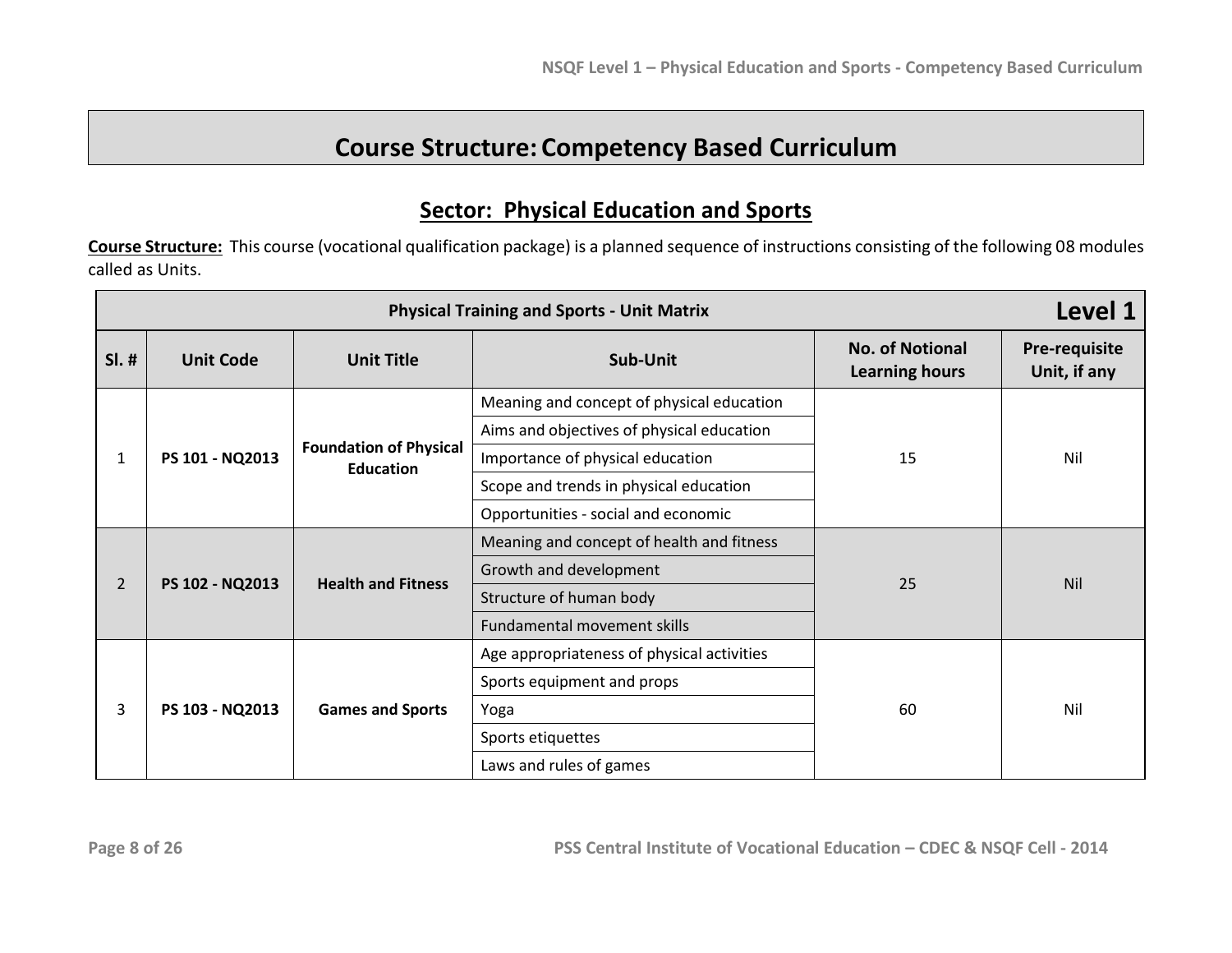| $SI.$ #              | <b>Unit Code</b>       | <b>Unit Title</b>                              | Sub-Unit                                          | <b>No. of Notional</b><br><b>Learning hours</b> | Pre-requisite<br>Unit, if any |
|----------------------|------------------------|------------------------------------------------|---------------------------------------------------|-------------------------------------------------|-------------------------------|
|                      |                        |                                                | Meaning and concept of Hygiene                    |                                                 |                               |
|                      |                        |                                                | Posture                                           |                                                 |                               |
| 4                    | PS 104 - NQ2013        | <b>Developing an Athlete</b>                   | Safety measures on playgrounds                    | 20                                              | Nil                           |
|                      |                        |                                                | First-Aid (basic)                                 |                                                 |                               |
|                      |                        |                                                | Roles and responsibilities of a teacher           |                                                 |                               |
| 5                    | PS 105 - NQ2013        | <b>Teaching-Learning</b>                       | <b>Effective Communication</b>                    | 20                                              | Nil                           |
|                      |                        |                                                | Teach to learn                                    |                                                 |                               |
|                      |                        |                                                | Developing a lesson plan                          |                                                 |                               |
|                      | PS 106 - NQ2013<br>6   |                                                | Ground and court marking                          |                                                 |                               |
|                      |                        | <b>Managing Sports</b><br><b>Events</b>        | Preparing fixture                                 | 20                                              | Nil                           |
|                      |                        |                                                | Maintaining of props and equipment                |                                                 |                               |
|                      |                        |                                                | <b>Understanding Nutrients</b>                    |                                                 | Nil                           |
| $\overline{7}$       | PS 107 - NQ2013        | <b>Nutrition</b>                               | Balance your diet                                 | 20                                              |                               |
|                      |                        |                                                | Water and its importance in Health                |                                                 |                               |
|                      |                        |                                                | Teach games for primary grades (Std I to III)     |                                                 |                               |
|                      |                        |                                                | Teach a specific fitness related activity for Std |                                                 |                               |
|                      |                        |                                                | IV to VI                                          |                                                 |                               |
| PS 108 - NQ2013<br>8 | <b>Work Integrated</b> | Demonstrate and teach 4 asanas to a student/   |                                                   |                                                 |                               |
|                      | Learning               | teacher group                                  | 20                                                | <b>NA</b>                                       |                               |
|                      |                        | Assist in ground preparation for school sports |                                                   |                                                 |                               |
|                      |                        | day                                            |                                                   |                                                 |                               |
|                      |                        |                                                | Assist in checking personal hygiene of junior     |                                                 |                               |
|                      |                        |                                                | students                                          |                                                 |                               |
| <b>Total</b>         |                        |                                                |                                                   | 200                                             |                               |

Successful completion of **200 hours** of **theory and practical sessions including 20 hours of work integrated learning** is a requirement for full qualification.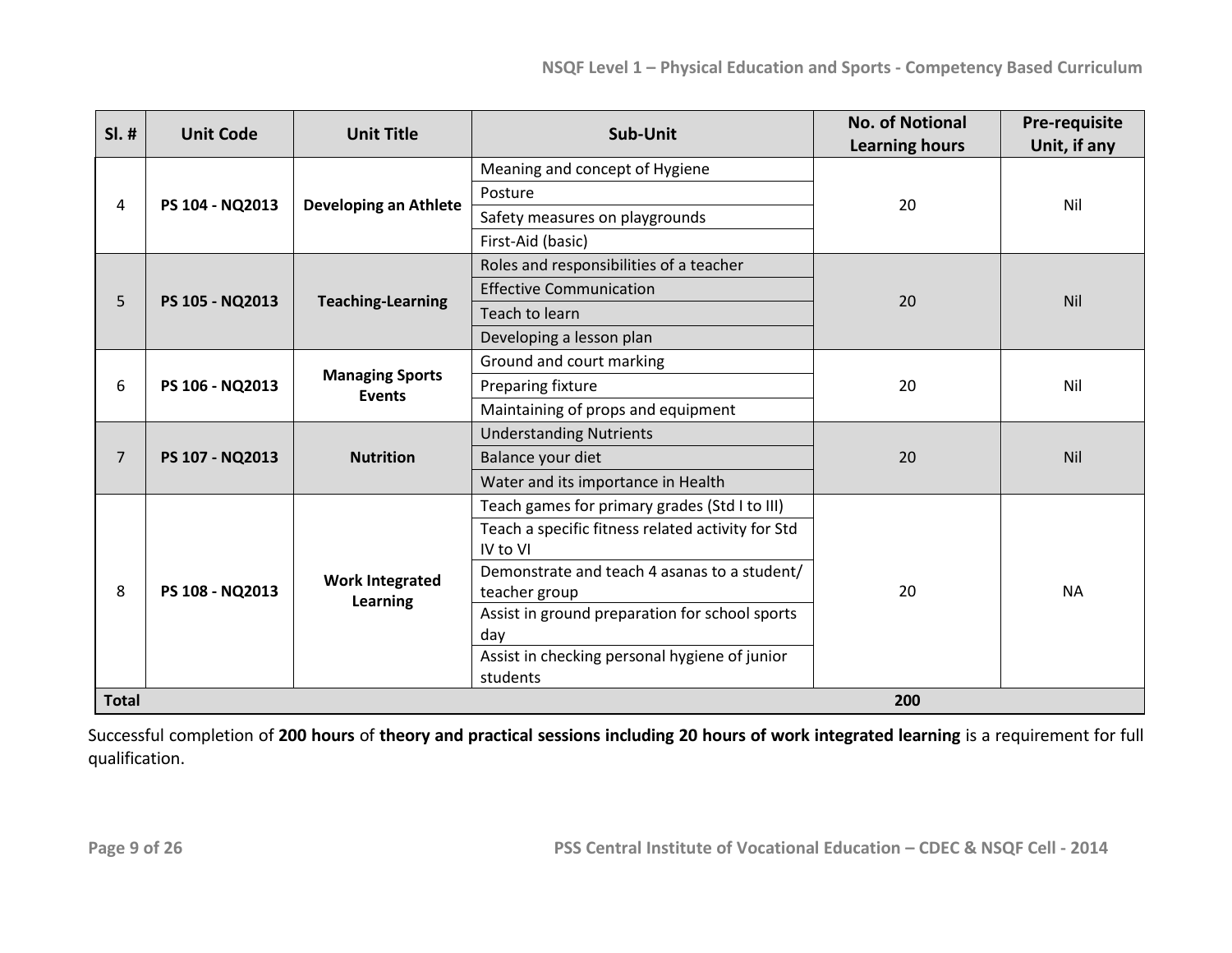### **Classroom Activities:**

The main activity in classroom will be an interactive lecture session, followed by discussions. Teachers should make effective use of a variety of instructional aids, such as Videos, Power Point Presentations, Charts, Diagrams, Models, Exhibits, Handouts, etc. to transmit knowledge in projective and interactive mode. A variety of teaching methods will be used like chart preparation, collation of objects relevant to the topics, preparation of informative document, planning of an event and role plays.

### **Practical Activities:**

Activities that provide practical experience are termed as practical activities such as ground markings, visiting Sports facilities, conducting physical activities according to lesson plans for students of various age groups in the schools, assisting in planning of some Sports events in schools involving students, teachers and perhaps the community. Props, tools and equipment are used for practical activities to make the activity fun and engaging. The vocational teacher with the School principal will plan practical activities where the students can get exposure to all skills required in the course with assistance from the physical education teacher of the school.

#### **On-the-Job Training:**

On-the-job training (OJT) utilizes actual equipment and materials in a structured manner, following a training plan that reflects tasks to be performed and competencies to be imparted under the supervision of an experienced trainer or supervisor. Training plan is prepared and signed by the student, teacher, and supervisor at the organization/industry. In the first step of OJT the trainer will provide an overview of the task to the student, explaining the constructional details and use of the tools, equipment, materials, etc. in performing the tasks. In the second step trainer will tell, show, and demonstrate step by step the use of tools, materials and equipment for performing a task showing the finished products at each appropriate step which will help the leaner understand what is required as outcome. Student will directly participate in the next level while the trainer monitors the progress and provides the feedback. At the last level student practices with clearly defined targets for performance standards.

#### **Certification:**

The certificate will be issued by the State's Secondary Education Board/Central Board of Secondary Education (CBSE)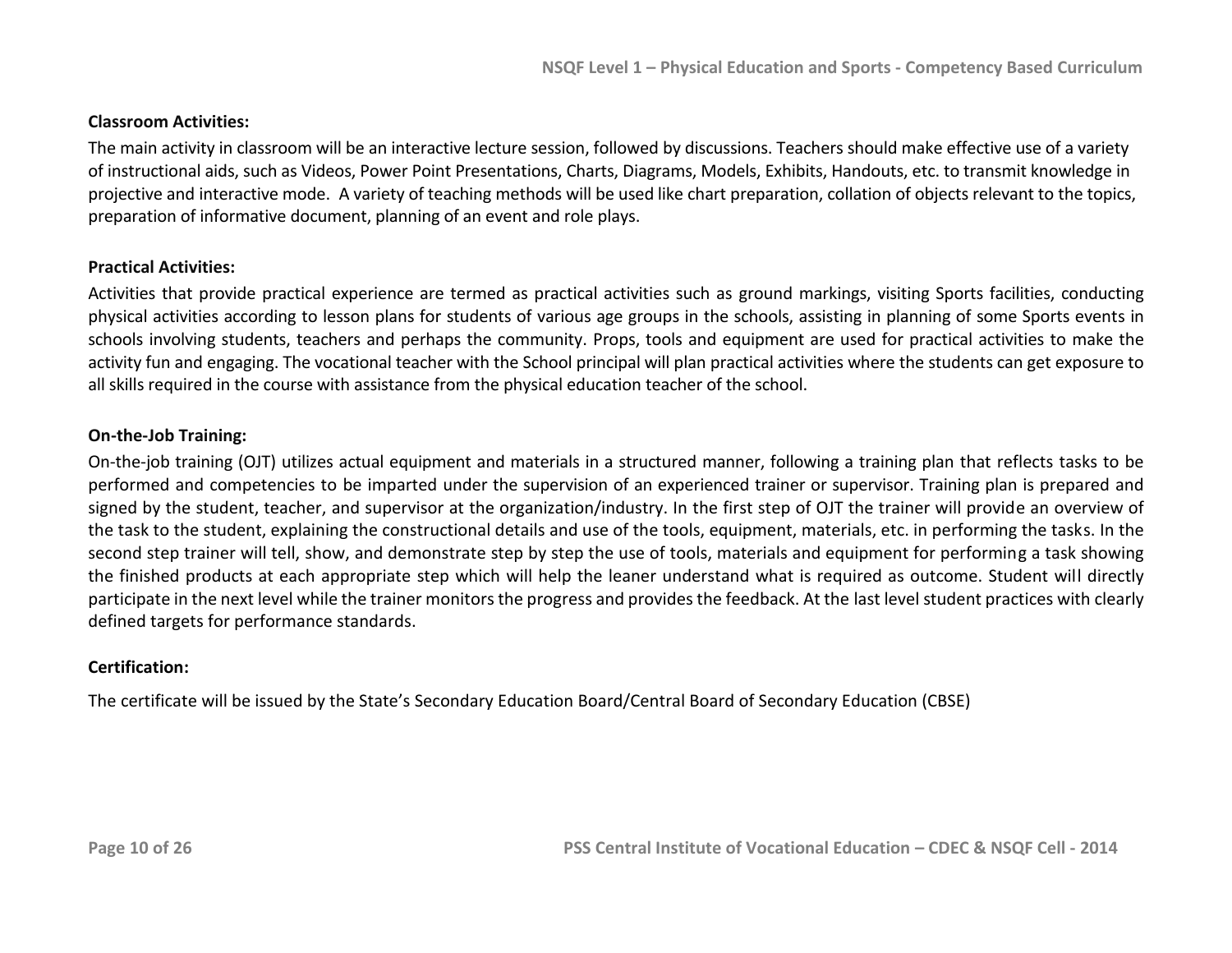# **Units**

| <b>Unit Code:</b><br>PS 101 -<br>NQ2013 | <b>Unit Title: Foundation of Physical Education</b>                 |                                                                                                                                                 |                                                                                                                                                                                                                                                                                | <b>Duration: 15 hrs</b>                                                                                                                                                                                                            |
|-----------------------------------------|---------------------------------------------------------------------|-------------------------------------------------------------------------------------------------------------------------------------------------|--------------------------------------------------------------------------------------------------------------------------------------------------------------------------------------------------------------------------------------------------------------------------------|------------------------------------------------------------------------------------------------------------------------------------------------------------------------------------------------------------------------------------|
| Location:                               | <b>Learning Outcome</b>                                             | <b>Knowledge Evaluation</b>                                                                                                                     | <b>Performance Evaluation</b>                                                                                                                                                                                                                                                  | <b>Teaching and Training Method</b>                                                                                                                                                                                                |
| Classroom and<br>playground             | 1. Describe the<br>meaning and<br>concept of physical<br>education. | 1. Define physical education.                                                                                                                   | 1. Create a daily routine of a<br>physically active person.                                                                                                                                                                                                                    | <b>Interactive Lecture:</b><br>Lecture and discussion on meaning and<br>concept of physical education.<br><b>Activity:</b><br>Make charts on various concepts of<br>physical education.                                            |
| Classroom and<br>playground             | 2. Explain the aims<br>and objectives of<br>physical education.     | 1. Differentiate between<br>cognitive and affective<br>domain.<br>2. Differentiate between the<br>aims and objectives of<br>physical education. | 1. Demonstrate the objectives of<br>physical education by on-ground<br>activities.<br>2. Complete the "quick self-<br>health check-up" questionnaire.<br>3. Based on the score of the<br>questionnaire identify an aim and<br>objectives to improve your score<br>by 6 points. | <b>Interactive Lecture:</b><br>Lecture and discussion on aims and<br>objectives of physical education.<br><b>Activity:</b><br>On-ground physical activities and games<br>to experience the specific aims of<br>physical education. |
| Classroom and<br>playground             | 3. Explain the<br>importance of<br>physical education.              | 1. Describe the factors that<br>make a person physically<br>educated.                                                                           | 1. Describe the standards of<br>physical education.                                                                                                                                                                                                                            | <b>Interactive Lecture:</b><br>Importance of physical education.<br><b>Activity:</b><br>Group discussion on importance of<br>physical education.                                                                                   |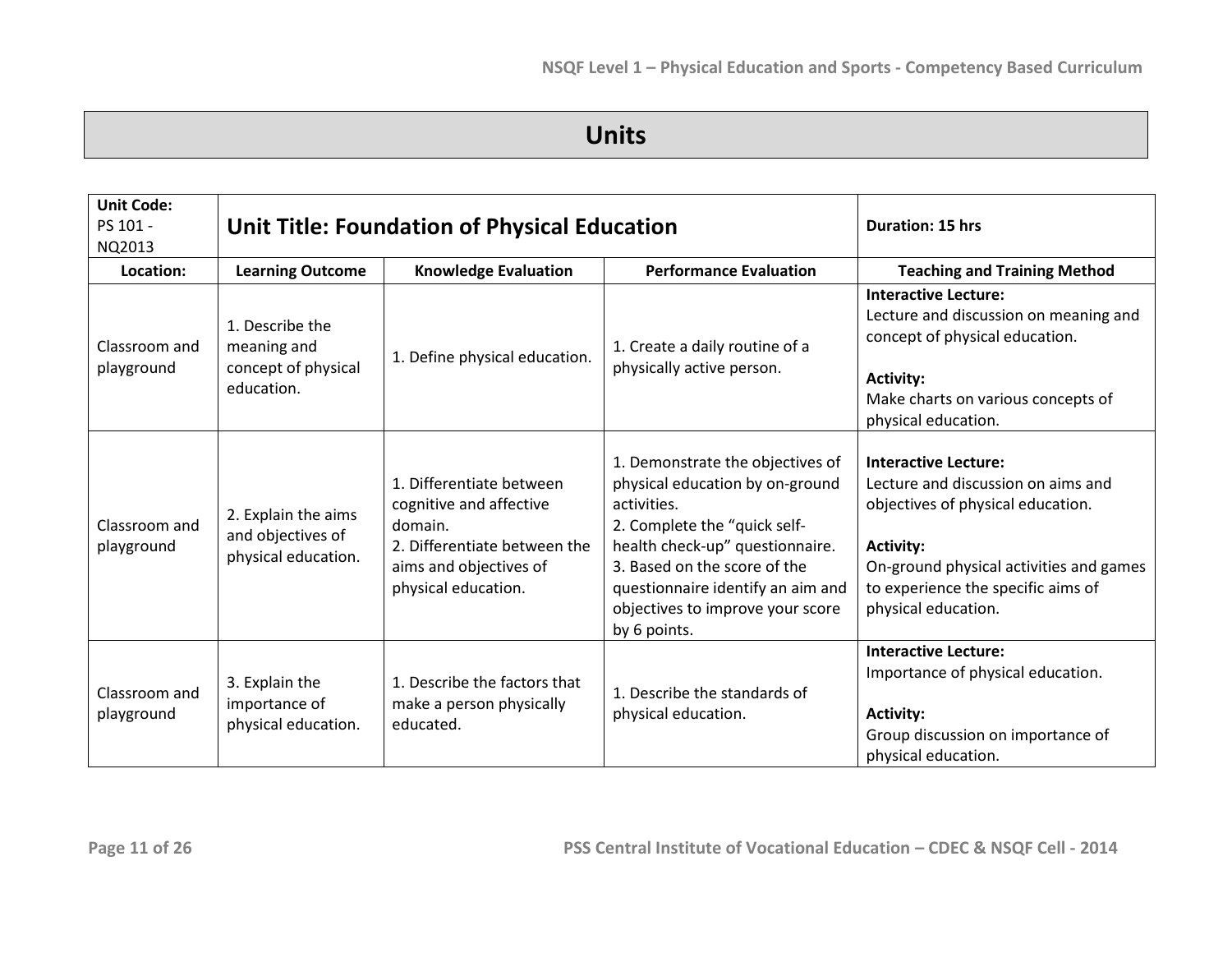| Location:                   | <b>Learning Outcome</b>                                                               | <b>Knowledge Evaluation</b>                                                                                                                                              | <b>Performance Evaluation</b>                                                                                                               | <b>Teaching and Training Method</b>                                                                                                                                                                                                                          |
|-----------------------------|---------------------------------------------------------------------------------------|--------------------------------------------------------------------------------------------------------------------------------------------------------------------------|---------------------------------------------------------------------------------------------------------------------------------------------|--------------------------------------------------------------------------------------------------------------------------------------------------------------------------------------------------------------------------------------------------------------|
| Classroom and<br>playground | 4. Describe the<br>scope and trends of<br>physical education.                         | 1. List the four parts of<br>physical education program.<br>2. Describe the current<br>trends within the scope of<br>physical education.                                 | 1. Differentiate between fitness,<br>recreation and intra-mural<br>program.                                                                 | <b>Interactive Lecture:</b><br>Discussion/interaction of wide scope of<br>physical education.<br><b>Activity:</b><br>Role play and execute on-ground<br>physical activities in relation to various<br>scopes of physical education.                          |
| Classroom and<br>playground | 5. Identify the social<br>and economic job<br>opportunities in<br>physical education. | 1. Explain the social and<br>economic impact of physical<br>education as profession.<br>2. List the job opportunities<br>in the physical education and<br>sports sector. | 1. Differentiate between coach<br>and fitness trainer.<br>2. Identify the job opportunities<br>with respect to the job<br>responsibilities. | <b>Interactive Lecture:</b><br>Discussion/interaction of specific scope<br>of physical education as profession.<br><b>Activity:</b><br>Partner/ group project – identify a job<br>role and list the qualities required for<br>the job role on a chart paper. |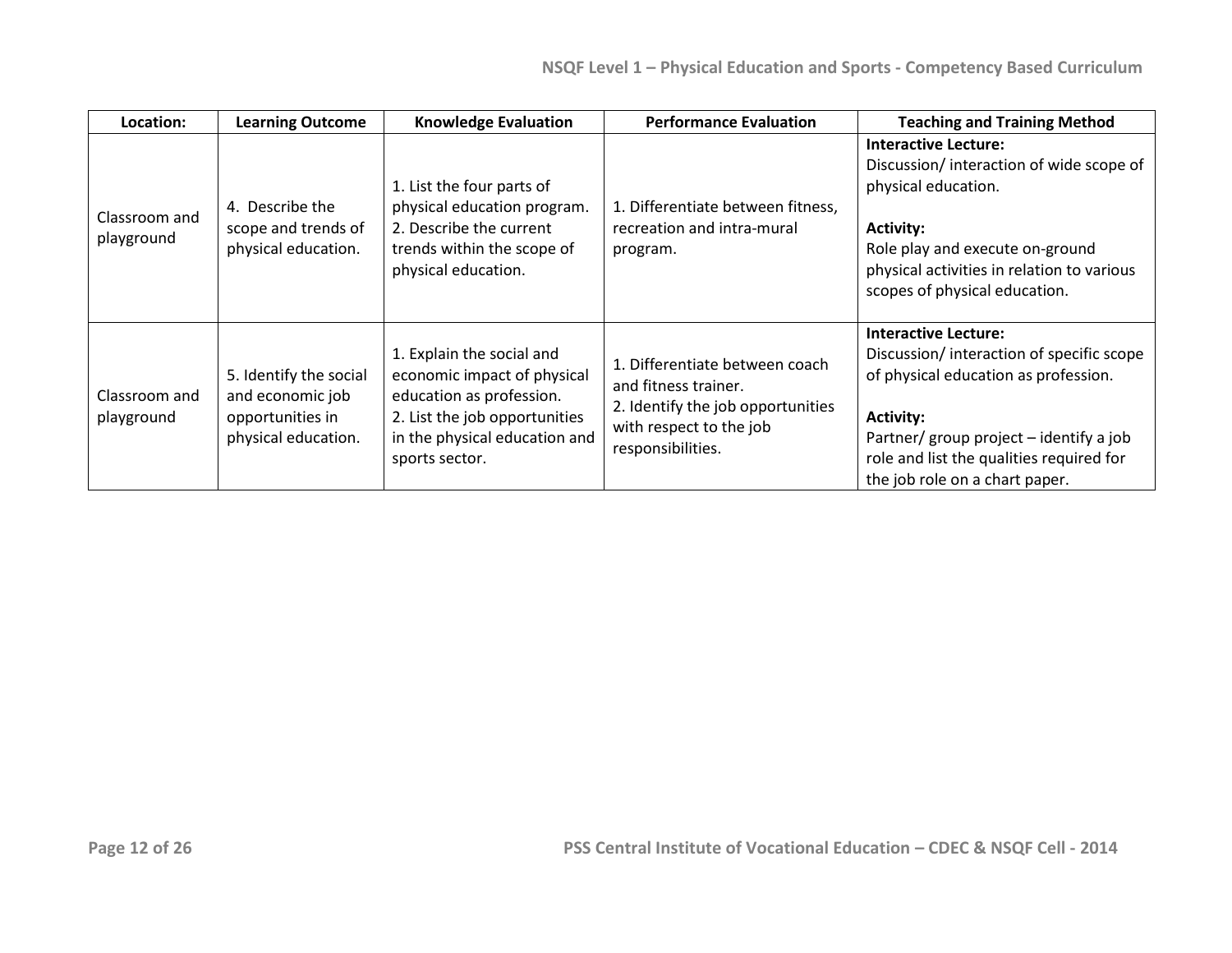| <b>Unit Code:</b><br>PS 102 -<br>NQ2013 | <b>Unit Title: Health and Fitness</b>                                                                  |                                                                                                                                                  |                                                                                                                            | <b>Duration: 25 hrs</b>                                                                                                                                                                          |
|-----------------------------------------|--------------------------------------------------------------------------------------------------------|--------------------------------------------------------------------------------------------------------------------------------------------------|----------------------------------------------------------------------------------------------------------------------------|--------------------------------------------------------------------------------------------------------------------------------------------------------------------------------------------------|
| Location:                               | <b>Learning Outcome</b>                                                                                | <b>Knowledge Evaluation</b>                                                                                                                      | <b>Performance Evaluation</b>                                                                                              | <b>Teaching and Training Method</b>                                                                                                                                                              |
| Classroom and<br>playground             | 1. Describe the<br>meaning and<br>concept of health<br>and fitness.                                    | 1. Explain the meaning of<br>health and fitness.<br>2. Explain the impact of<br>fitness on health.                                               | 1. Perform physical activities to<br>demonstrate the relevant fitness<br>components.                                       | <b>Interactive Lecture:</b><br>Meaning and concept of health and<br>fitness.<br><b>Activity:</b><br>Measure Fitness components of students<br>and its impact on health.                          |
| Classroom and<br>playground             | 2. Describe the<br>various stages of<br>growth and<br>development from<br>an infant to<br>adolescence. | 1. Differentiate between<br>growth and development.<br>2. Recognize the stages of<br>growth and development<br>from an infant to adult.          | 1. Identify the stages of physical<br>and cognitive development in<br>various age groups.                                  | <b>Interactive Lecture:</b><br>Explain stages of growth and<br>development.<br><b>Activity:</b><br>Project - observe PE classes of various<br>age groups.<br>Visit to a play school/ Montessori. |
| Classroom                               | 3. Describe the<br>structure of human<br>body.                                                         | 1. Explain skeletal structure,<br>muscles, organ systems and<br>blood.<br>2. List the major muscle<br>groups and the major bones<br>in the body. | 1. Identify the organs which are<br>responsible for respiration.<br>2. Draw a well-labeled diagram of<br>digestive system. | Lecture:<br>Structure of human body.<br><b>Activity:</b><br>Projects of drawings - skeletal structure,<br>muscular system and organ systems.                                                     |
| Classroom and<br>playground             | 4. Demonstrate the<br>fundamental<br>movement skills.                                                  | 1. Explain the fundamental<br>movement skills.<br>2. Differentiate between<br>locomotor, non-<br>manipulative and<br>manipulative skills.        | 1. Perform three fundamental<br>movement skills.                                                                           | <b>Interactive Lecture:</b><br>Discussion/ interaction of fundamental<br>movement skills.<br><b>Activity:</b><br>On-ground physical activities of<br>fundamental movement skills.                |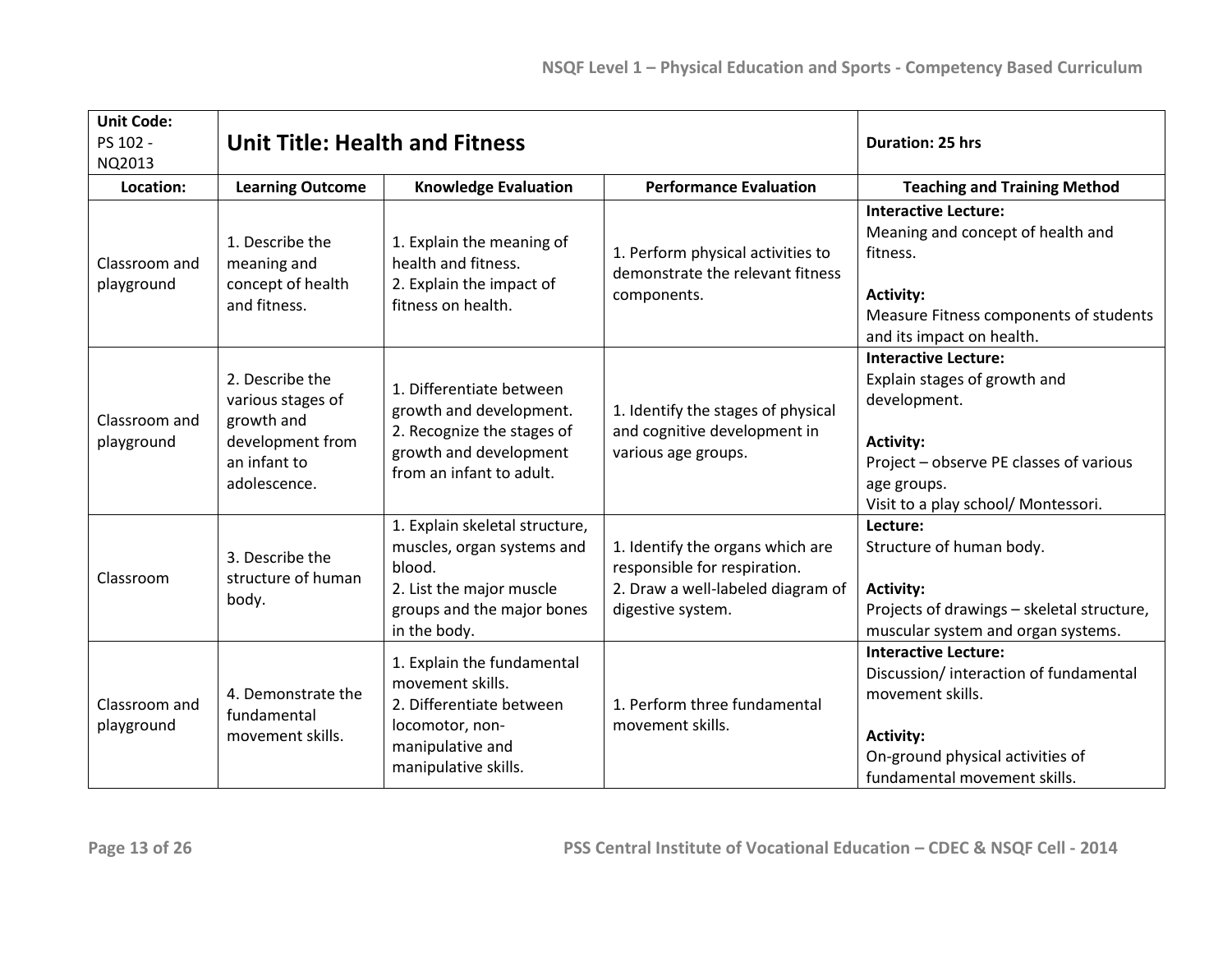| <b>Unit Code:</b><br>PS 103 - NQ2013    | <b>Unit Title: Games and Sports</b>                                                                                                |                                                                                                                                                                                                                |                                                                                                           | <b>Duration: 60 hrs</b>                                                                                                                                                                                                                    |
|-----------------------------------------|------------------------------------------------------------------------------------------------------------------------------------|----------------------------------------------------------------------------------------------------------------------------------------------------------------------------------------------------------------|-----------------------------------------------------------------------------------------------------------|--------------------------------------------------------------------------------------------------------------------------------------------------------------------------------------------------------------------------------------------|
| Location:                               | <b>Learning Outcome</b>                                                                                                            | <b>Knowledge Evaluation</b>                                                                                                                                                                                    | <b>Performance Evaluation</b>                                                                             | <b>Teaching and Training Method</b>                                                                                                                                                                                                        |
| Classroom and<br>playground             | 1. Identify the age appropriate<br>physical activities for pre-<br>primary, primary, secondary and<br>senior secondary age groups. | 1. Explain the concept of age<br>appropriate physical activities<br>and games.<br>2. Demonstrate the physical<br>activities/ games with proper<br>warm-up and cool down<br>exercises as per the age<br>groups. | 1. Execute the physical<br>activities and games as per<br>the various age groups.                         | <b>Interactive Lecture:</b><br>Age appropriate physical<br>activities and games with<br>general and specific warm-up<br>and cool down exercises.<br><b>Activity:</b><br>Age appropriate physical<br>activity/ games for all age<br>groups. |
| Classroom and<br>playground             | 5. Identify various age<br>appropriate props and<br>equipment and its usage.                                                       | 1. Identify the name of the<br>various props and equipment.<br>2. Explain the age appropriate<br>usage of props and<br>equipment.                                                                              | 1. Demonstrate the usage of<br>props for age appropriate<br>activities.                                   | <b>Interactive Lecture:</b><br>Discussion/ interaction of<br>props and equipment.<br><b>Activity:</b><br>On-ground physical activities<br>using various props and<br>equipment for different age<br>categories.                            |
| Classroom/<br>Activity hall<br>(indoor) | 2. Demonstrate the fundamental<br>yoga asanas and explain the<br>benefits of yoga in fitness.                                      | 1. Explain the benefits of yoga<br>for a healthy lifestyle.<br>2. Demonstrate various<br>fundamental yoga asanas.                                                                                              | 1. Identify the yoga asanas<br>beneficial for strength.<br>2. Perform various<br>fundamental yoga asanas. | <b>Activity:</b><br>Demonstration and<br>explanation of yoga asanas.                                                                                                                                                                       |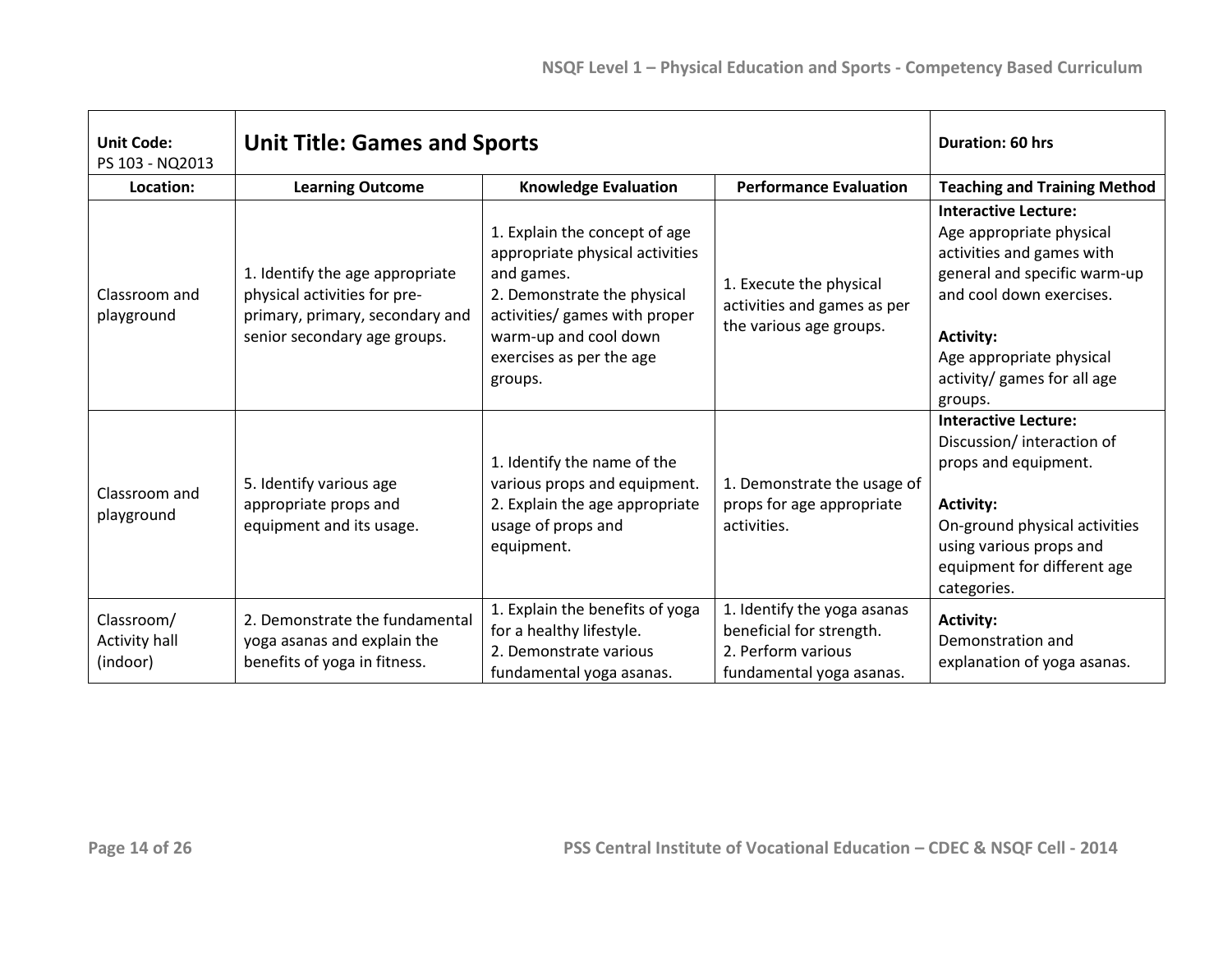| Location:                   | <b>Learning Outcome</b>                                             | <b>Knowledge Evaluation</b>                                           | <b>Performance Evaluation</b>                                             | <b>Teaching and Training Method</b>                                                                                                                                                                     |
|-----------------------------|---------------------------------------------------------------------|-----------------------------------------------------------------------|---------------------------------------------------------------------------|---------------------------------------------------------------------------------------------------------------------------------------------------------------------------------------------------------|
| Classroom and<br>playground | 3. Apply sports etiquettes during<br>physical activities and games. | 1. Describe sports etiquettes.                                        | 1. Apply the learnt sports<br>etiquettes while<br>participating in games. | <b>Interactive Lecture:</b><br>Meaning and concept of sports<br>etiquettes and its application<br>in games and sports.<br><b>Activity:</b><br>Sports etiquettes through on-<br>ground match experience. |
| Classroom and<br>playground | 4. Explain the laws and rules of<br>the games.                      | 1. Describe the laws and rules<br>of the games (major team<br>games). | 1. Document the laws and<br>rules of any 2 major team<br>games.           | Lecture:<br>Laws and rules of the games<br>(major team games).<br><b>Activity:</b><br>Participate in major team<br>games following the laws and<br>rules of the games.                                  |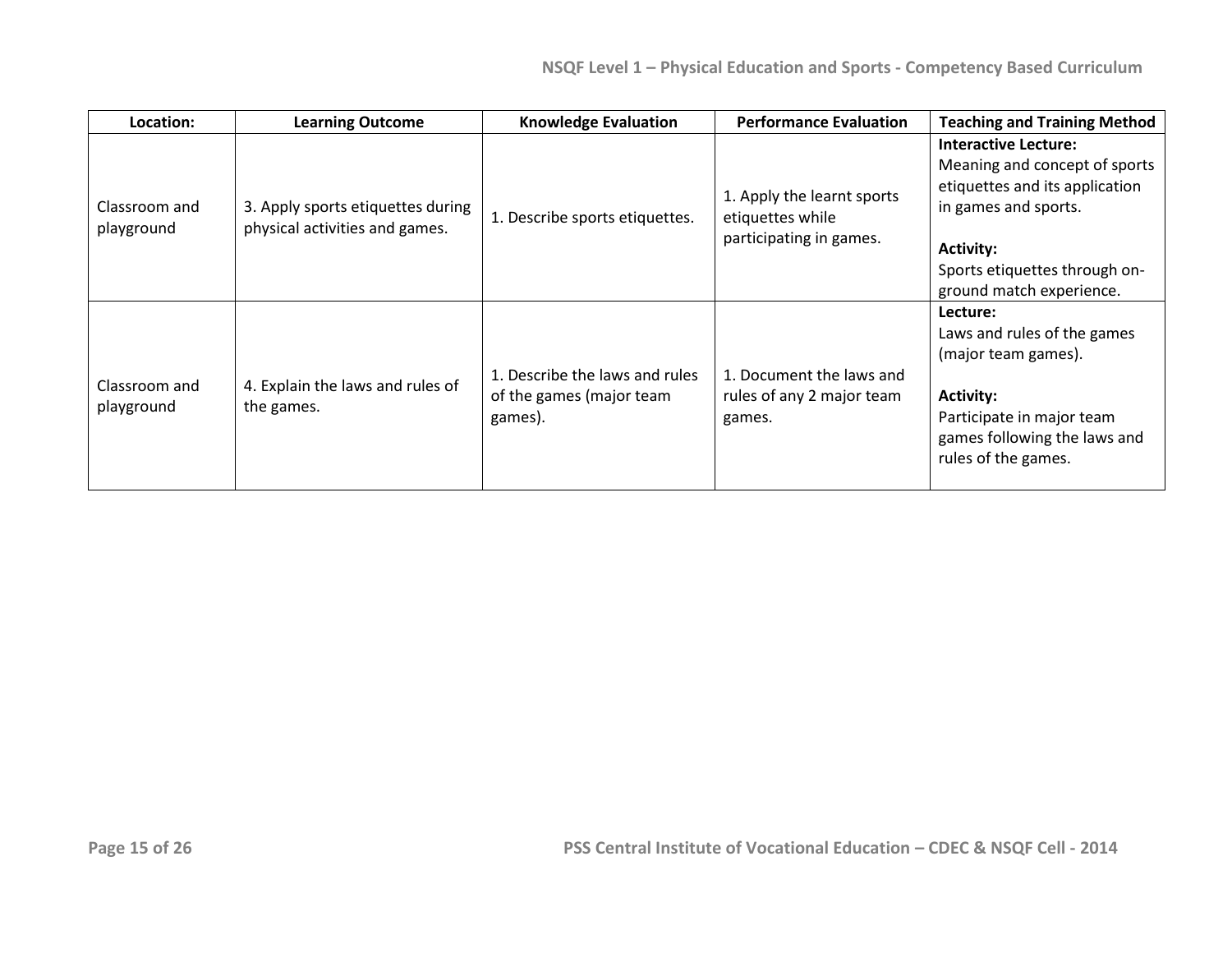| <b>Unit Code:</b><br>PS 104 - NQ2013 | <b>Unit Title: Developing an Athlete</b>                                                                    | <b>Duration: 20 hrs</b>                                                                                                                                                                       |                                                                                                                             |                                                                                                                                                                                                                                                                        |
|--------------------------------------|-------------------------------------------------------------------------------------------------------------|-----------------------------------------------------------------------------------------------------------------------------------------------------------------------------------------------|-----------------------------------------------------------------------------------------------------------------------------|------------------------------------------------------------------------------------------------------------------------------------------------------------------------------------------------------------------------------------------------------------------------|
| Location:                            | <b>Learning Outcome</b>                                                                                     | <b>Knowledge Evaluation</b>                                                                                                                                                                   | <b>Performance Evaluation</b>                                                                                               | <b>Teaching and Training Method</b>                                                                                                                                                                                                                                    |
| Classroom                            | 1. Identify the meaning and<br>concept of hygiene.                                                          | 1. Explain the best hygienic<br>practices and its implication<br>on health.<br>2. Describe the importance of<br>hygiene in daily life.                                                        | 1. Recognize the do's and<br>don'ts of a hygienic lifestyle.                                                                | <b>Interactive Lecture:</b><br>Meaning, concept and best<br>practices of hygiene.<br><b>Activity:</b><br>Individual and group projects<br>of best hygienic practices.                                                                                                  |
| Classroom and<br>playground          | 2. Demonstrate the correct<br>posture - static and dynamic.                                                 | 1. Explain and demonstrate<br>the correct postures.<br>2. Differentiate between<br>correct and incorrect posture.<br>3. Explain the importance of<br>correct posture to avoid<br>deformities. | 1. Assess the correct<br>postures.<br>2. Demonstrate and correct<br>the static and dynamic<br>postures of fellow students.  | <b>Interactive Lecture:</b><br>Meaning, concept and best<br>practices of posture.<br><b>Activity:</b><br>Demonstration of various<br>correct postures viz. correct<br>posture to stand, sit, walk,<br>climbing stairs, lifting weight                                  |
| Classroom and<br>playground          | 3. Apply the best practices of<br>safe conditions and safe acts<br>during physical activities and<br>games. | 1. List the best practices of<br>safe acts and safe conditions<br>during games and sports.                                                                                                    | 1. Administer the safe usage<br>of props and equipment.<br>2. Create safe ground/<br>condition for an activity and<br>game. | <b>Interactive Lecture:</b><br>Safety measures - safe acts<br>and safe conditions.<br><b>Activity:</b><br>Safety measures on how to use<br>the props and correct ways to<br>exercise.<br>Safe conditions of ground<br>preparations to avoid injuries<br>and accidents. |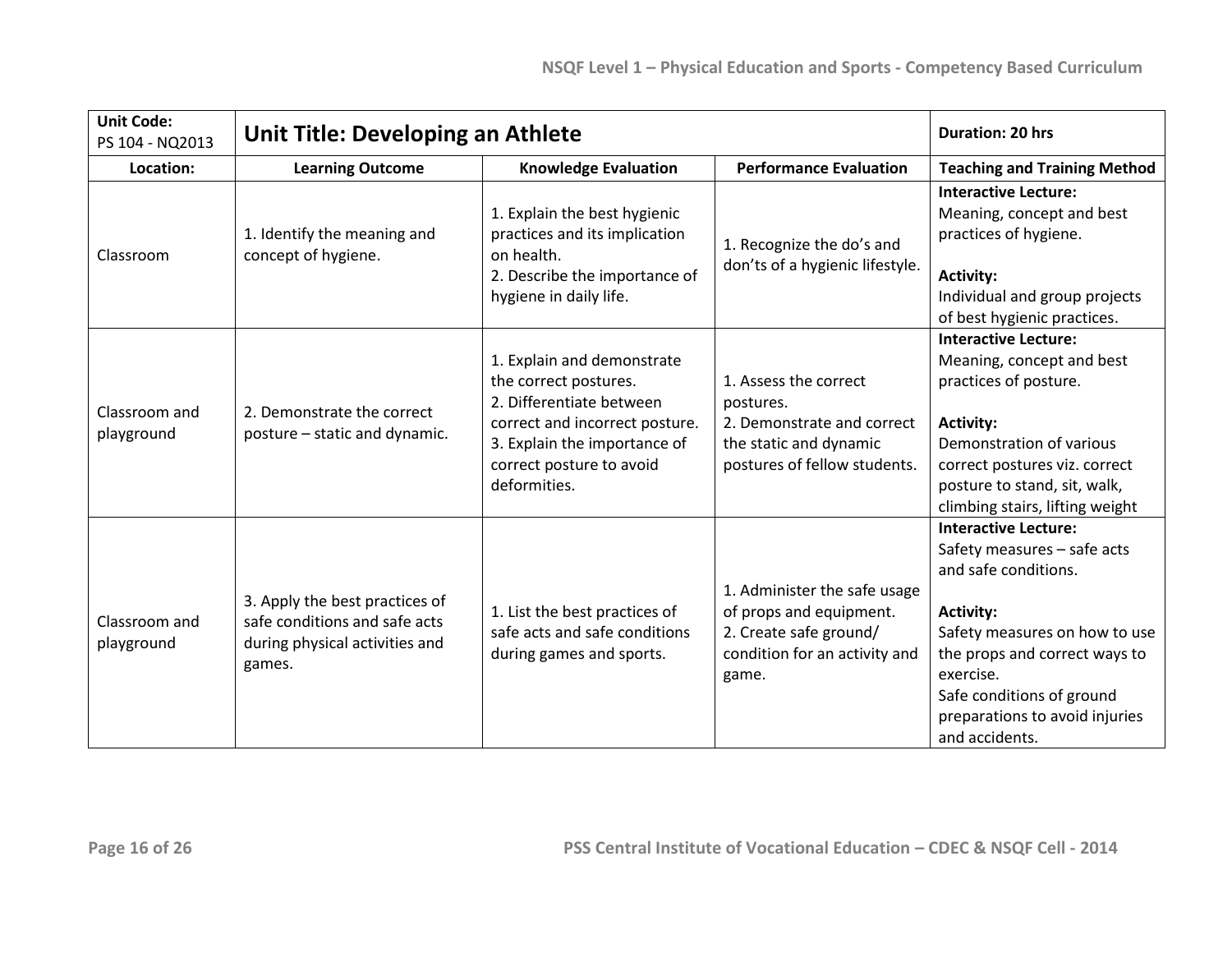| Location:                   | <b>Learning Outcome</b>                       | <b>Knowledge Evaluation</b>                                                                                                                              | <b>Performance Evaluation</b>                                                                               | <b>Teaching and Training Method</b>                                                                                                             |
|-----------------------------|-----------------------------------------------|----------------------------------------------------------------------------------------------------------------------------------------------------------|-------------------------------------------------------------------------------------------------------------|-------------------------------------------------------------------------------------------------------------------------------------------------|
| Classroom and<br>playground | 4. Apply the knowledge of basic<br>first-aid. | 1. Describe the basic principles<br>of first-aid.<br>2. Describe the basic sports<br>injuries and its first-aid.<br>3. Describe basic health<br>hazards. | 1. Administer the basic first-<br>aid for cuts, bruises, heat<br>stroke, nose bleeds, strain<br>and sprain. | <b>Interactive Lecture:</b><br>Meaning and concept of basics<br>of first-aid.<br><b>Activity:</b><br>Demonstration of first-aid<br>application. |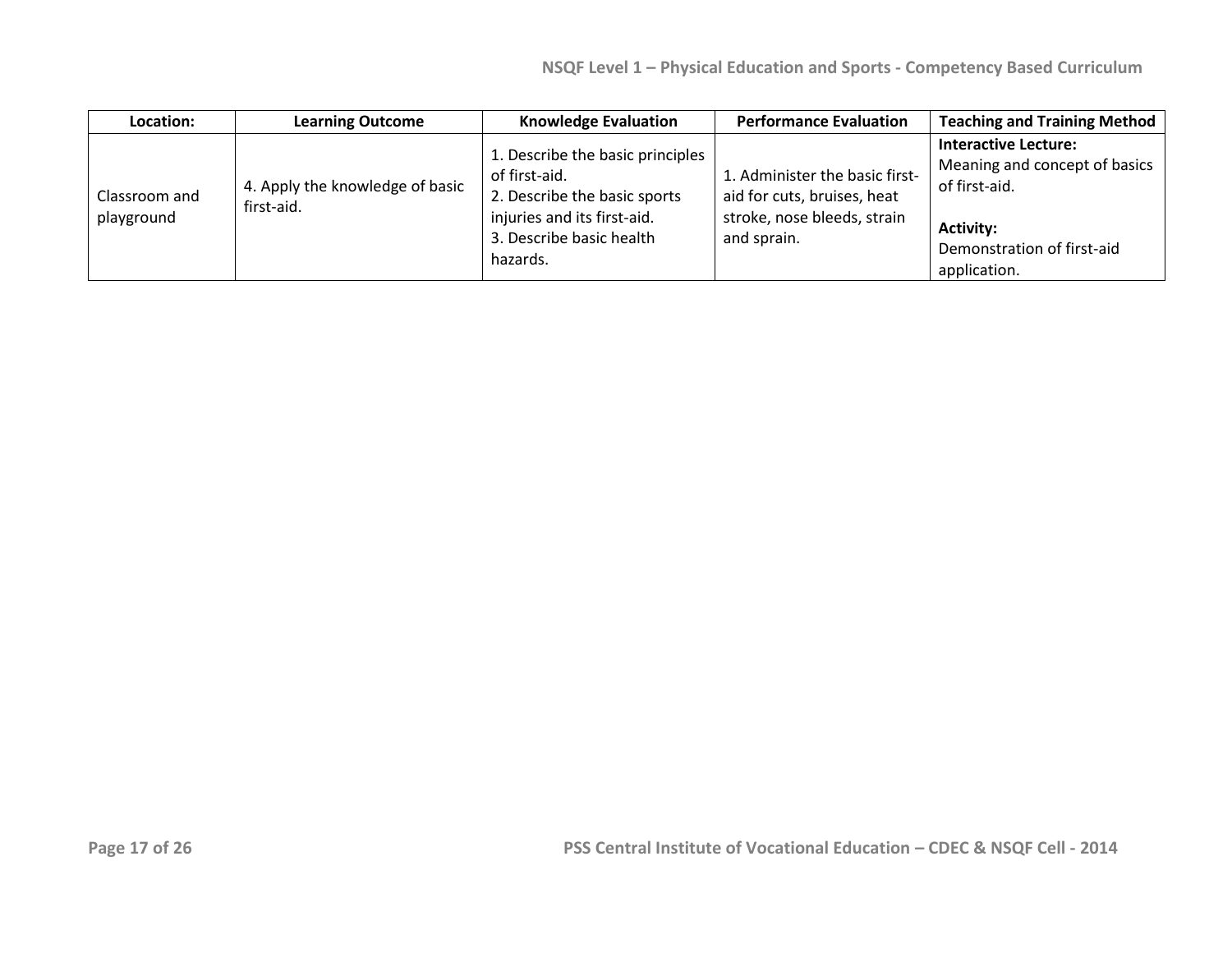| <b>Unit Code:</b><br>PS 105 - NQ2013 | <b>Unit Title: Teaching-Learning</b>                                                    |                                                                                                                                                                                                                                                          |                                                                                                                                          | <b>Duration: 20 hrs</b>                                                                                                                                                                                                                                                   |
|--------------------------------------|-----------------------------------------------------------------------------------------|----------------------------------------------------------------------------------------------------------------------------------------------------------------------------------------------------------------------------------------------------------|------------------------------------------------------------------------------------------------------------------------------------------|---------------------------------------------------------------------------------------------------------------------------------------------------------------------------------------------------------------------------------------------------------------------------|
| Location:                            | <b>Performance Evaluation</b><br><b>Learning Outcome</b><br><b>Knowledge Evaluation</b> |                                                                                                                                                                                                                                                          | <b>Teaching and Training Method</b>                                                                                                      |                                                                                                                                                                                                                                                                           |
| Classroom and<br>playground          | 1. Identify the roles and<br>responsibilities of a teacher.                             | 1. Explain the best teaching<br>practices in school context.<br>2. Describe the qualities of a<br>good teacher.                                                                                                                                          | 1. Identify the roles and<br>responsibilities of a teacher.<br>2. Perform the role of a<br>teacher for physical<br>activities on-ground. | <b>Interactive Lecture:</b><br>Roles and responsibilities of a<br>teacher and best practices of<br>teaching.<br><b>Activity:</b><br>Role play as a teacher and take<br>games lessons on ground.                                                                           |
| Classroom and<br>playground          | 2. Identify the elements of<br>communication.                                           | 1. State the different elements<br>of communication and their<br>importance.<br>2. Best practices of<br>communication while teaching<br>students group of various age<br>group.<br>3. Understand the value of<br>listening in teaching<br>communication. | 1. Accomplish the best<br>practices of communication<br>during on-ground sessions.                                                       | <b>Interactive Lecture:</b><br>Meaning, concept and best<br>practices of communication in<br>teaching practice.<br><b>Activity:</b><br>Role play as a teacher and<br>demonstrate best practices of<br>effective communication while<br>taking games lessons on<br>ground. |
| Classroom and<br>playground          | 3. Effective Teaching Methods.                                                          | 1. Differentiate between visual<br>learner and auditory learner.                                                                                                                                                                                         | 1. Accomplish effective<br>teaching methods in an on-<br>ground physical activity and<br>game.                                           | <b>Interactive Lecture:</b><br>Teaching-learning concept.<br><b>Activity:</b><br>On-ground physical activities<br>demonstrating the effective<br>teaching methods.                                                                                                        |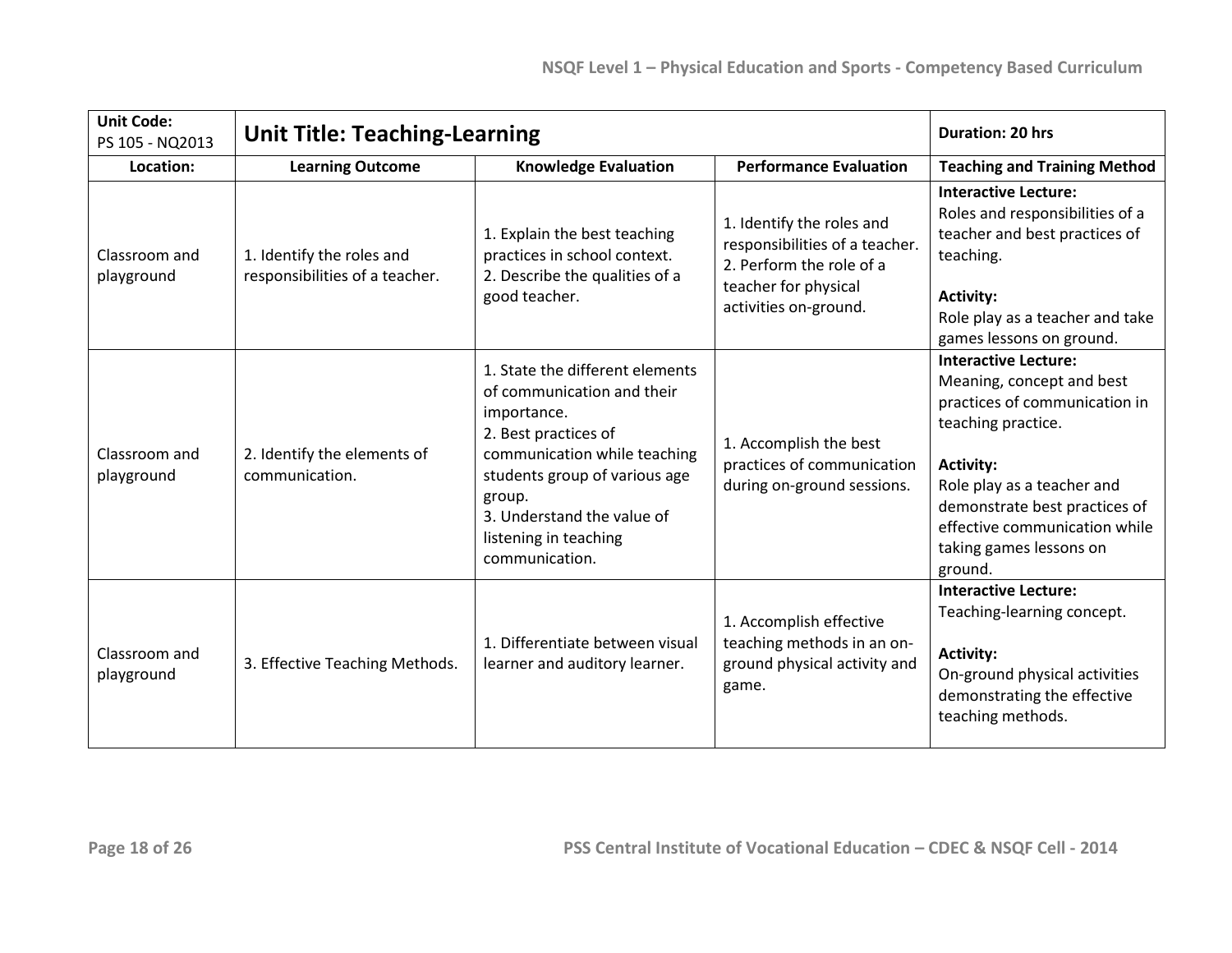| Location:                   | <b>Learning Outcome</b>                                       | <b>Knowledge Evaluation</b>                | <b>Performance Evaluation</b>                                                                                                               | <b>Teaching and Training Method</b>                                                                                                                                                                                                                 |
|-----------------------------|---------------------------------------------------------------|--------------------------------------------|---------------------------------------------------------------------------------------------------------------------------------------------|-----------------------------------------------------------------------------------------------------------------------------------------------------------------------------------------------------------------------------------------------------|
| Classroom and<br>playground | 4. Develop lesson plans for<br>physical activities and games. | 1. Explain how to relate goal<br>and plan. | 1. Create a lesson plan of a<br>physical activity/ game<br>session for a specific age<br>group.<br>2. Execute the lesson plan<br>on-ground. | <b>Interactive Lecture:</b><br>Importance and need of<br>planning.<br>How to make a plan for<br>teaching/training.<br><b>Activity:</b><br>Execution of plan(s) on ground<br>with correct props and<br>equipment to achieve the<br>lesson objective. |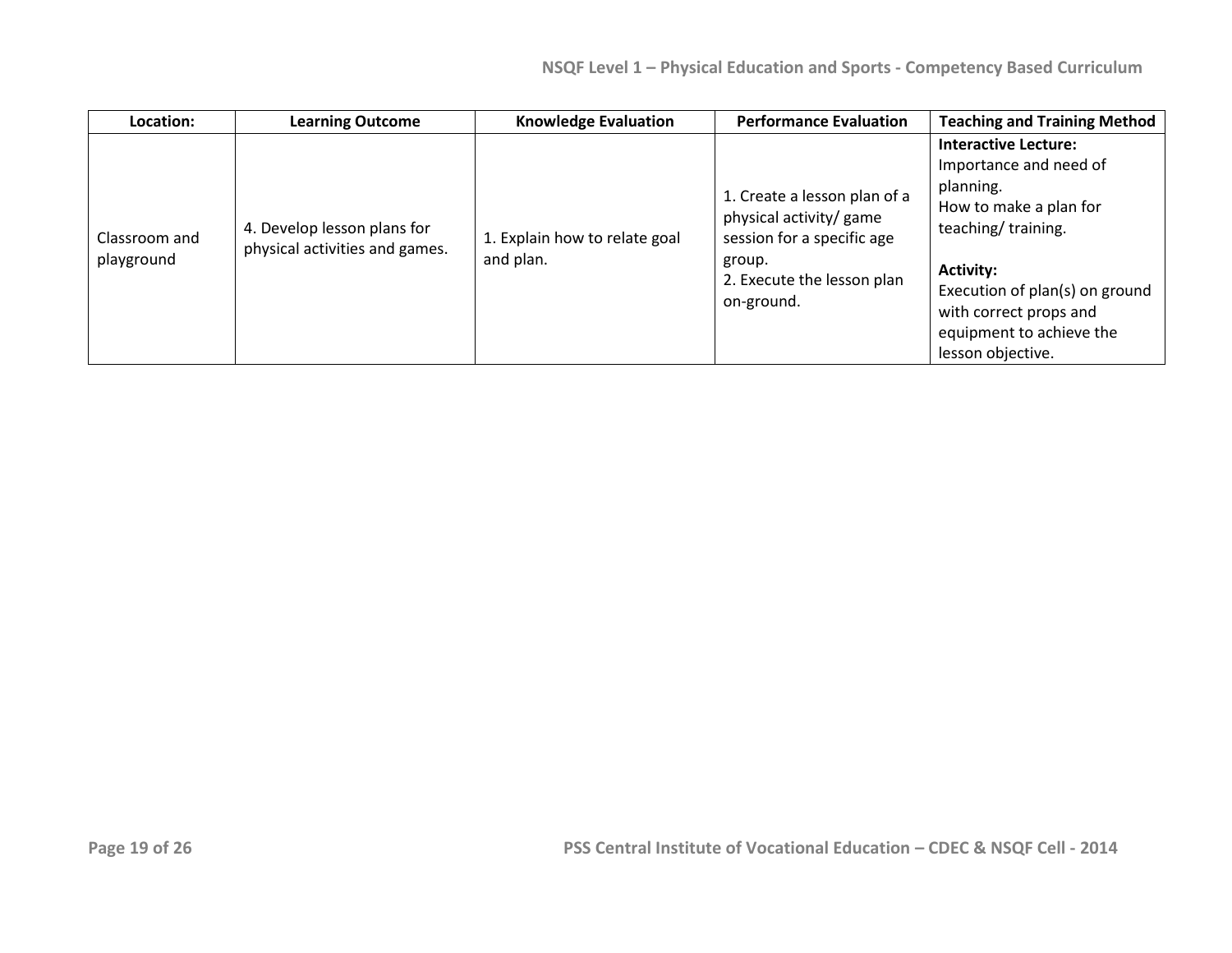| <b>Unit Code:</b><br>PS 106 - NQ2013 | <b>Unit Title: Managing Sports Events</b>                                                   |                                                                                                                                                     |                                                                                                                               | <b>Duration: 20 hrs</b>                                                                                                                                                                                                                                                |
|--------------------------------------|---------------------------------------------------------------------------------------------|-----------------------------------------------------------------------------------------------------------------------------------------------------|-------------------------------------------------------------------------------------------------------------------------------|------------------------------------------------------------------------------------------------------------------------------------------------------------------------------------------------------------------------------------------------------------------------|
| Location:                            | <b>Learning Outcome</b><br><b>Knowledge Evaluation</b><br><b>Performance Evaluation</b>     |                                                                                                                                                     | <b>Teaching and Training Method</b>                                                                                           |                                                                                                                                                                                                                                                                        |
| Classroom and<br>playground          | 1. Demonstrate ground/court<br>markings and use of equipment<br>for major games and sports. | 1. Explain the ground/court<br>markings (basic).                                                                                                    | 1. Measure and accomplish<br>the marking of grounds for<br>any one game using<br>relevant equipment for<br>playing condition. | <b>Interactive Lecture:</b><br>Ground marking and<br>equipment required for major<br>sports and games.<br><b>Activity:</b><br>Marking and preparation of<br>ground as a group for specific<br>games and sports.                                                        |
| Classroom                            | 2. Identify the correct<br>procedure to prepare fixtures.                                   | 1. Differentiate between league<br>and knockout tournaments.<br>2. Explain the procedure to<br>prepare fixtures.                                    | 1. Schedule fixture for<br>leagues and knockout<br>tournaments.                                                               | <b>Interactive Lecture:</b><br>Various tournaments.<br>Preparation of fixture.                                                                                                                                                                                         |
| Classroom and<br>playground          | 3. Apply the knowledge of how<br>to maintain the props and<br>equipment.                    | 1. Identify and explain the<br>various props and equipment<br>for major sports and games.<br>2. Explain how to maintain the<br>props and equipment. | 1. Demonstrate the<br>maintenance of props and<br>equipment.                                                                  | <b>Interactive Lecture:</b><br>Names of props and<br>equipment and how to<br>maintain.<br><b>Activity:</b><br>Demonstration of props and<br>equipment maintenance.<br>Project - prepare the list of<br>props and equipment available<br>in school and its maintenance. |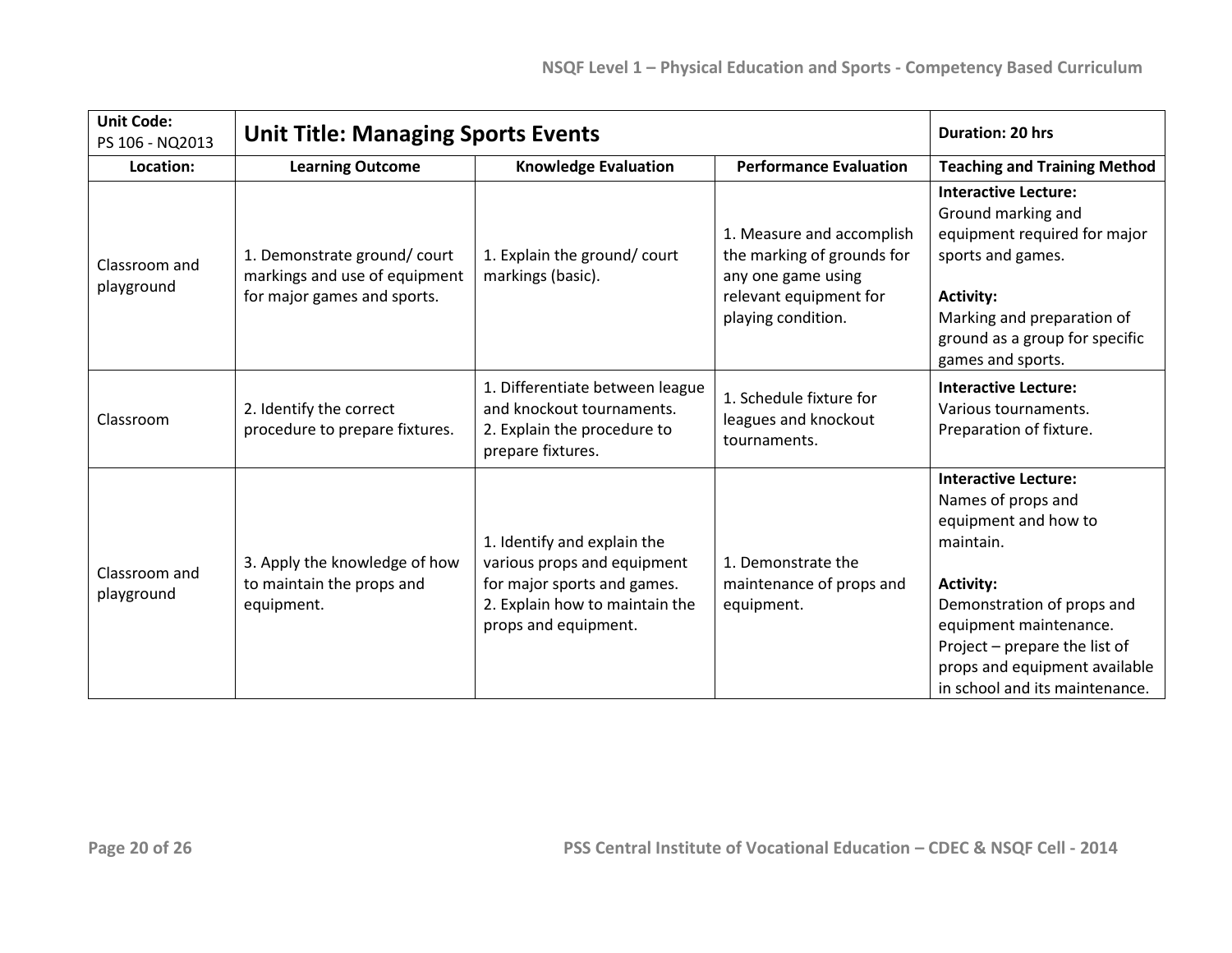| <b>Unit Code:</b><br>PS 107 - NQ2013 | <b>Unit Title: Nutrition</b>                                  |                                                                                                                                                                    |                                                                        | <b>Duration: 20 hrs</b>                                                                                                                                                                        |
|--------------------------------------|---------------------------------------------------------------|--------------------------------------------------------------------------------------------------------------------------------------------------------------------|------------------------------------------------------------------------|------------------------------------------------------------------------------------------------------------------------------------------------------------------------------------------------|
| Location:                            | <b>Learning Outcome</b>                                       | <b>Knowledge Evaluation</b>                                                                                                                                        | <b>Performance Evaluation</b>                                          | <b>Teaching and Training Method</b>                                                                                                                                                            |
| Classroom                            | 1. Identify the various nutrients<br>and its use in our body. | 1. Explain the six groups of<br>nutrients.<br>2. Explain the role and<br>importance of all nutrients.                                                              | 1. Identify the various<br>nutrients and its use in our<br>body.       | <b>Interactive Lecture:</b><br>Six groups of nutrients and its<br>importance.<br><b>Activity:</b><br>Make charts mentioning the<br>information on various<br>nutrients.                        |
| Classroom                            | 2. Explain balanced diet.                                     | 1. Explain the meaning and<br>importance of balanced diet.<br>2. Describe the elements of<br>balanced diet.<br>3. Differentiate between diet<br>and balanced diet. | 1. Prepare balanced diet for<br>self.                                  | <b>Interactive Lecture:</b><br>Balanced diet and nutritional<br>values.<br><b>Activity:</b><br>Collect balanced diet chart for<br>various profiles/ people<br>related to different activities. |
| Classroom                            | 3. Identify the importance of<br>water in our body.           | 1. Explain the importance of<br>water in our body.<br>2. Myths and facts about water<br>consumption during physical<br>activity.                                   | 1. Tabulate your and your<br>family's water consumption<br>for a week. | <b>Interactive Lecture:</b><br>Importance of water.<br><b>Activity:</b><br>Project - Water consumption<br>tabulation.                                                                          |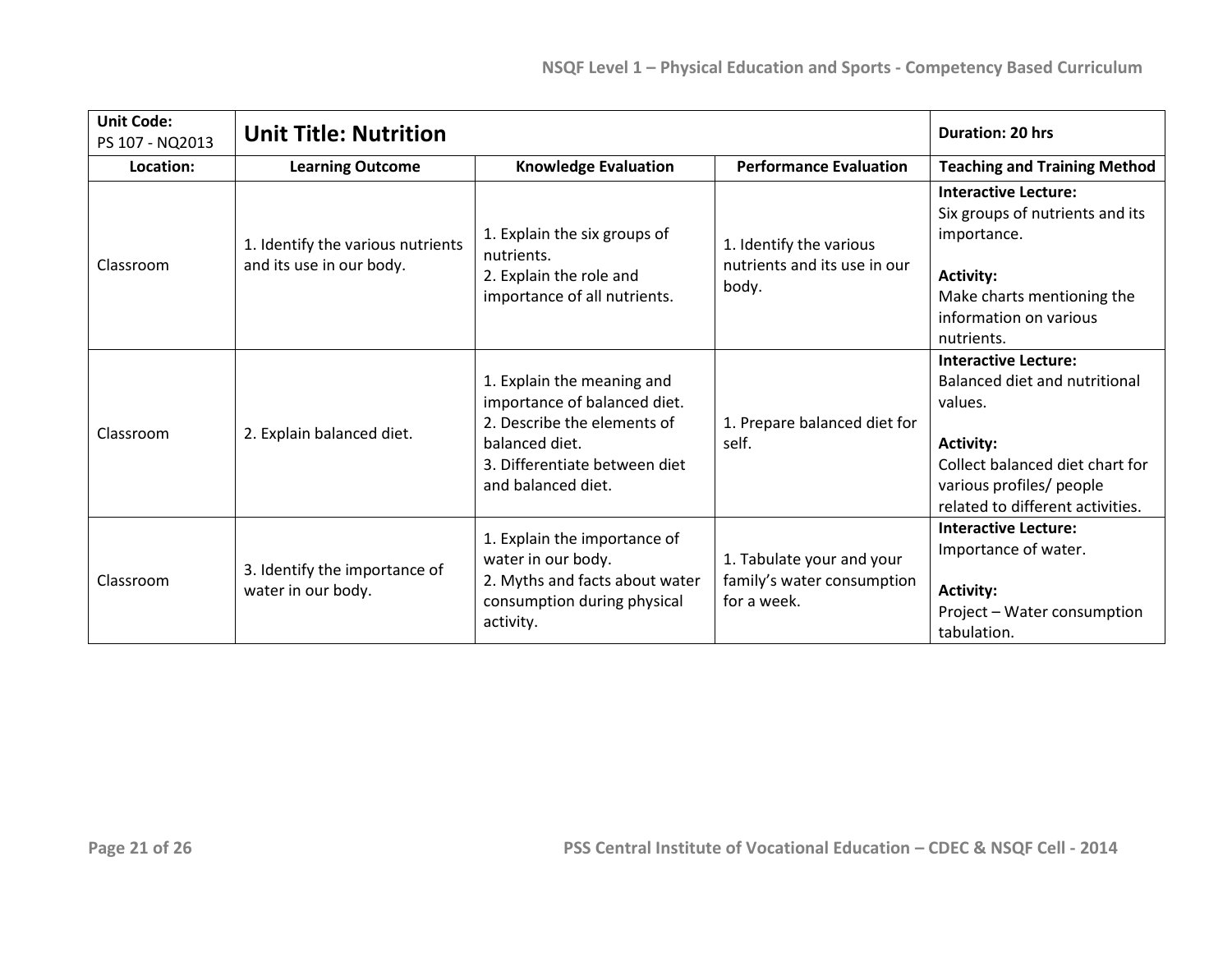| <b>Unit Code:</b><br>PS 108 - NQ2013 | <b>Unit Title: Work Integrated Learning</b>                                                                       |                                                                                                                                                               |                                                                                                                                  | <b>Duration: 20 hrs</b>                                                                                                                                    |
|--------------------------------------|-------------------------------------------------------------------------------------------------------------------|---------------------------------------------------------------------------------------------------------------------------------------------------------------|----------------------------------------------------------------------------------------------------------------------------------|------------------------------------------------------------------------------------------------------------------------------------------------------------|
| Location:                            | <b>Learning Outcome</b>                                                                                           | <b>Knowledge Evaluation</b>                                                                                                                                   | <b>Performance Evaluation</b>                                                                                                    | <b>Teaching and Training Method</b>                                                                                                                        |
| Playground                           | 1. Demonstrate teaching skills<br>by teaching games/ physical<br>activities for primary grades<br>(Std I to III). | 1. Demonstrate age<br>appropriate games/ physical<br>activities while teaching the<br>primary groups.<br>2. Usage of correct<br>communication while teaching. | 1. Identify the correct<br>activity for teaching.<br>2. Accomplish the correct<br>communication for the<br>particular age group. | <b>Activity:</b><br>Teach games to a particular<br>grade for 30 mins with specific<br>learning outcome.                                                    |
| Playground                           | 2. Demonstrate the knowledge<br>of fitness by teaching fitness<br>related activity - Std IV to VI.                | 1. Demonstrate a specific<br>fitness related activity.                                                                                                        | 1. Execute an activity<br>related to a specific fitness<br>goal to a class and measure<br>that fitness component.                | <b>Activity:</b><br>Teach the fitness related<br>activity to a particular grade<br>for 30 mins and measure that<br>fitness component                       |
| Playground                           | 3. Demonstrate and teach 4<br>fundamental asanas to a group<br>of students or teachers.                           | 1. Select 4 standing asanas, to<br>be taught to a group of<br>students or teachers.<br>Document their benefits.                                               | 1. Demonstrate and teach 4<br>standing asanas to a group<br>of students or teachers.                                             | <b>Activity:</b><br>Demonstrate and teach asanas<br>to the specific group.                                                                                 |
| Playground                           | 4. Apply the knowledge by<br>assisting the grounds men to<br>prepare the ground for school<br>sports day.         | 1. Create the correct ground<br>marking for school sports day.                                                                                                | 2. Administer the correct<br>ground marking by assisting<br>the ground men for sports<br>day.                                    | <b>Activity:</b><br>Assist the ground men in<br>marking for sports day.                                                                                    |
| School/Assembly<br>area              | 5. Identify the personal hygiene<br>of junior students in the school.                                             | 1. List and explain with reasons<br>the best practices of personal<br>hygiene.                                                                                | 2. Check personal hygiene<br>of the students.                                                                                    | <b>Activity:</b><br>Check the personal hygiene<br>like clean nails, clean hair,<br>clean attire etc. after the<br>assembly or in any designated<br>period. |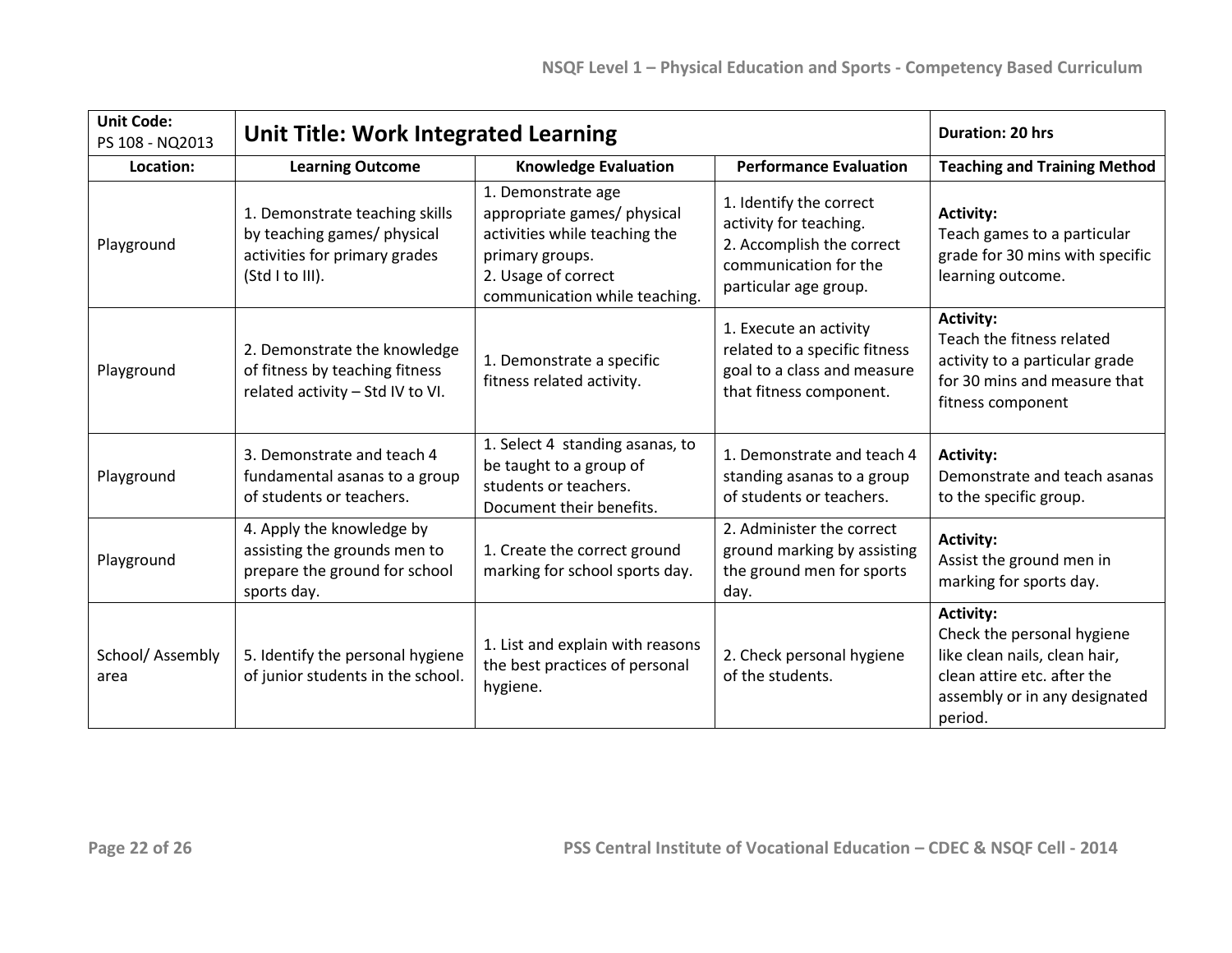## **Assessment Guide**

Assessment is a necessary process to determine the level of progress and learning of knowledge and skills at a particular level and take remedial action. It needs to be continuous and comprehensive in nature to achieve this purpose. The student workbook has sections of Assessment and Assessment checklists in each section of a module to judge the extent to which a student has grasped the concept and is able to demonstrate the skill. A variety of assessment methods are used to evaluate the student as is required in the vocations that pertain to this course. Appropriate evidence is to be collected from activities that can be clearly related to the Units of Competency. It should cover all the elements and performance criteria/indicators in the competency standards.

The final assessment will be in line with the CBSE guidelines.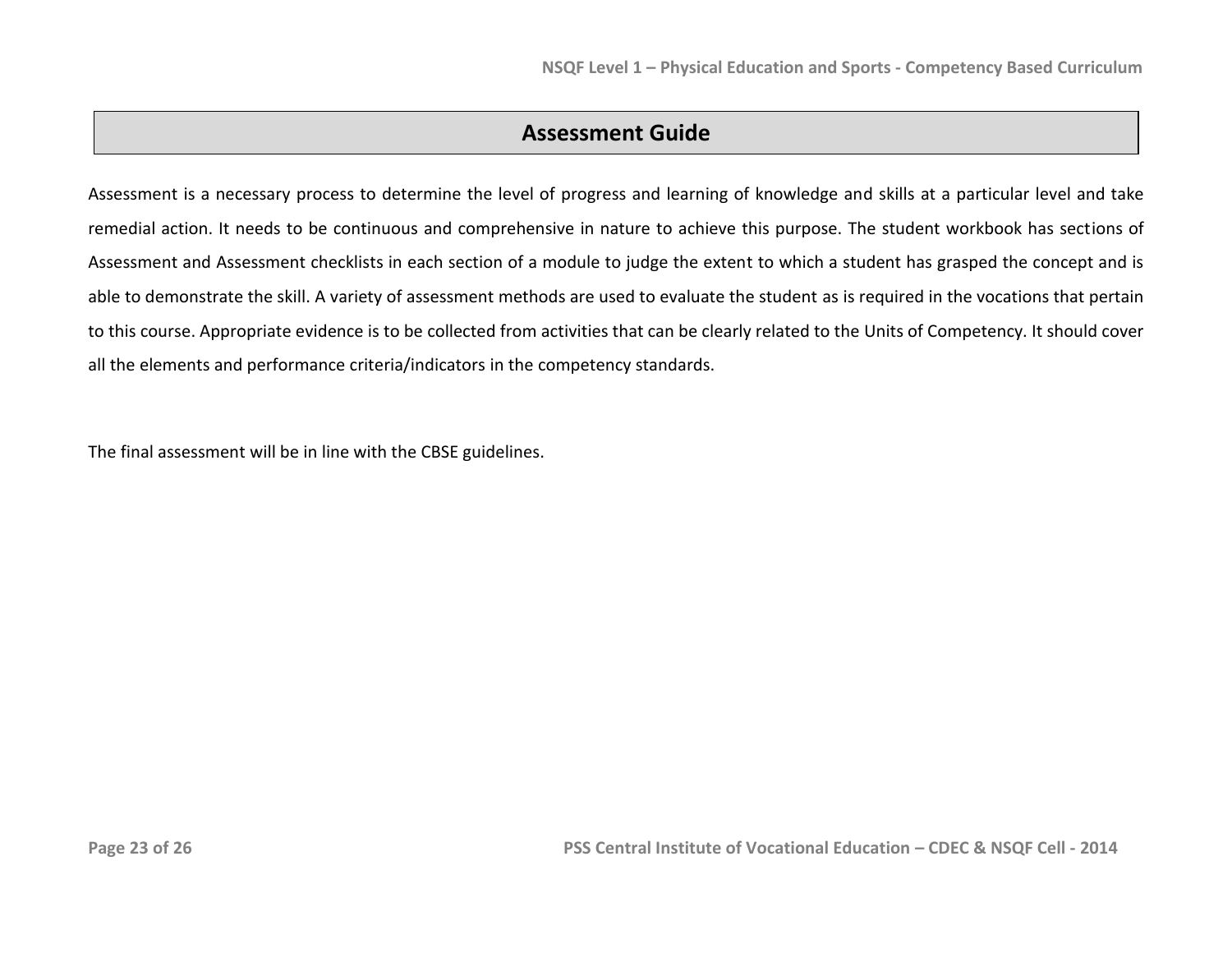# **List of Tools, Equipment and Materials**

|           |                                                                                                                                     |              | <b>Quantity for</b> |
|-----------|-------------------------------------------------------------------------------------------------------------------------------------|--------------|---------------------|
|           | <b>List of Items</b>                                                                                                                | Quantity     | 30 students         |
|           | Storage Cupboard for the props                                                                                                      |              | $\mathbf{1}$        |
|           | Basketball Posts, (Fixed to Movable with Acrylic board, ring and net)                                                               | 1 pair       | 1 pair              |
| Equipment | Volleyball Poles (Fixed to Movable)                                                                                                 | 1 pair       | 1 pair              |
|           | Mini Football Goal Posts (2mx1.1m) to full size fixed goal posts                                                                    | 1 pair       | 1 pair              |
|           | Cricket Mat (33feet x 9 feet)                                                                                                       | 1            | 1                   |
|           | Kho Kho Posts                                                                                                                       | 1 pair       | 1 pair              |
|           | Computer with internet connectivity + one USB stick 8 GB                                                                            |              | 1                   |
| Tools     | Projector                                                                                                                           | 1            | 1                   |
|           | CD Player + Speakers                                                                                                                |              | 1                   |
|           | Marking Props: Cones, Flexi-poles, corner flags, Lime powder, Measuring Tape, rope, nails, hammer                                   | $\mathbf{1}$ | 1                   |
|           | Fitness props: Medicine ball, Agility Ladder, Step hurdles, sit and reach box, Weighing scale, Height scale,<br>whistle, stop watch | 1            | 1                   |
| Props     | <b>Balancing Skills: Balance Beam</b>                                                                                               |              |                     |
|           | Pre-primary and primary Students: Bean Bag scarves, Soft balls, Plastic rackets and balls, Hula Hoops                               |              | 1:2 to $1:4$        |
|           | Middle School Students: Frisbees, Footballs, Basketballs, Touch rugby, Volleyballs, cricket bats and balls                          | 1            | 1:4                 |
|           | Props will be configured based on the class size for practical training                                                             |              |                     |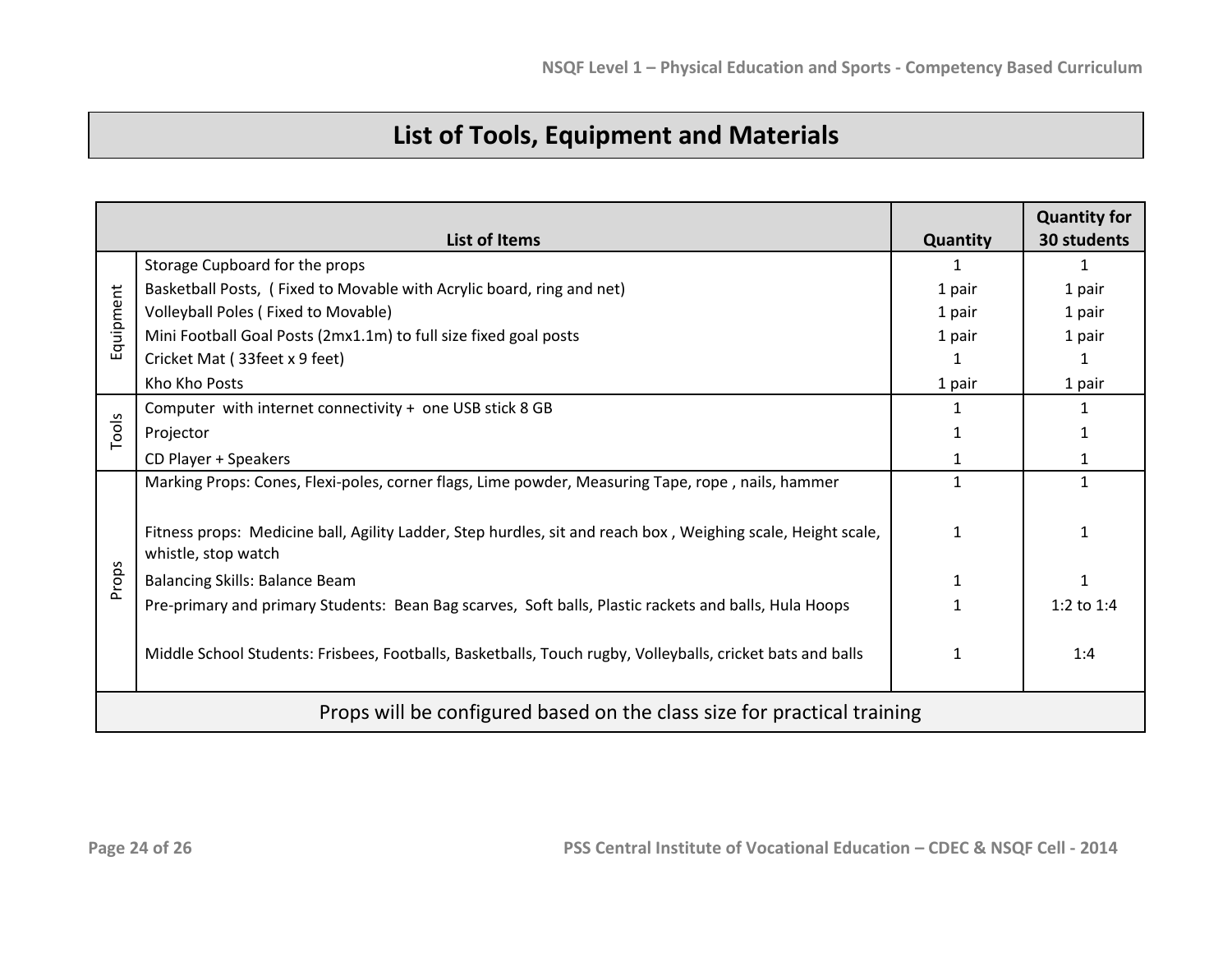# **Trainer's Qualification**

- Graduate or Post Graduate in Physical Education (BPE/ BPEd/ MPEd) or Diploma in Physical Education/ Sports Coaching with 1+ years of experience as a Physical Education Teacher or Coach.
- Work experience in school, colleges, academies or in the area of physical training and sports (at least 1 year)
- Good knowledge of school education system or sports coaching with prior experience in training / teaching.

# **List of Contributors**

- Mr. Saumil Majmudar, CEO, SV EduSports Pvt. Ltd., Bangalore
- Ms. Jyoti Majmudar, COO, SV EduSports Pvt. Ltd., Bangalore
- Mr. Parminder Gill, CMO, SV EduSports Pvt. Ltd., Bangalore
- Mr. Meer Waqiruddin Khaleeq, Head Business Development, SV EduSports Pvt. Ltd., Bangalore
- Mr. Suhas Nair, Programme Director, SV EduSports Pvt. Ltd., Bangalore
- Ms. Srividya Majmudar, Manager, Quality and Systems, SV EduSports Pvt. Ltd., Bangalore
- Dr. Gautam Mukherjee, Manager Product Development, SV EduSports Pvt. Ltd., Bangalore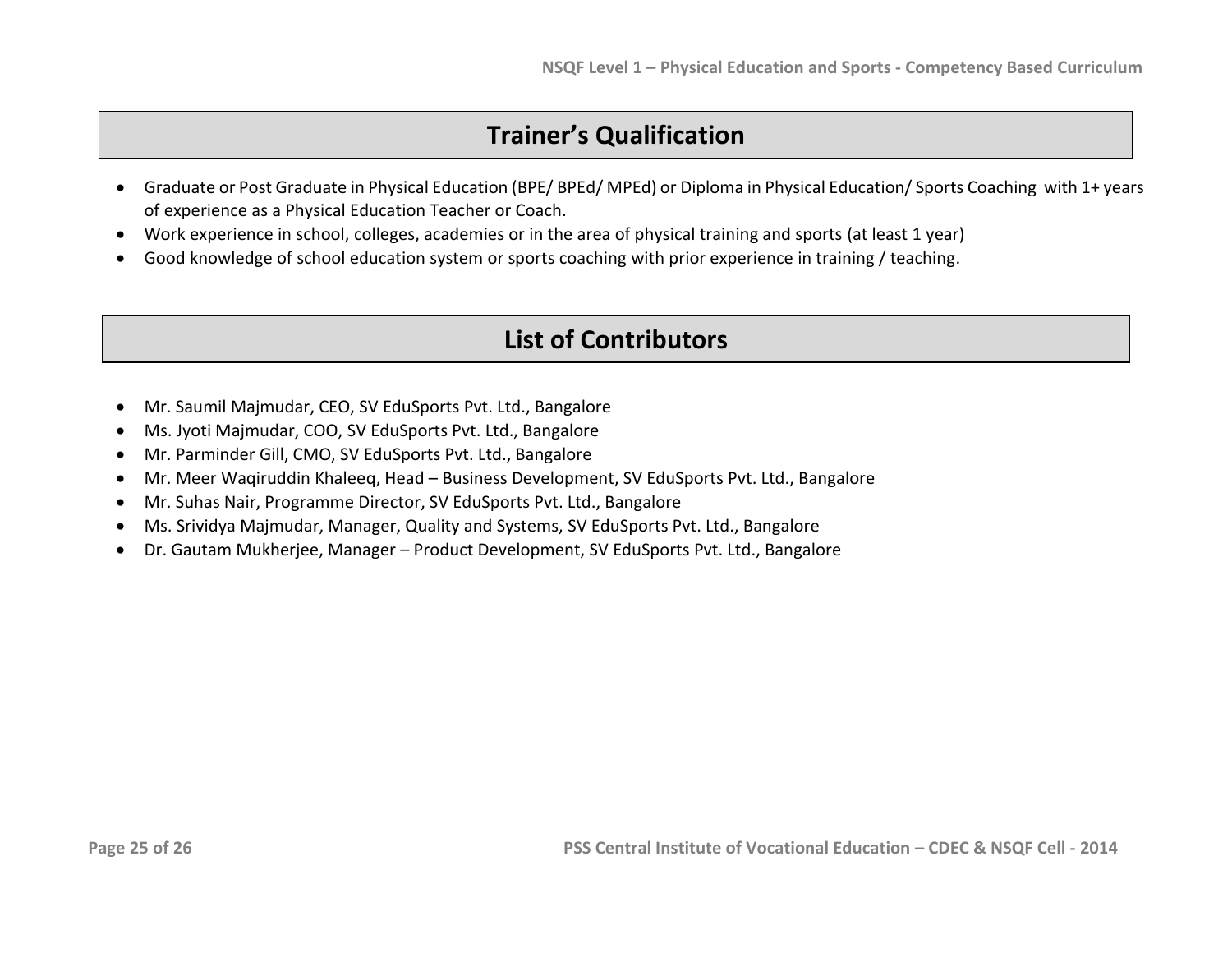# **Acknowledgement**

We would like to place on record our gratitude to **Dr. Vinay Swarup Mehrotra,** Head, Curriculum Development and Evaluation Centre (CDEC), PSSCIVE**, Prof. R.B. Shivagunde,** Joint Director, PSSCIVE for their support and guidance in developing this curriculum as per NVEQF. We would like to thank Labournet and Wadhawani Foundation for giving us this opportunity to contribute in this nation building exercise through this vocational course.

The youth of India which is and will continue to be the most sought after resource for this country of a billion people, has inspired us to undertake this journey in strengthening physical education and sports in India.

We would like to thank the schools we have partnered with, who have lent us their support in strengthening physical education and sports at school level. They have believed in our ideas and given us the right platform to make the right impact at the right age.

We would like to thank the physical education colleges which have given us access to their students and have guided us whenever we sought their support.

We would like to thank the physical education professionals who work with us. They have helped us change the way we look at physical education. These physical education professionals who have believed in themselves and worked hard to bring physical education on the radar of school authorities, parents and students.

Special thanks to the Sportsmen of India who have shown us what we are capable of doing if we commit.

We would like to thank all our well wishers, friends and investors who have appreciated with generosity our efforts so far, given us the right platforms to present our thoughts and given us opportunities to showcase our products and services, without their trust and belief we would not be here.

Our inspiration to offer this vocational course comes from the trust and confidence our schools have placed on us, the smiles that we see on the young school children's faces and the dire need for us as a nation to focus on preventive health and fitness.

We would like to appreciate the government for recognizing the need for elevating the status of physical education and sports in school curriculum and giving us the opportunity to participate in this endeavor.

Thank you All!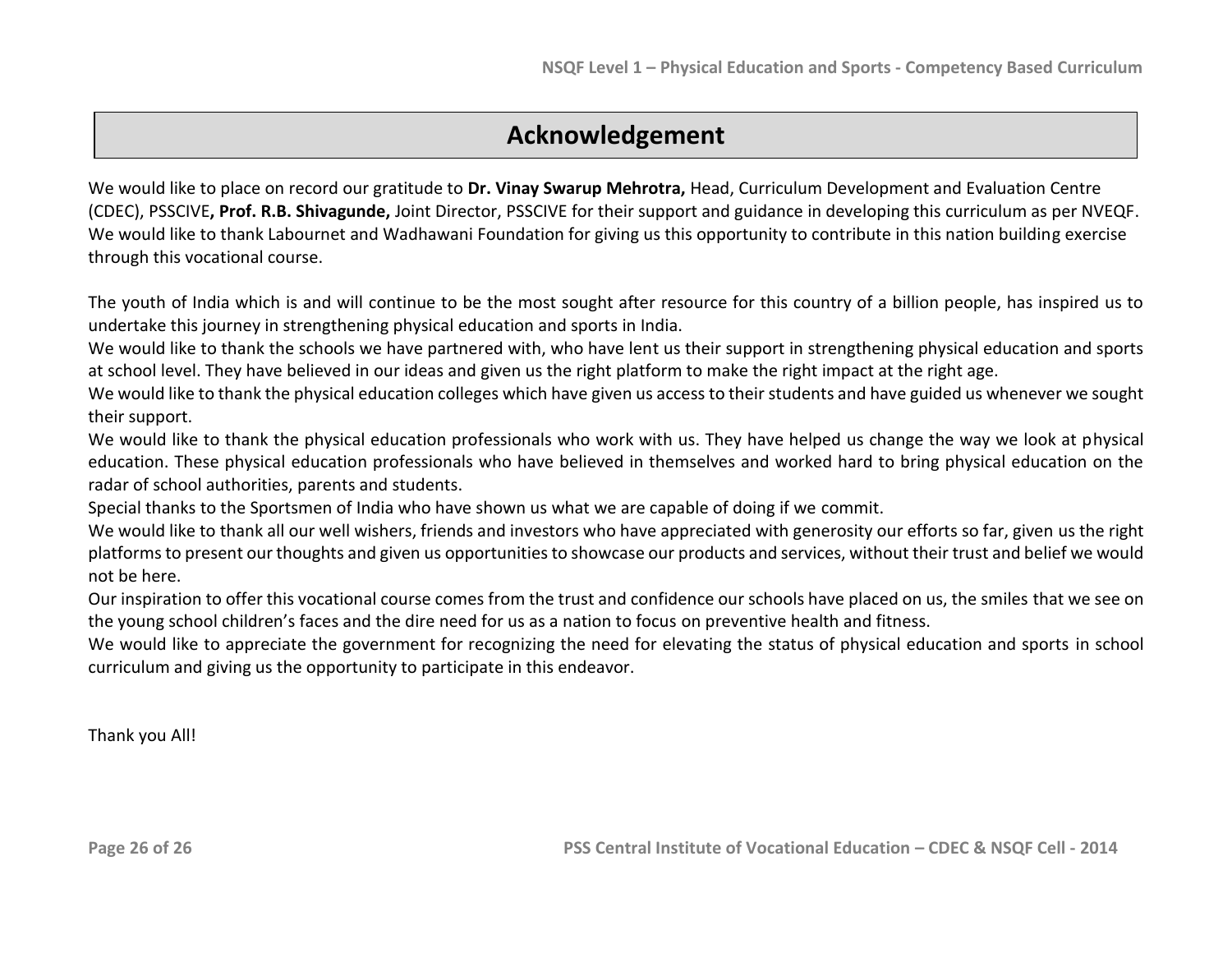# **Competency Based Curriculum**

# National Skills Qualification Framework NSQF Level 2 **Sector: Physical Education and Sports**



PSS Central Institute of Vocational Education, Bhopal (a constituent unit of NCERT, an autonomous organization under Ministry of Human Resource Development, Government of India)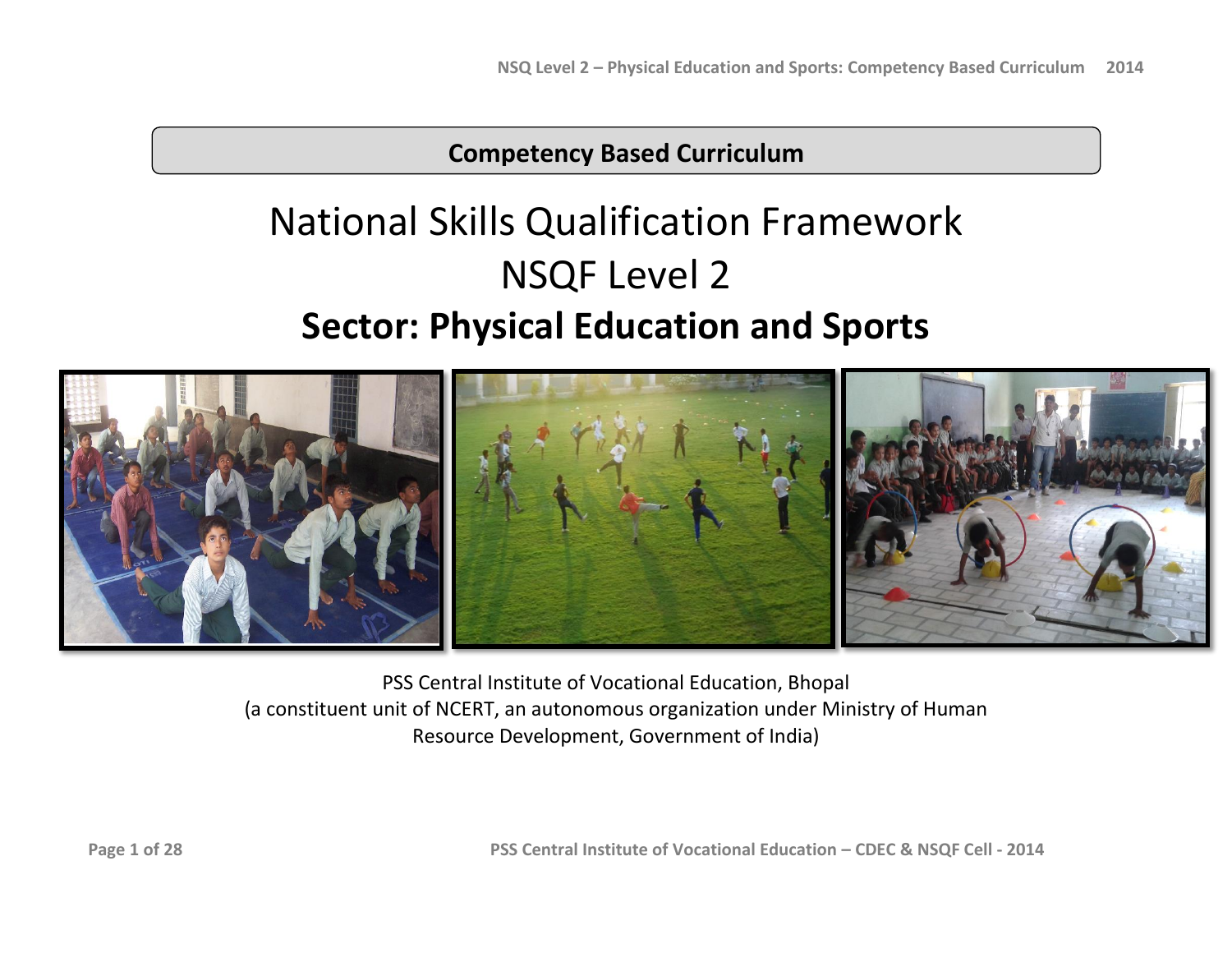Copyright ©

All rights reserved. All copyright of this competency based curriculum is solely and exclusively owned by PSSCIVE.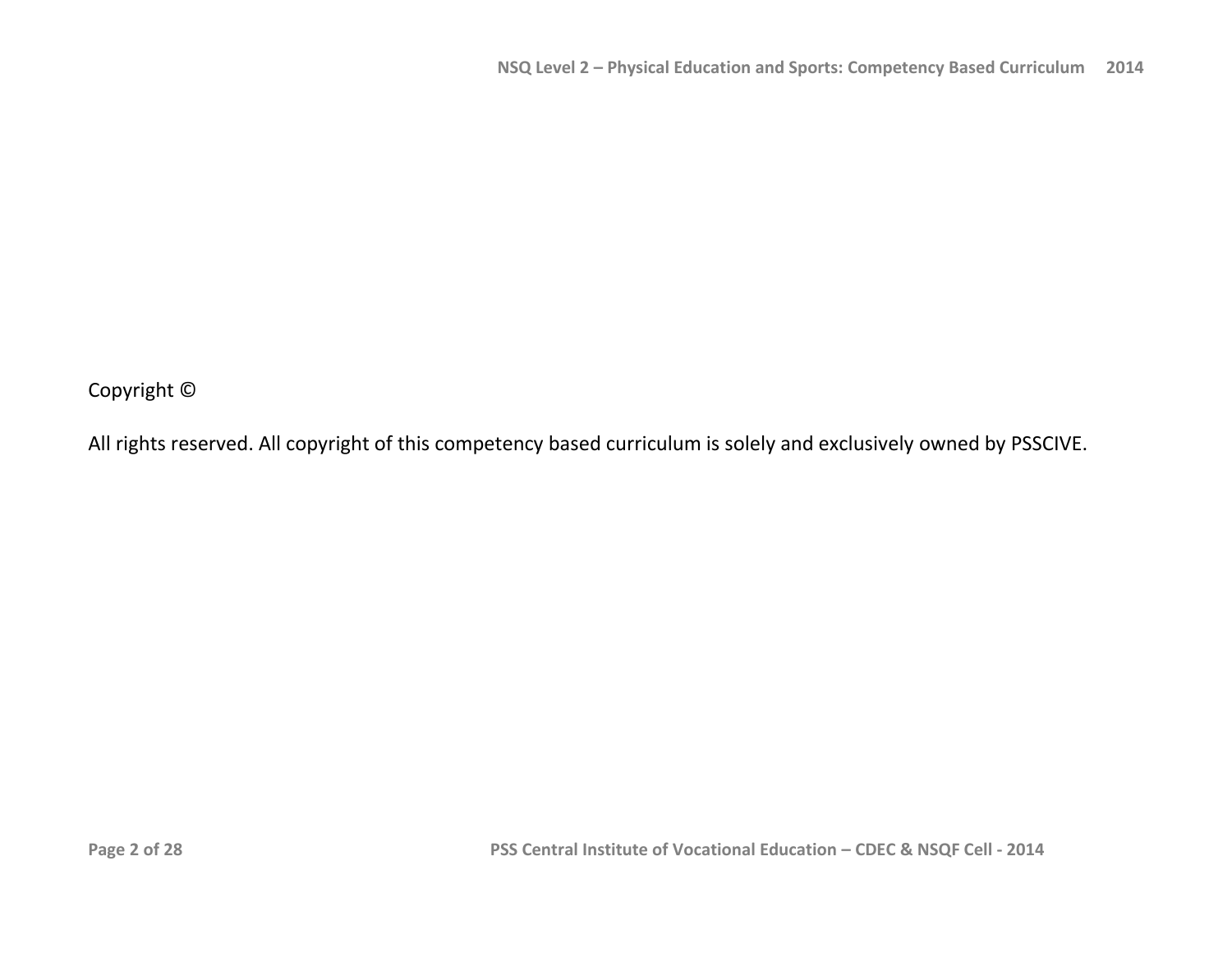| Contents                               |                         |
|----------------------------------------|-------------------------|
| <b>Introduction</b>                    | 4                       |
| <b>About the Sector</b>                | 5                       |
| <b>Objectives of the course</b>        | $\overline{\mathbf{z}}$ |
| <b>Course Structure</b>                | 8                       |
| <b>Classroom Activities</b>            | 9                       |
| <b>Practical Activities</b>            | 10                      |
| On the Job Training                    | 10                      |
| <b>Units</b>                           | 11                      |
| <b>Assessment Guide</b>                | 25                      |
| List of tools, Equipment and Materials | 26                      |
| <b>Trainer's Qualification</b>         | 26                      |
| <b>List of Contributors</b>            | 27                      |
| <b>Acknowledgements</b>                | 28                      |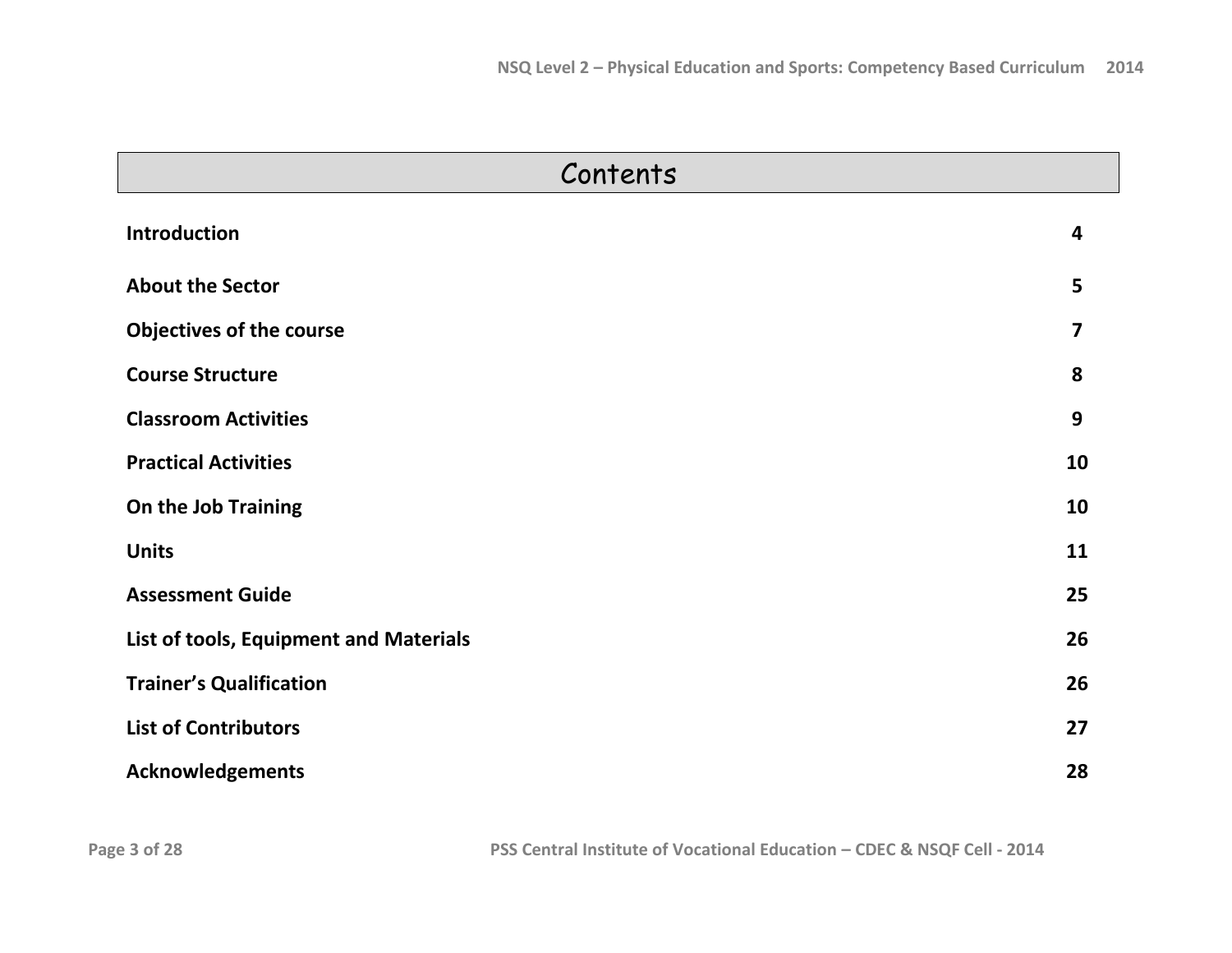## Introduction

The National Skills Qualifications Framework (NSQF) developed by the Ministry of Human Resource Development (MHRD), Government of India provides a common reference for linking various qualifications to be used for setting common principles and guidelines for a nationally recognized qualification system covering Schools, Vocational Education and Training Institutions, Technical Education Institutions, and Universities/Colleges.

As per NSQF qualifications are to be developed in series of levels of knowledge and skills, defined in terms of learning outcomes i.e., the competencies (knowledge, skills and attitude) which the learners must possess regardless of whether they were acquired through formal, non-formal or informal education and training system. Units of competency are the specification of knowledge and skill and the application of that knowledge and skill to the standard of performance expected in the workplace.

Competency is defined in terms of what a person is required to perform, under what conditions it is done and how well it is to be done. Generic competencies are considered essential for a person to participate effectively in the workforce, whereas technical competencies are an individual's knowledge and expertise in the specific group task and its processes. An executive order F.No.1-4/2011-VE dated 3 Sept., 2012 on the various aspects of NSQF has been issued by the MHRD. For more details on the NSQF, please visit the website of MHRD at www: mhrd.gov.in. A competency based curriculum describes what learners must "know" and "be able to do" by the end of a program or study. It identifies the competencies and sub-competencies each learner is expected to master. It states clearly the criteria and conditions by which performance will be assessed. It also defines the learning activities that will lead the learner to mastery of the targeted learning outcome. The **competency based curriculum** is broken down into parts known as **Units**. Each unit is further broken down into knowledge and skills on the basis of which evidence is to be provided by the learner and the evaluation is to be done by the teacher or trainer.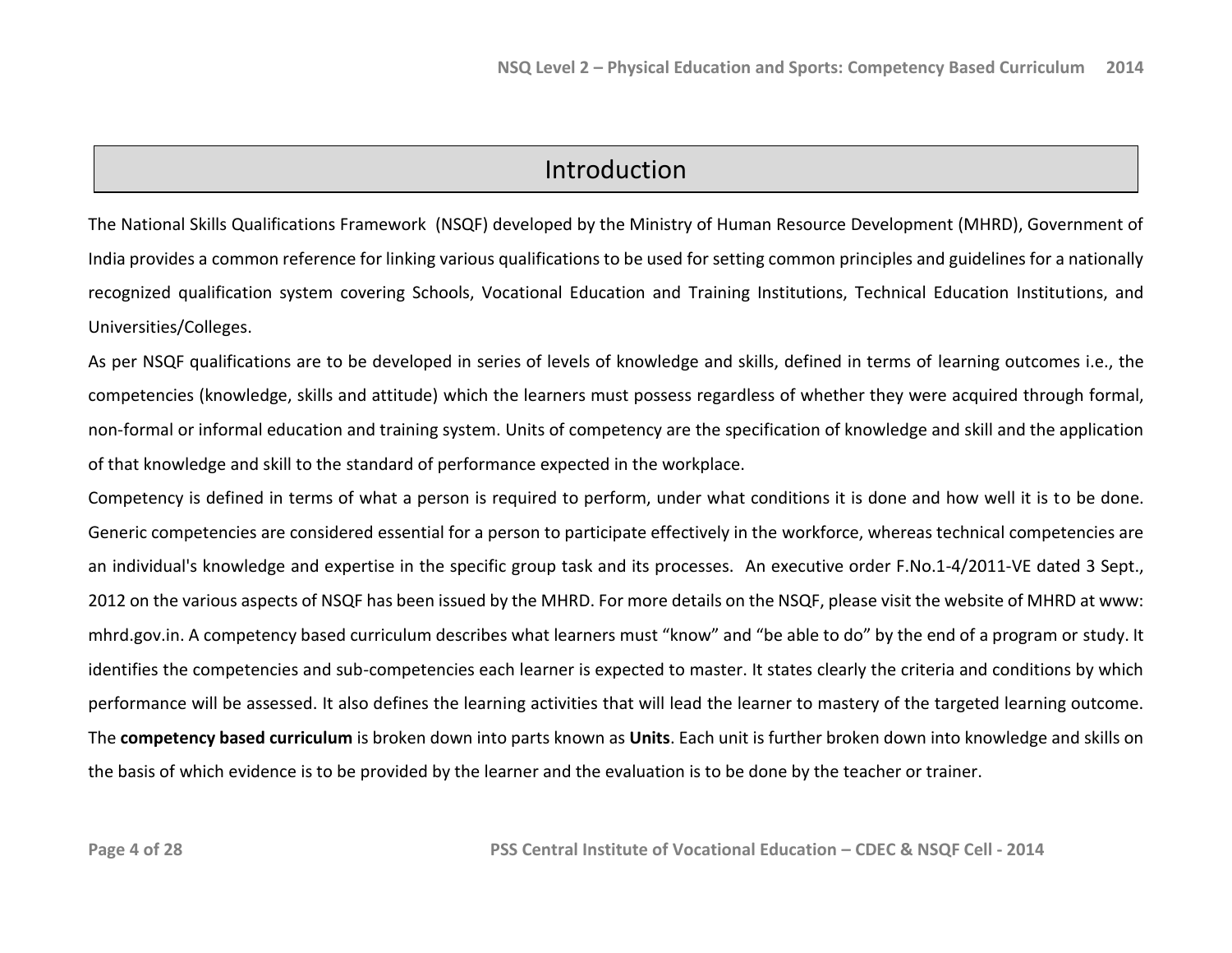## **About the Sector**

Physical education and Sports is a sector which is very wide in scope and extremely significant in its impact on society. There is lack of sports consciousness and culture in the country. In general it is believed that Sports can only be pursued at the cost of academics. We even have a very well-known saying in India for it;

"Padhoge Likhoge Banoge Nawab, Kheloge Kudoge Banoge Kharab"

Such Myths exaggerate our imbalance towards physical activity.

As we live in the 21<sup>st</sup> century with all the issues of sedentary lifestyles, unhealthy food habits, stressful careers, this imbalance needs to change else we will face a generation which will have a lower life span than the previous. There are already studies indicating that 30% population of children today is obese. Obesity is a disease. That is an alarmingly high number as there is research to show that 80% of obese children grow up to be obese adults. Diseases like type II diabetes, high cholesterol, stress related disorders are very common in this category.

The sowing of the seeds of physical activity as part of one's lifestyle can only happen from childhood. It is a habit that needs to be formed early on. It is therefore clear that physical education needs to be an integral part of education in all our schools. Other that the obvious health and fitness outcomes we are also looking at a great deal of life skills learning through sports, grooming better citizens.

The need for physical education as an integral part of education has been recognized by the government and efforts are being made to elevate the status of physical education in schools. That is the grass roots level intervention which will eventually drive the demand for physical education and sports related industry in India.

The immediate need is of good quality physical education and sports professionals at various levels. This demand is going to explode in the coming years offering opportunities for all who want to be associated with Sports and build a career in this field. Several job opportunities already exist and new ones are taking shape.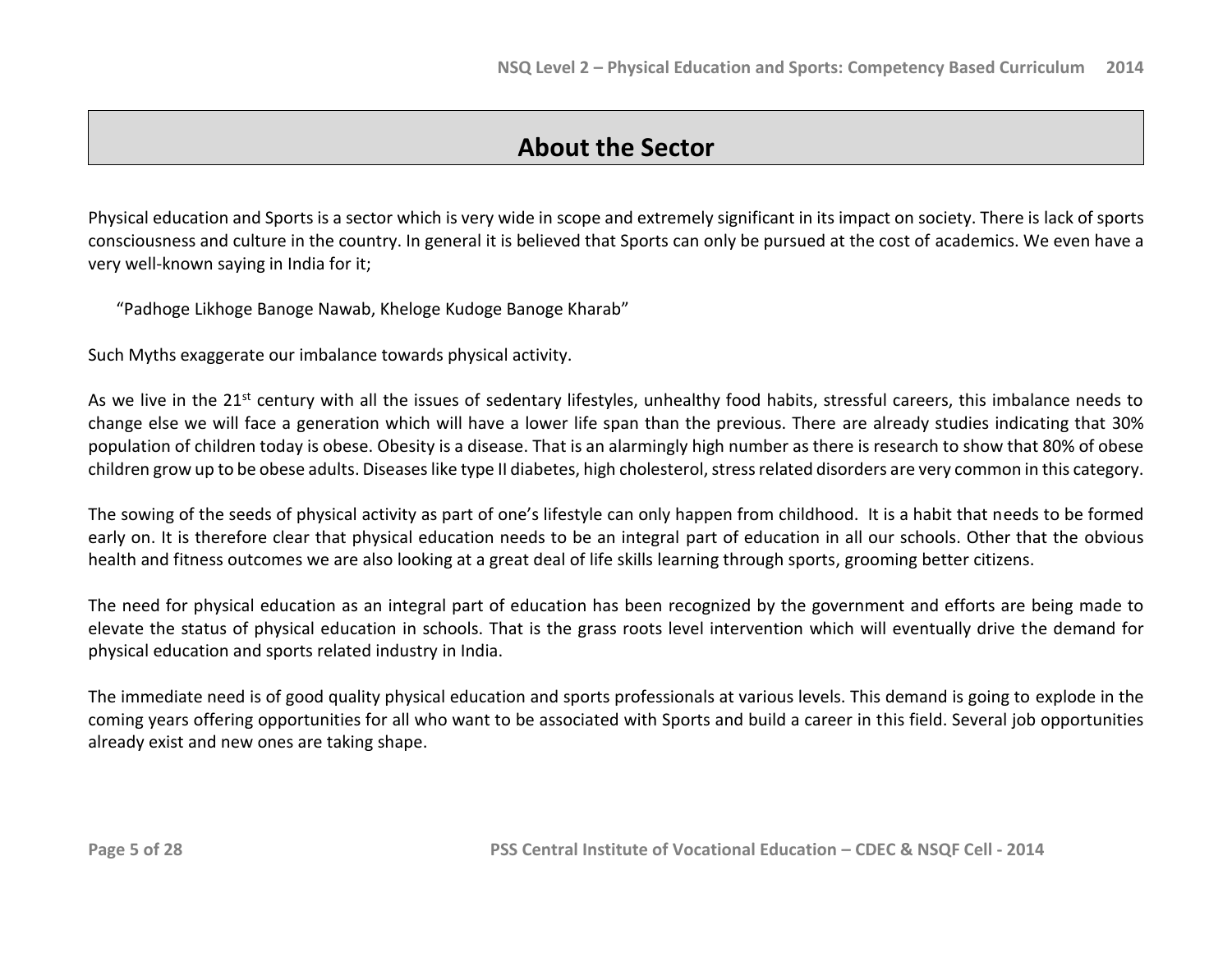| <b>Self</b>   | <b>Schools</b>           | <b>Sports Academies</b> | <b>Fitness Centers</b> | <b>Hospitals</b>  | <b>Sports Events</b> |
|---------------|--------------------------|-------------------------|------------------------|-------------------|----------------------|
| -Professional | Education  <br>-Physical | - Sports Coaches        | -Fitness Trainers      | -Sports Doctors   | -Event Managers      |
| Players       | Teachers                 | - Facility Managers     | -Personal trainers     | -Physiotherapists | -Officials           |
|               | -Early Years Physical    | - Academy Managers      | -Aqua trainers         | -Nutritionists    | -Commentators        |
|               | <b>Trainers</b>          |                         | -Nutritionists         |                   | -Journalists         |
|               | -Sports Coaches          |                         |                        |                   |                      |

There is already a gap today in the demand and supply of professionals in this sector in quantity as well as quality. A vocational course on physical training and sports gives basic exposure of the relevant knowledge and skills required for someone interested in this sector. Participation in such a vocational course should build entry level knowledge and skills giving the student an advantage when pursuing further education in this field or employability skills, should the student decide to go for a job.

Since most of the job roles in this sector require the employee to be dealing with fellow human beings, there is a certain level of maturity and skills required in dealing with the customers. Level 1 of this vocational course would give exposure to students on several skills that are required across the sector so that they get a flavor of what is the scope and also get an opportunity to explore their innate choices. As the course progresses to level 2, students would be confident of doing roles like grounds marking, facility readiness, assisting a physical education teacher in a school or academy. By level 4 the students would have confidence to conduct lessons on their own under the guidance of a Physical Education director in a school or a team coach. They would have basic knowledge of Sports like skills, rules, ground markings, conducting tournaments, basic first aid and a lot of exposure to actually conducting such lessons with children. They will have knowledge of skills versus fitness and what can be done to improve both.

In schools, there is a dire need of physical education trainers who are able to focus on engaging the whole class and exciting children to participate in physical activity for the pleasure on playing, social interaction, fun and fitness.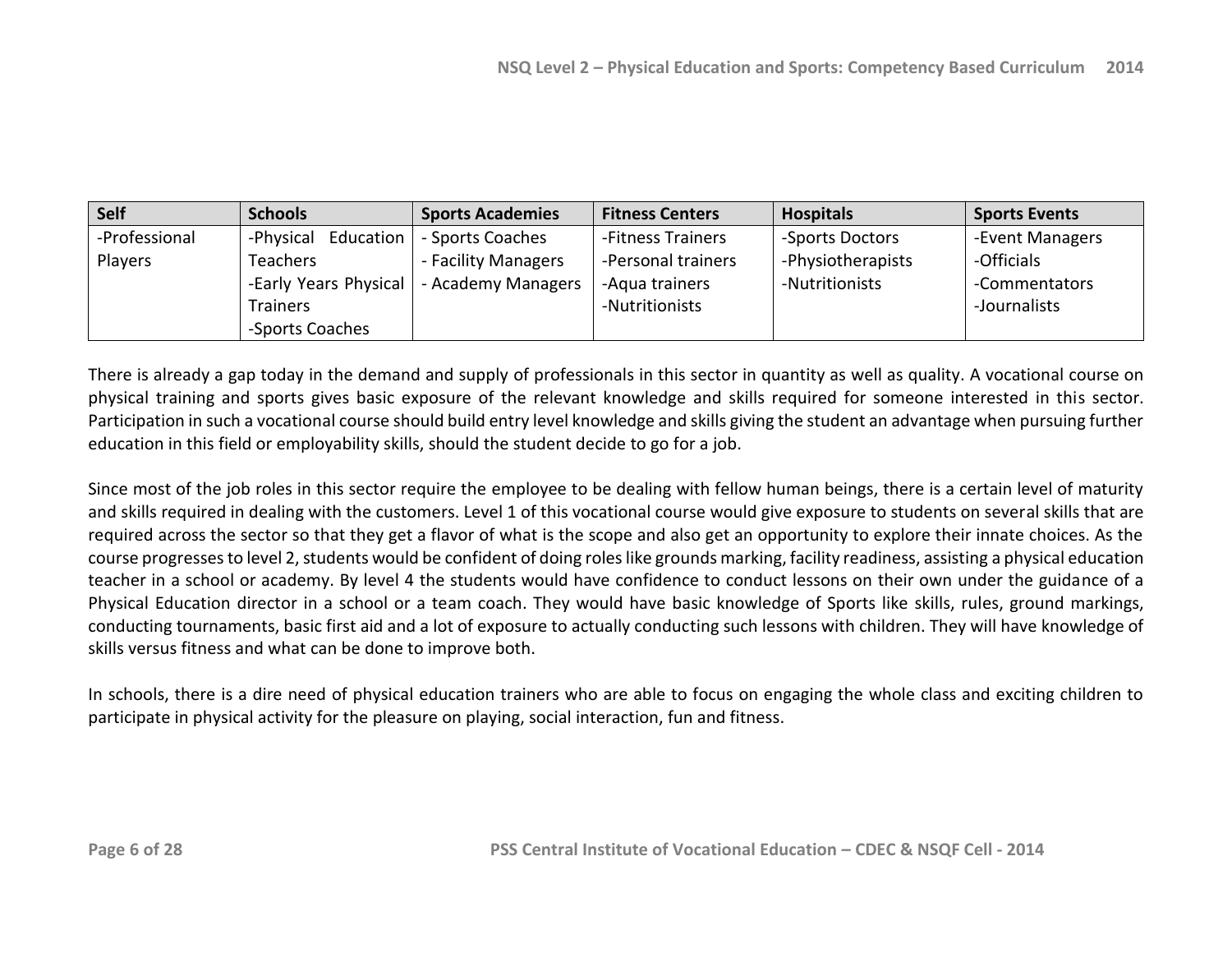# **Objectives of the Course**

Upon completion of this level 2 course students will be able to

- Understand the evolution of physical education
- Explain the meaning of health education, hygiene and communicable diseases
- Understand the role of sports in society
- Demonstrate the knowledge of age appropriate skills to be taught to the various age groups starting from early years to middle school.
- Demonstrate how to test skills and fitness
- Understand the functions of various organ systems in the human body
- Demonstrate the knowledge of correct postures, basic training methods and safety in sports
- Demonstrate the knowledge of first aid for common injuries
- Understand the role of a good teacher in education and effective training methodologies
- Demonstrate the knowledge of planning and its use in planning sports days and tournaments
- Demonstrate the technical knowledge of ground markings, rules and regulations, skills required, and creating fixtures for tournaments in the following sports: football, basketball, volleyball and cricket.
- Understand the importance of nutrition and the technical knowledge of caloric values and energy balance in the body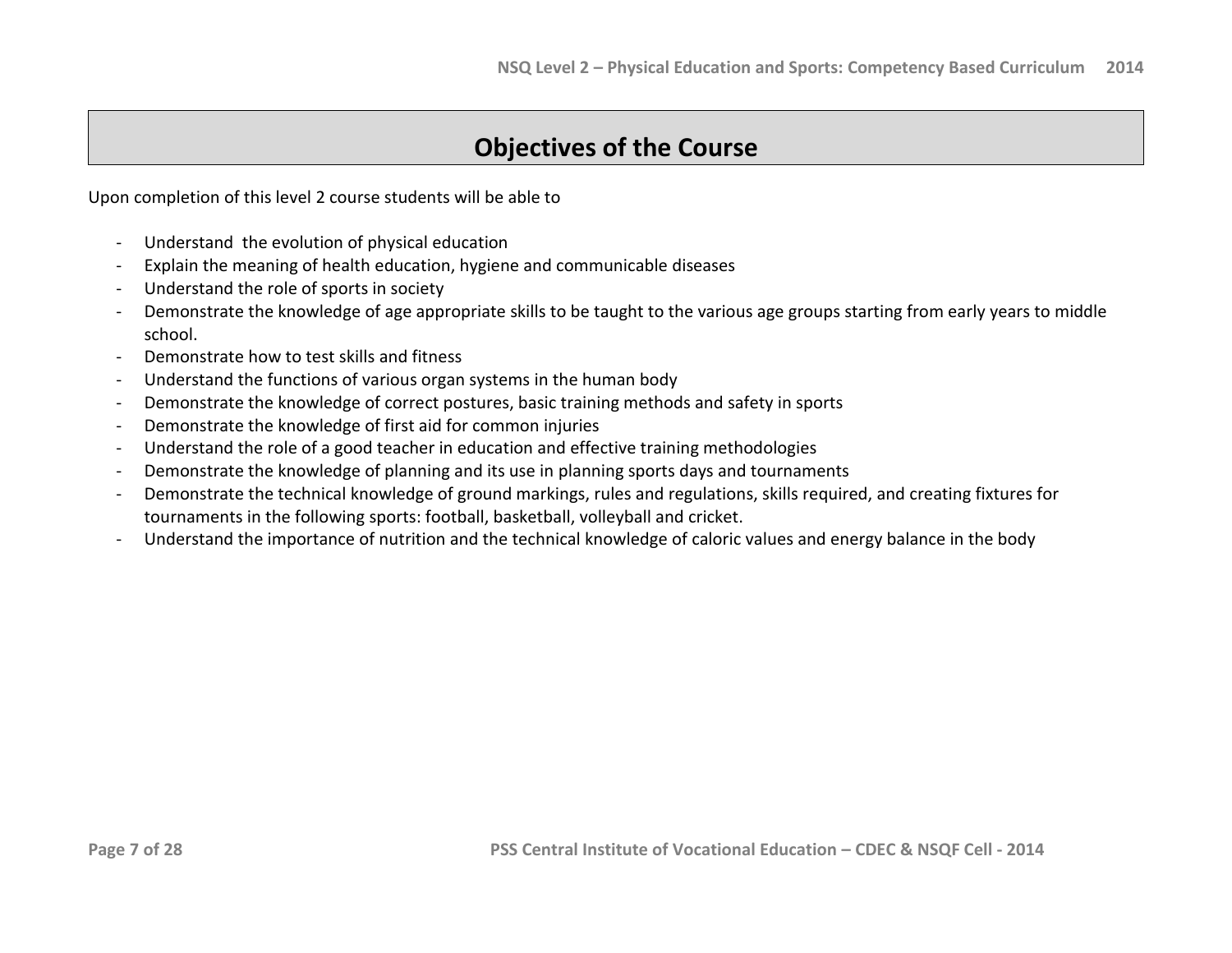# **Course Structure: Competency Based Curriculum**

## **Sector: Physical Education and Sports**

**Course Structure:** This course (vocational qualification package) is a planned sequence of instructions consisting of the following 08 modules called as Units.

|          | Level 2<br><b>Physical Training and Sports - Unit Matrix</b> |                                                  |                                                                                 |                               |           |
|----------|--------------------------------------------------------------|--------------------------------------------------|---------------------------------------------------------------------------------|-------------------------------|-----------|
| SI.<br># | <b>Unit Code</b><br><b>Unit Title</b><br>Sub-Unit            |                                                  | No. of<br><b>Notional</b><br>Learning<br>hours                                  | Pre-requisite<br>Unit, if any |           |
|          |                                                              |                                                  | Understanding the Evolution of physical education                               |                               |           |
| 1        | PS201-NQ2014                                                 | <b>Evolution of</b><br><b>Physical Education</b> | Understanding the difference between ancient and modern<br><b>Olympic Games</b> | 10                            | Nil       |
|          |                                                              |                                                  | Understanding the evolution of Indian sporting events                           |                               |           |
|          |                                                              |                                                  | Identifying the role of sports in society                                       |                               |           |
|          |                                                              | <b>Health and Fitness</b><br>PS 202-NQ2014       | Learning about health education, hygiene, communicable diseases                 |                               | 0         |
| 2        |                                                              |                                                  | Understanding the functions of human body                                       | 25                            |           |
|          |                                                              |                                                  | How to test your fitness (basic)                                                |                               |           |
|          |                                                              |                                                  | Demonstrating the knowledge of fundamental skills for pre-school<br>children    |                               | PS 103 -  |
|          |                                                              |                                                  | Teaching physical education in primary school (Grade 1 and 2)                   |                               | NQ2013:   |
| 3        | PS203-NQ2014                                                 | <b>Games and Sports</b>                          | Teaching physical education in primary school (Grade 3 to 5)                    | 50                            | Games and |
|          |                                                              |                                                  | Teaching Physical education in middle school (Grad 6 and above)                 |                               | Sports    |
|          |                                                              |                                                  | Demonstrating Yogic exercises (Basic)                                           |                               |           |

**Page 8 of 28 PSS Central Institute of Vocational Education – CDEC & NSQF Cell - 2014**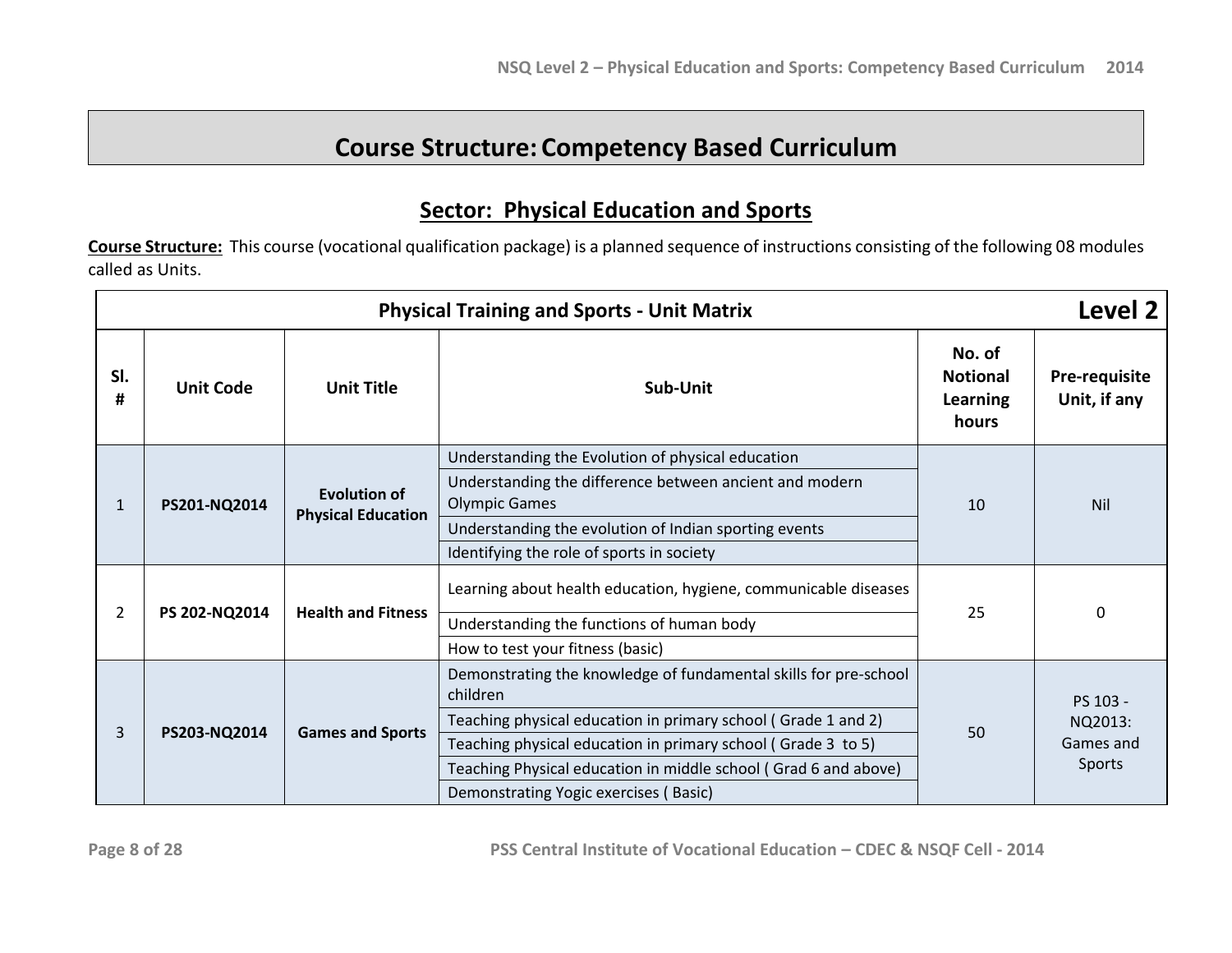| 4                 | PS 204-NQ2014   | Identifying postural deformities and learning corrective measures<br>Developing an<br>Demonstrating basic training methods<br><b>Athlete</b><br>Teaching safe ways to participate in physical education and sports<br>Teaching basic first aid |                                                                                                                                                                                                                                   | 25        | PS 104 -<br>NQ2013:<br>Developing an<br>Athlete         |
|-------------------|-----------------|------------------------------------------------------------------------------------------------------------------------------------------------------------------------------------------------------------------------------------------------|-----------------------------------------------------------------------------------------------------------------------------------------------------------------------------------------------------------------------------------|-----------|---------------------------------------------------------|
| 5.                | PS 205 - NQ2013 | Learning to train<br><b>Training to learn</b>                                                                                                                                                                                                  | Learning to train and training to learn<br>Demonstrating the knowledge of effective teaching methods<br>Demonstrate effective communication skills<br>Demonstrating the knowledge of planning an event                            | 25        | PS 105 -<br>NQ2013:<br>Teaching-<br>Learning            |
| 6                 | PS 206 - NQ2013 | <b>Managing Sports</b><br><b>Events</b>                                                                                                                                                                                                        | Teaching basic competencies of officiating<br>Demonstrating the knowledge of ground and court marking<br>Teaching maintenance of props and equipment and sports<br>facilities<br>Teaching to organise sports days and tournaments | 20        | PS 106 -<br>NQ2013:<br>Managing<br><b>Sports Events</b> |
| 7                 | PS 207 - NQ2013 | <b>Nutrition</b>                                                                                                                                                                                                                               | Understanding the role of nutrition and the use of food pyramid<br>Calculating caloric values<br>Diet and Weight                                                                                                                  | 15        | PS 107 -<br>NQ2013:<br>Nutrition                        |
| 8<br><b>Total</b> |                 | <b>Work Integrated</b><br>learning                                                                                                                                                                                                             | Projects, field trips and guest lectures                                                                                                                                                                                          | 30<br>200 |                                                         |

Successful completion of **200 hours** of **theory and practical sessions** is a requirement for full qualification.

### **Classroom Activities:**

The main activity in classroom will be an interactive lecture session, followed by discussions. Teachers should make effective use of a variety of instructional aids, such as Videos, Power Point Presentations, Charts, Diagrams, Models, Exhibits, Handouts, etc. to transmit knowledge in and effective and interactive mode. A variety of teaching methods will be used like projects, role-play, demonstration, discussion and debate and hands on learning.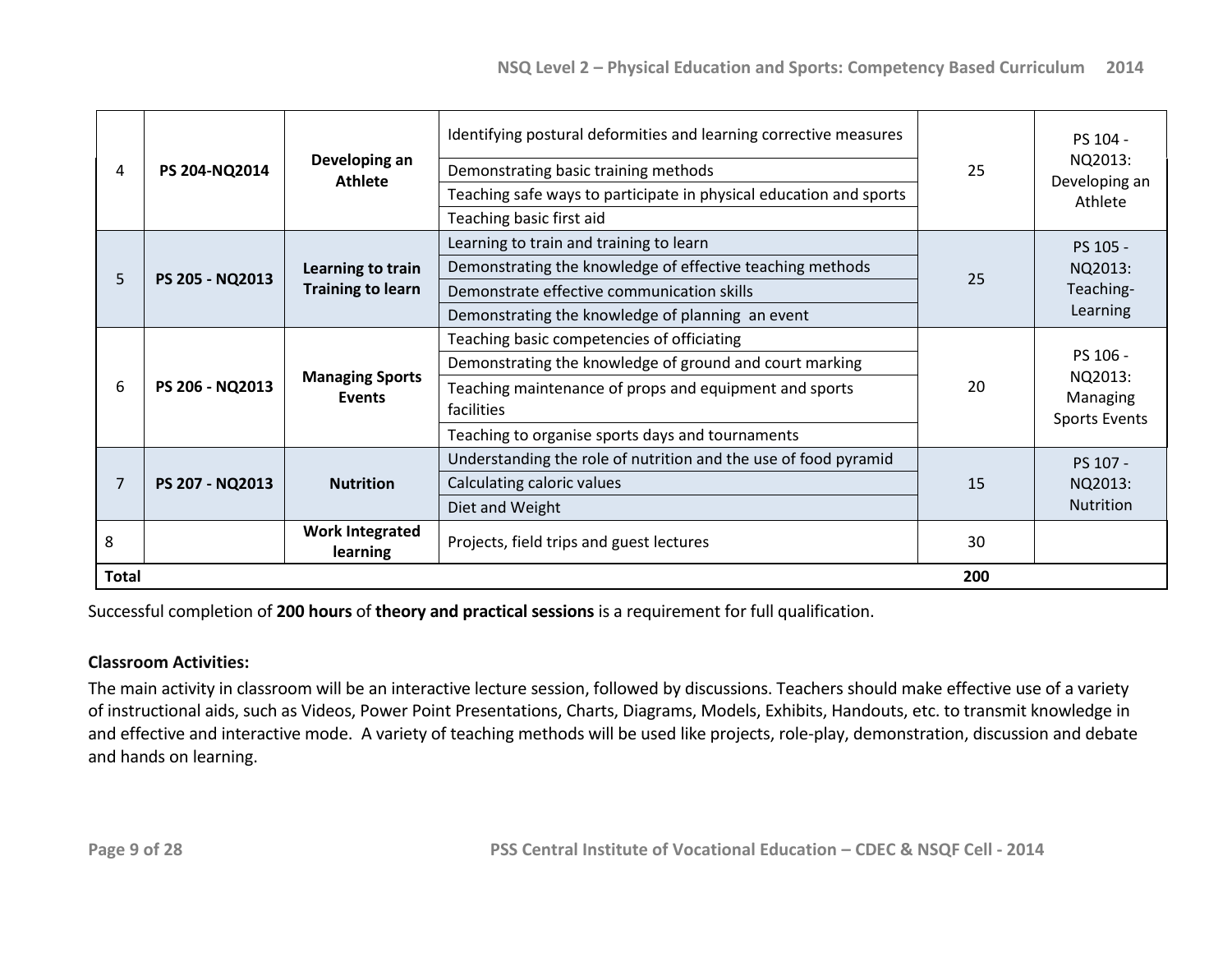### **Practical Activities:**

Activities that provide practical experience are termed as practical activities. Most of the modules in this vocation lend very well to hands on learning. Conducting physical activities according to lesson plans for students of various age groups in the schools, planning and organizing tournaments involving students, teachers and perhaps the community, ground markings, visiting sports facilities etc. are good examples of practical activities. Props, tools and equipment are used for practical activities to make the activity fun and engaging. The vocational teacher with the permission of the school principal will plan practical activities where the students can get exposure to all skills required in the course.

### **On-the-Job Training:**

On-the-job training (OJT) utilizes actual equipment and materials in a structured manner, following a training plan that reflects tasks to be performed and competencies to be imparted under the supervision of an experienced trainer or supervisor. Training plan is prepared and signed by the student, teacher, and supervisor at the organization/industry. In the first step of OJT the trainer will provide an overview of the task to the student, explaining the use of the tools, equipment, materials, etc. in performing the tasks. In the second step trainer will tell, show, and demonstrate step by step the use of tools, materials and equipment for performing a task showing the finished products at each step which will help the leaner understand what is required as outcome. Student will learn and demonstrate these activities while the trainer will monitor the progress and provide feedback. Students should be able demonstrate clearly the performance standards defined in the modules.

### **Certification:**

The certificate will be issued by the State's Secondary Education Board/Central Board of Secondary Education (CBSE)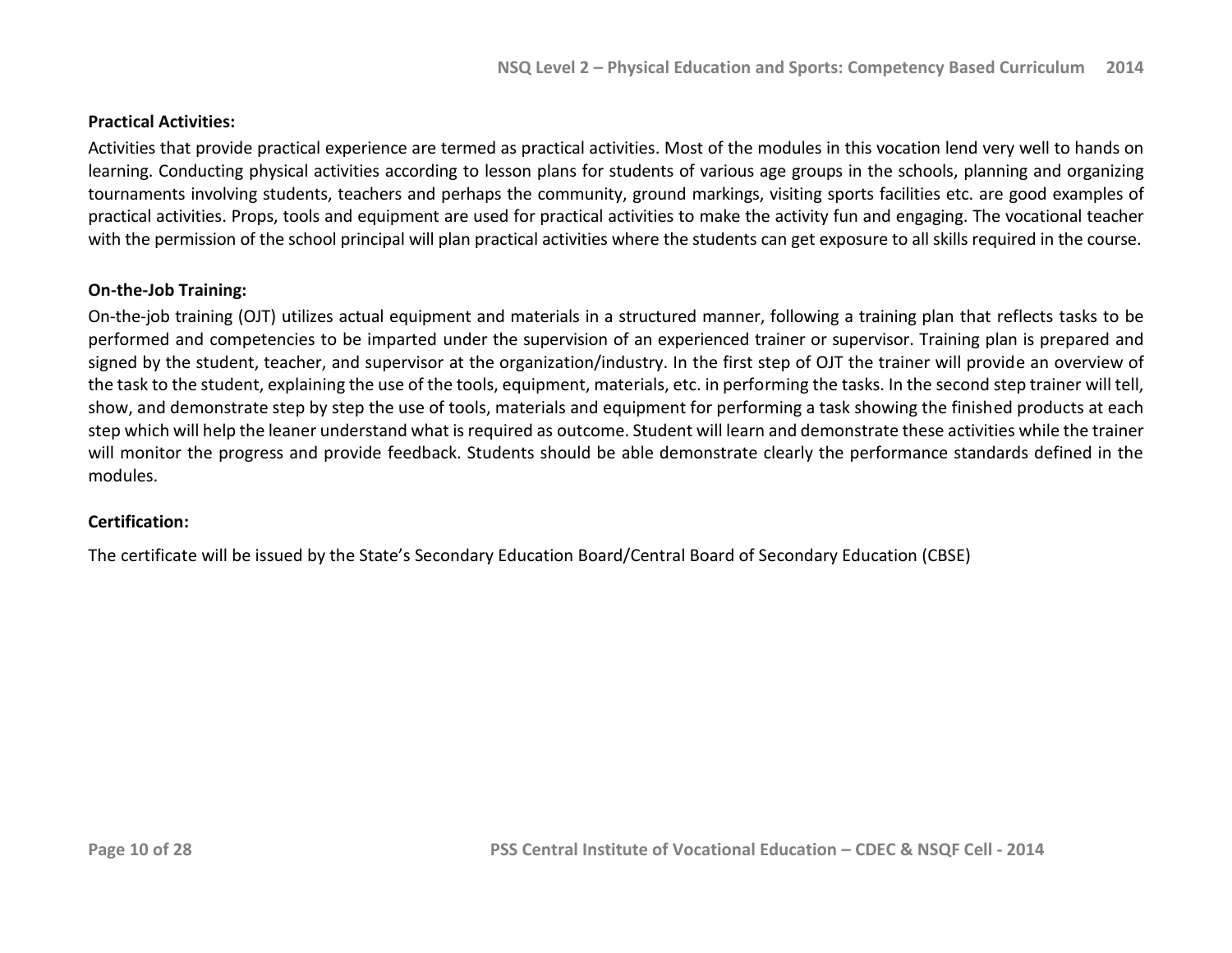| <b>Unit Code:</b> |                |                                    |                                                    |                                      |  |
|-------------------|----------------|------------------------------------|----------------------------------------------------|--------------------------------------|--|
| PS201-            |                |                                    | <b>Unit Title: Evolution of Physical Education</b> |                                      |  |
| <b>NQ2014</b>     |                |                                    |                                                    |                                      |  |
|                   |                |                                    | <b>Duration: 26 hours</b>                          |                                      |  |
| Location:         | Learning       |                                    |                                                    |                                      |  |
|                   | <b>Outcome</b> | <b>Knowledge Evaluation</b>        | <b>Performance Evaluation</b>                      | <b>Teaching and Training Methods</b> |  |
| <b>Classroom</b>  | 1. Understand  | 1. Explain why physical activity   | 1. List and demonstrate the physical               | <b>Interactive Lecture:</b>          |  |
| & Play            | the evolution  | was necessary during the pre-      | activities and the dominant skills in              | Evolution of physical education      |  |
| ground            | of Physical    | historic time                      | pre- historic, ancient, medieval and               | Activity: on ground                  |  |
|                   | Education      | 2. Identify the different forms of | modern periods                                     | 1. Perform skills used for hunting   |  |
|                   |                | physical education during pre-     | 2. List the differences between pre-               | and war during the ancient           |  |
|                   |                | historic, ancient, medieval and    | historic physical activities and                   | periods                              |  |
|                   |                | modern periods                     | modern games and sports                            | 2. Perform skills used in playing    |  |
|                   |                | 3. Explain when people started     |                                                    | modern day games and sports          |  |
|                   |                | to consider physical education as  |                                                    | 3. Visit nearby akhara and write     |  |
|                   |                | the medium for the overall         |                                                    | down your observations and           |  |
|                   |                | development of an individual       |                                                    | experiences                          |  |
|                   | 2. Understand  | 1 Explain how Olympic Games        | 1. List the fundamental changes that               | <b>Interactive Lecture:</b>          |  |
|                   | the difference | played an important role in        | took place in ancient and modern                   | Difference between ancient and       |  |
|                   | between        | bringing peace among the rival     | <b>Olympic Games</b>                               | modern Olympic Games                 |  |
|                   | ancient and    | city states in ancient Greece      | 2. Demonstrate the sportsman spirit                | <b>Activity: on ground</b>           |  |
|                   | modern         | 2. Explain how Olympic Games       | and teamwork during participation                  | 1. Organize an Olympic event in      |  |
|                   | Olympic        | can foster international peace,    | in a sporting event                                | school choosing the games from       |  |
|                   | Games          | understanding, friendship, etc.    |                                                    | the ancient Olympics                 |  |
|                   |                | 3. Identify the differences        |                                                    | 2. Organize an Olympic event in      |  |
|                   |                | between ancient and modern         |                                                    | school choosing the games from       |  |
|                   |                | <b>Olympic Games</b>               |                                                    | the modern Olympics                  |  |
|                   |                | 3. Explain Olympism and what       |                                                    |                                      |  |
|                   |                | ideals it promotes                 |                                                    |                                      |  |
|                   |                |                                    |                                                    |                                      |  |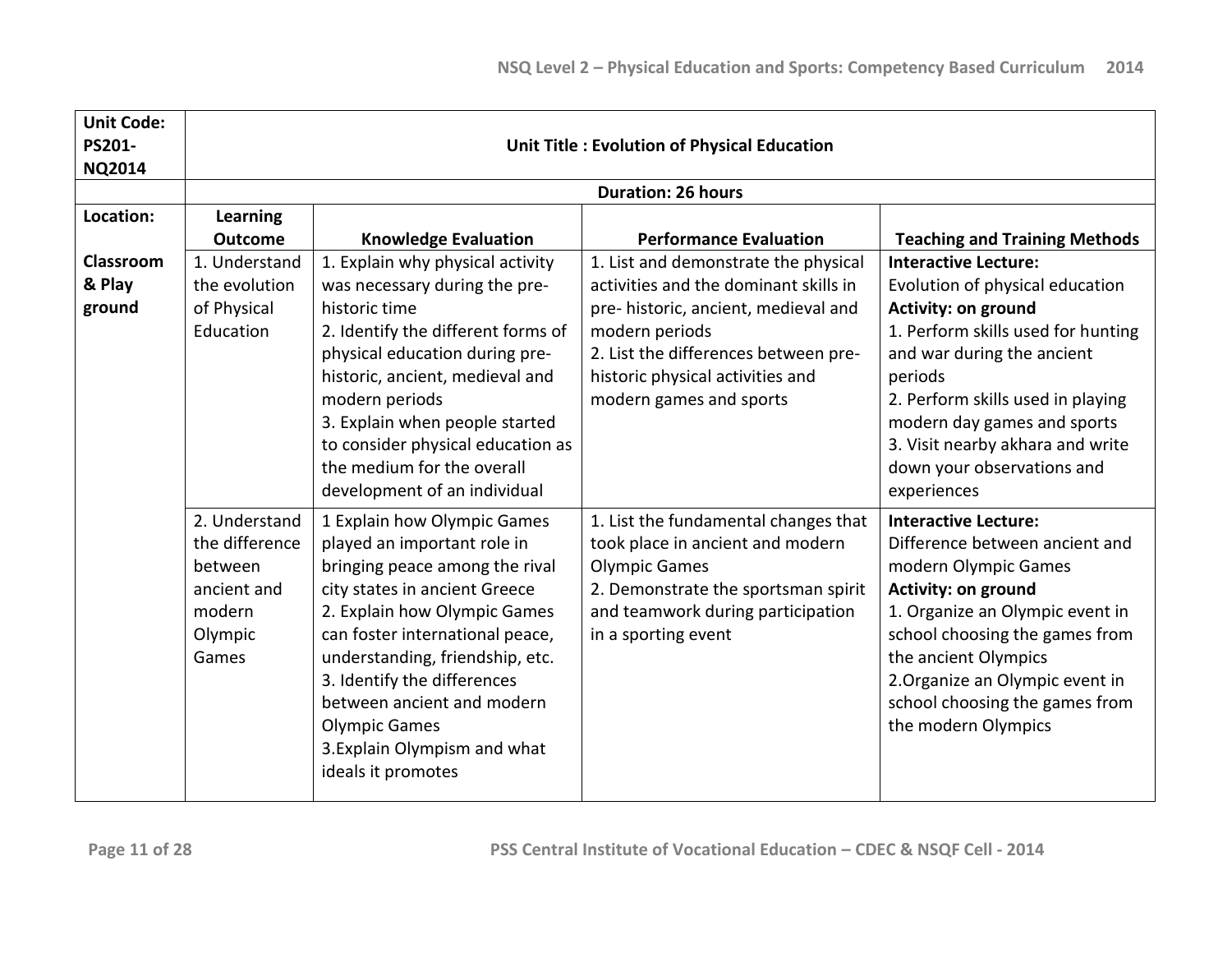| 3. Understand<br>the evolution<br>of Indian<br>sporting<br>events | 1. Trace the history and<br>evolution of Indian games and<br>sports from Indus valley<br>civilization to the present day<br>2. List Indian sporting<br>achievements on the<br>international stage                                                                                                                                                   | 1. List all the Indian games and<br>identify which ones have<br>transformed themselves into<br>modern international games<br>2. List all the major international<br>sporting events in the world    | <b>Interactive Lecture:</b><br>Evolution of Indian sporting<br>events<br>Activity: on ground:<br>1. Demonstrate and play<br>indigenous games-like Kabaddi,<br>Kho-Kho, tug-of-war, gullidanda,<br>mall-stambha, bhrashram, etc.<br>2. Identify actions/tasks to be<br>performed while playing gulli-<br>danda and cricket and list<br>similarities and differences<br>between the two games.   |
|-------------------------------------------------------------------|-----------------------------------------------------------------------------------------------------------------------------------------------------------------------------------------------------------------------------------------------------------------------------------------------------------------------------------------------------|-----------------------------------------------------------------------------------------------------------------------------------------------------------------------------------------------------|------------------------------------------------------------------------------------------------------------------------------------------------------------------------------------------------------------------------------------------------------------------------------------------------------------------------------------------------------------------------------------------------|
| 4. Identifying<br>the role of<br>sports in<br>society             | 1. Discuss how sports can bring a<br>positive change in society<br>2. Discuss how sports can be<br>used as a medium to establish<br>peace and equity among<br>different gender, abilities,<br>communities, economic<br>backgrounds<br>3. How can sports be used to<br>build confidence<br>4. How can sports inculcate<br>personal and social skills | 1. Demonstrate the knowledge of<br>inter-personal and social skills while<br>playing a game or sport<br>2. Give examples from across the<br>world on how sports is used to<br>address social issues | <b>Interactive Lecture:</b><br>Role of sports in society<br>Activity: on ground:<br>1. Organize a small sports event<br>involving participants of different<br>age groups, gender, religion and<br>background. Prepare a note on<br>how a sports activity can be used<br>for bringing harmony in such<br>groups.<br>2. Design a program to improve<br>health and fitness of school<br>teachers |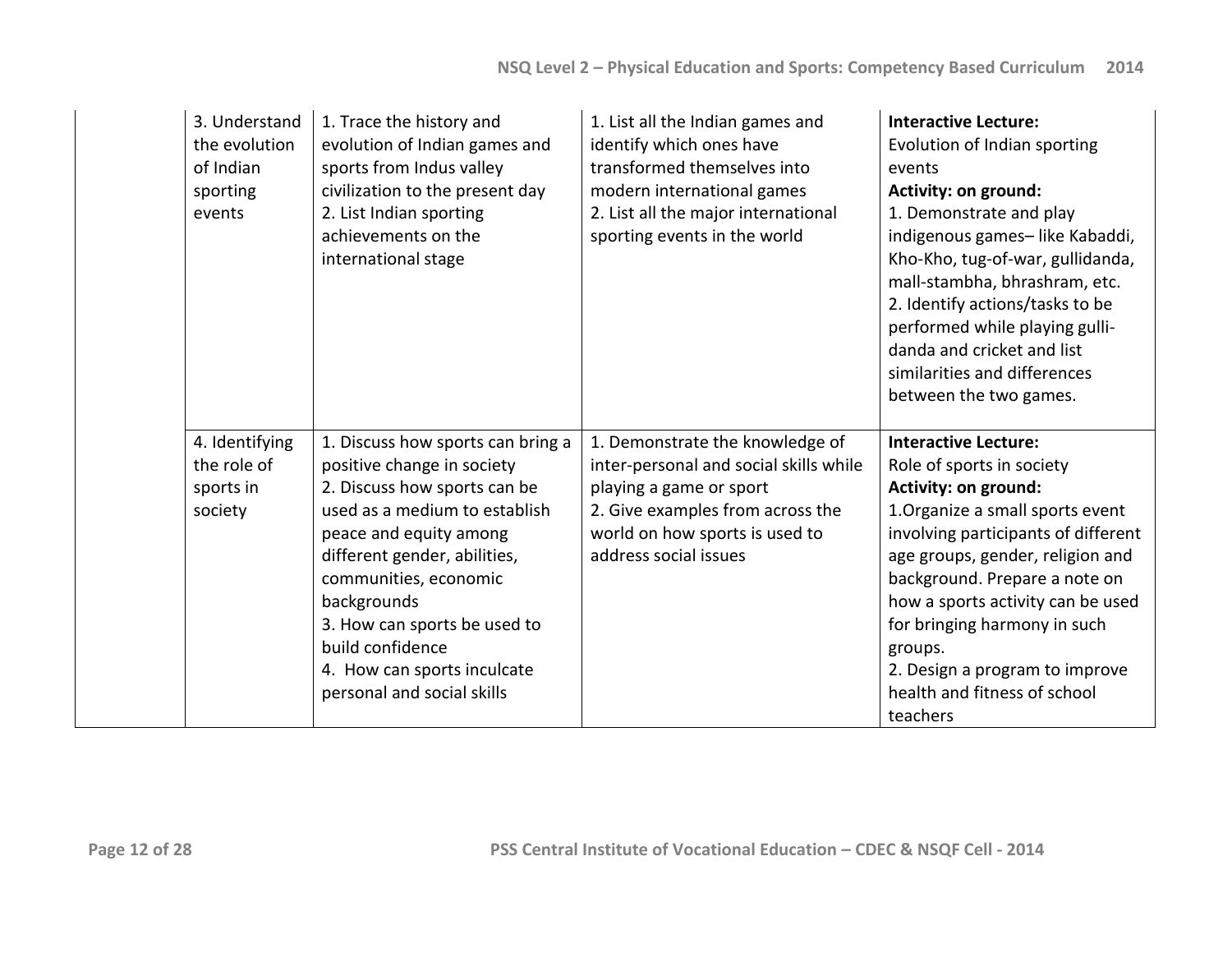| <b>Unit Code:</b><br><b>PS202-</b><br><b>NQ2014</b> | <b>Unit Title: Health and Fitness</b> |                                 |                                  |                                         |
|-----------------------------------------------------|---------------------------------------|---------------------------------|----------------------------------|-----------------------------------------|
|                                                     |                                       |                                 | <b>Duration: 21.5 hours</b>      |                                         |
| Location:                                           | <b>Learning</b>                       |                                 |                                  |                                         |
|                                                     | <b>Outcome</b>                        | <b>Knowledge Evaluation</b>     | <b>Performance Evaluation</b>    | <b>Teaching and Training Methods</b>    |
| Classroom                                           | 1. Understand                         | 1. Explain physical health,     | 1. List healthy personal hygiene | <b>Interactive Lecture:</b>             |
| & Play                                              | health                                | mental health and social health | practices                        | Health education, hygiene and           |
| ground                                              | education,                            | 2. Explain how physical, mental | 2. List things to be done to     | communicable diseases                   |
|                                                     | hygiene and                           | and social health of an         | improve community hygiene in     | <b>Activity: Projects</b>               |
|                                                     | communicable                          | individual is inter-related     | your village?                    | Do the following projects:              |
|                                                     | diseases                              | 3. Explain personal hygiene and | 3. List communicable diseases    | 1. Survey your classroom, playground    |
|                                                     |                                       | community hygiene               | and explain the precautions to   | and common areas, and propose           |
|                                                     |                                       |                                 | be taken to avoid them from      | measures on how the hygienic            |
|                                                     |                                       |                                 | spreading                        | conditions can be improved              |
|                                                     |                                       |                                 | 4. Identify the ways to improve  | 2. Survey your village/community and    |
|                                                     |                                       |                                 | one's physical, mental and       | identify the potential threats that     |
|                                                     |                                       |                                 | social health                    | could lead to the outbreak of different |
|                                                     |                                       |                                 |                                  | communicable diseases. Propose and      |
|                                                     |                                       |                                 |                                  | present the preventive measures to be   |
|                                                     |                                       |                                 |                                  | taken.                                  |
|                                                     |                                       |                                 |                                  | 3. Track your sickness to see how       |
|                                                     |                                       |                                 |                                  | often you fall sick and why             |
|                                                     |                                       |                                 |                                  |                                         |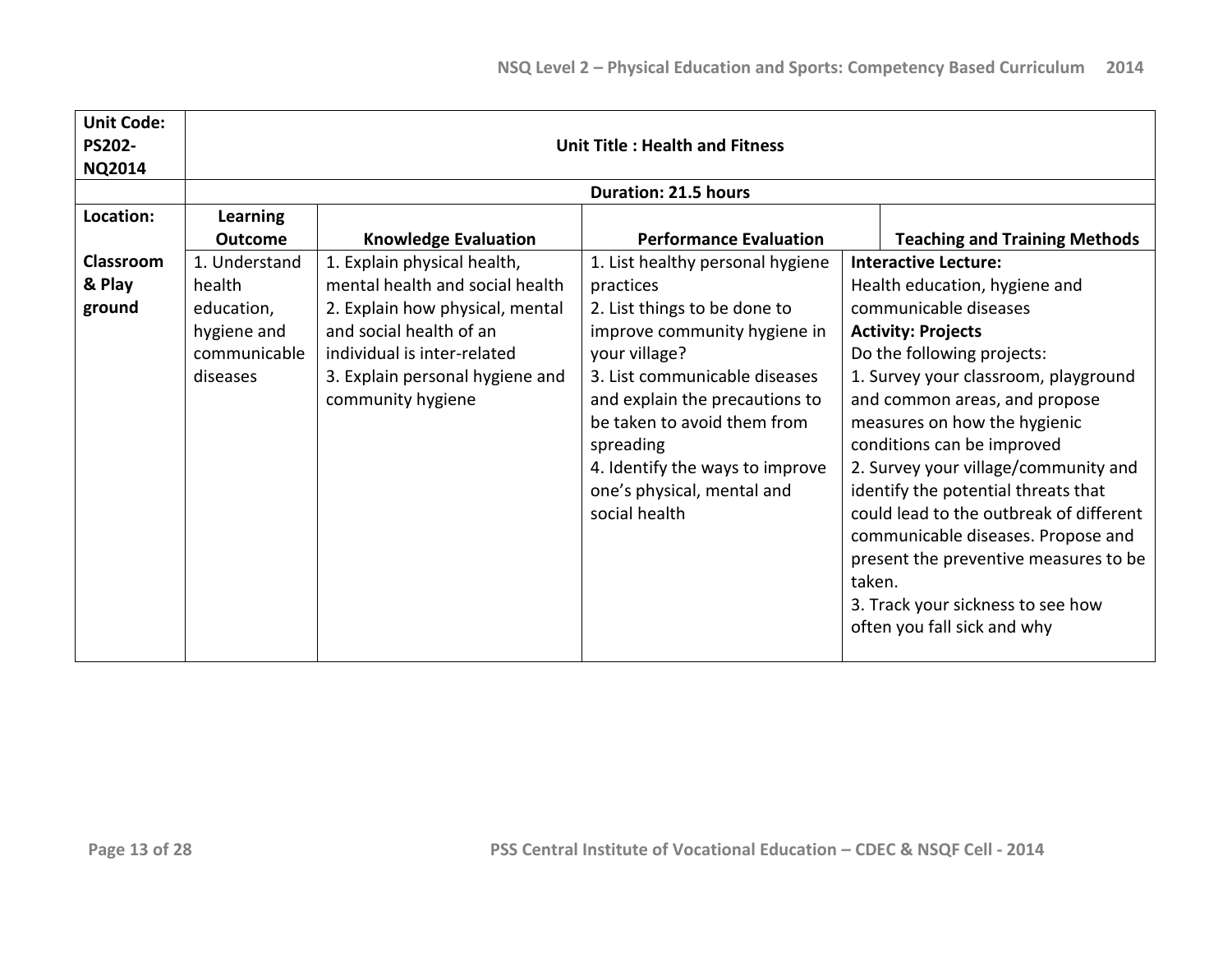| 2. Understand<br>the functions<br>of human body | 1 Explain with diagram the<br>functions of:<br>a. Muscular system<br>b. Skeletal system<br>c. Respiratory system<br>d. Digestive system<br>e. Nervous system<br>2. Describe the functions of<br>blood in human body | 1. List the differences between:<br>a. Muscular system and skeletal<br>system<br>b. Respiratory and digestive<br>system<br>c. Nervous system and<br>circulatory system<br>2. Explain the importance of<br>blood in human body                          | <b>Interactive Lecture:</b><br>Functions of human body<br><b>Activity:</b><br>1. Choose three of your favourite<br>organ systems, make a diagram on a<br>chart paper and describe its functions<br>2. Perform an on ground warm up<br>activity, each student to demonstrate<br>an exercise for a particular muscle or a<br>group of muscles. |
|-------------------------------------------------|---------------------------------------------------------------------------------------------------------------------------------------------------------------------------------------------------------------------|--------------------------------------------------------------------------------------------------------------------------------------------------------------------------------------------------------------------------------------------------------|----------------------------------------------------------------------------------------------------------------------------------------------------------------------------------------------------------------------------------------------------------------------------------------------------------------------------------------------|
| 3. Learn to test<br>your fitness                | 1. Explain with examples the<br>components of skill related<br>fitness<br>2. Explain with examples the<br>components of health related<br>fitness                                                                   | 1. List the battery of health and<br>skill related fitness tests and<br>perform them<br>Explain the differences<br>between:<br>a. Aerobic capacity and<br>anaerobic ability<br>b. Strength and flexibility<br>c. Action, Balance and Co-<br>ordination | <b>Interactive Lecture:</b><br>Types of fitness tests<br>Activity: on ground:<br>1. Plan and demonstrate on ground<br>health and skill related fitness<br>assessments<br>2. Calculate BMI                                                                                                                                                    |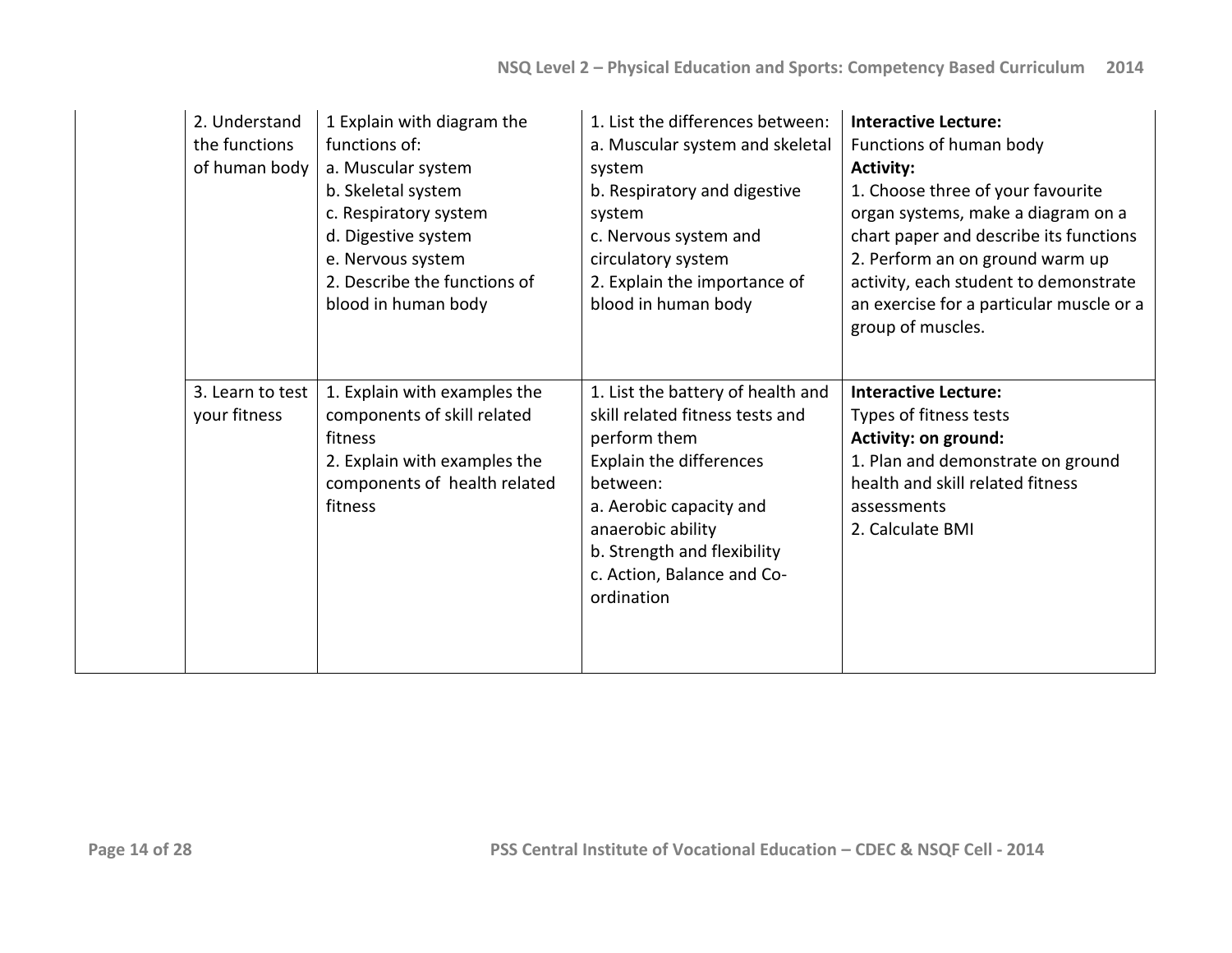| <b>Unit Code:</b><br><b>PS203-</b><br><b>NQ2014</b> | <b>Unit Title: Games and Sports</b>                                                           |                                                                                                                                                                                                                                                                  |                                                                                                                                                                                                                                                                                                                                                     |                                                                                                                                                                                                                                                                                                                                                                 |
|-----------------------------------------------------|-----------------------------------------------------------------------------------------------|------------------------------------------------------------------------------------------------------------------------------------------------------------------------------------------------------------------------------------------------------------------|-----------------------------------------------------------------------------------------------------------------------------------------------------------------------------------------------------------------------------------------------------------------------------------------------------------------------------------------------------|-----------------------------------------------------------------------------------------------------------------------------------------------------------------------------------------------------------------------------------------------------------------------------------------------------------------------------------------------------------------|
|                                                     |                                                                                               |                                                                                                                                                                                                                                                                  | <b>Duration: 37.5 hours</b>                                                                                                                                                                                                                                                                                                                         |                                                                                                                                                                                                                                                                                                                                                                 |
| Location:                                           | <b>Learning</b><br><b>Outcome</b>                                                             | <b>Knowledge Evaluation</b>                                                                                                                                                                                                                                      | <b>Performance Evaluation</b>                                                                                                                                                                                                                                                                                                                       | <b>Teaching and Training Methods</b>                                                                                                                                                                                                                                                                                                                            |
| Classroom<br>& Play<br>ground                       | 1.<br>Demonstrate<br>the knowledge<br>of<br>fundamental<br>skills for pre-<br>school children | 1. Explain age appropriateness<br>2. Explain why it is important to<br>have age appropriate props and<br>activities<br>3. Explain importance of<br>teaching skills based on Action,<br>Balance and Co-ordination in<br>early years physical education<br>program | 1. List the teaching points for<br>the children of age group 1.5 to<br>5 years<br>2. Demonstrate Action, Balance<br>and Co-ordination with<br>examples<br>3. Demonstrate the capability of<br>designing and performing<br>physical activities appropriate<br>for the 1.5 to 5 years age group<br>with focus on action, balance<br>and co-ordination | <b>Interactive Lecture:</b><br>Fundamental skills for pre-school<br>children<br><b>Activity: on ground</b><br>1. Perform on ground activities that<br>focus on the development of<br>fundamental skills like Action, Balance<br>and Co-ordination<br>2. Demonstrate skills to conduct<br>classes for pre-school children under<br>various situations/challenges |
|                                                     | 2. Teach<br>Physical<br><b>Education in</b><br>primary school<br>(Grade 1 and<br>2)           | 1. Explain with examples<br>manipulative skill, non-<br>manipulative and locomotor<br>skills<br>2. Explain why is it important to<br>teach fundamental skills to<br>children of the age group 6 to 8<br>years                                                    | 1. List the teaching points for<br>the children of age group 6 to 8<br>years<br>2. Demonstrate an<br>understanding of all the<br>fundamental skills applicable to<br>the children of this age group                                                                                                                                                 | <b>Interactive Lecture:</b><br>Fundamental skills for primary school<br>(Grade 1 and 2)<br><b>Activity: on ground</b><br>1. Perform on ground activities that<br>focus on the development of<br>fundamental skills<br>2. Demonstrate skills to conduct<br>classes for pre-school children under<br>various situations/challenges                                |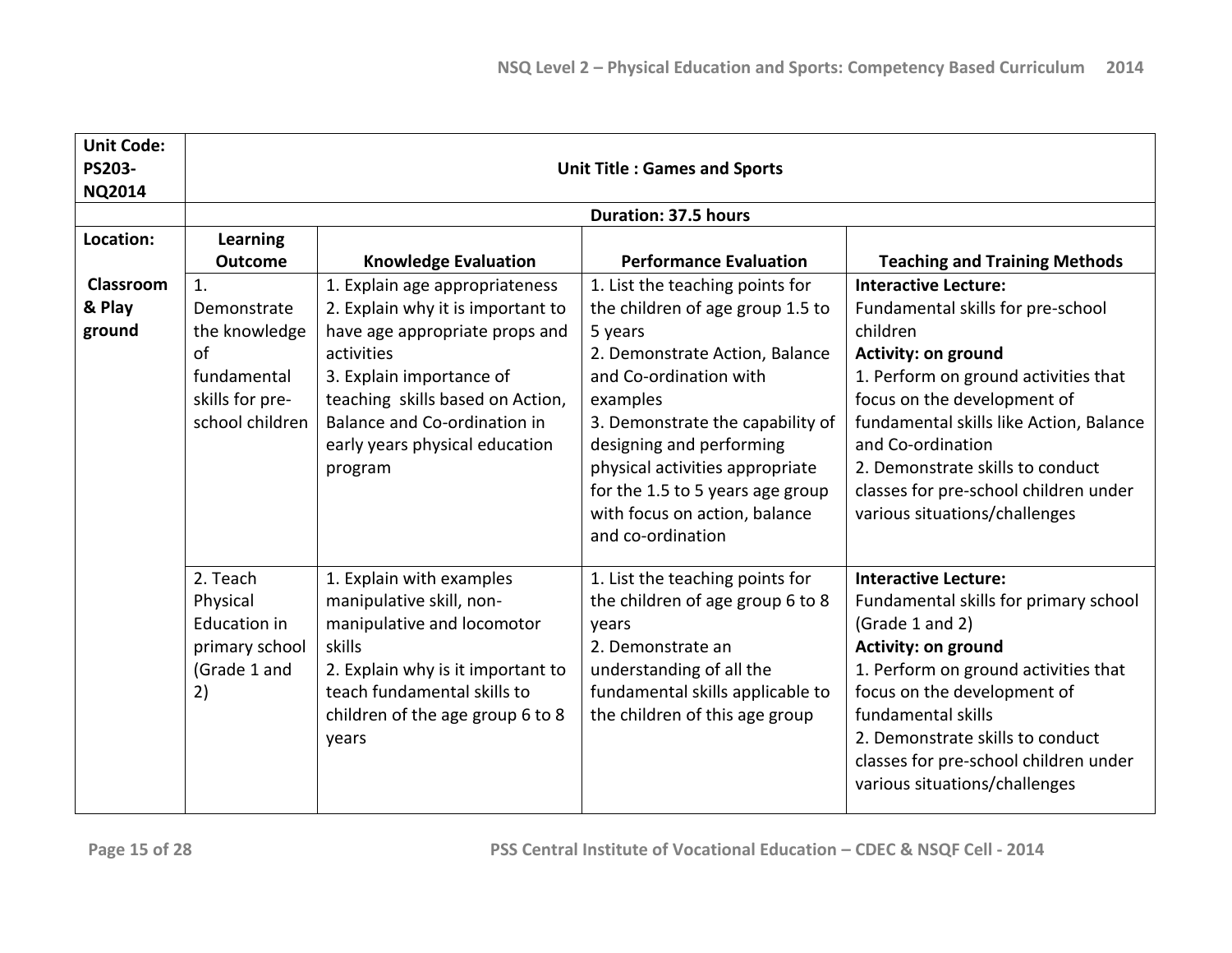| 3. Teach<br>Physical<br>education in<br>primary school<br>(Grade $3$ to $5$ )   | 1. Explain the importance of<br>introducing sports specific skills<br>along with fundamental skills for<br>the age group 8 to 11 years<br>2. Explain why specialization<br>should not start at the age<br>group of 8 to 11 years                                           | 1. List the teaching points for<br>the children of the age group 8<br>to 11 years<br>2. List the differences between<br>fundamental skills and sports<br>specific skills<br>3. List five fundamental skills<br>required to play all the outdoor<br>games | <b>Interactive Lecture:</b><br>Fundamental skills and sports specific<br>skills in primary school (Grade 3 to 5)<br>Activity: on ground:<br>1. Design and conduct a lesson on<br>fundamental skills applicable to the<br>children of the age group 8 to 11<br>years<br>2. Demonstrate the basic skills of<br>football, touch rugby, basketball and<br>cricket |
|---------------------------------------------------------------------------------|----------------------------------------------------------------------------------------------------------------------------------------------------------------------------------------------------------------------------------------------------------------------------|----------------------------------------------------------------------------------------------------------------------------------------------------------------------------------------------------------------------------------------------------------|---------------------------------------------------------------------------------------------------------------------------------------------------------------------------------------------------------------------------------------------------------------------------------------------------------------------------------------------------------------|
| 4. Teach<br>Physical<br>education in<br>middle school (<br>Grad 6 and<br>above) | 1. Explain why it is important to<br>include multiple games in<br>middle school physical<br>education program<br>2. Explain the difference in the<br>teaching approaches in early<br>year's physical education<br>program and middle school<br>physical education program. | 1. List the teaching Points for<br>the age group of 12 to 16 years<br>2. Demonstrate the<br>understanding of the rules of<br>the following sports<br>Football<br>$\bullet$<br>Basketball<br>$\bullet$<br>Cricket<br>Volleyball                           | <b>Interactive Lecture:</b><br>Physical education program in middle<br>school<br>Activity: on ground:<br>1. Design a coaching session on the<br>following skills<br>passing and receiving skills in<br>football<br>dribbling skills in basketball<br>passing skills in volleyball                                                                             |
| 4.Demonstrate<br>the basic<br>knowledge of<br>yogic exercises                   | 1. Explain the importance of<br>yoga for both body and mind<br>2. Explain asanas, hatha yoga<br>and pranayama                                                                                                                                                              | 1. List the differences between<br>asana and pranayama<br>2. Perform three yogic asanas in<br>standing position, sitting<br>position, and lying position                                                                                                 | <b>Interactive Lecture:</b><br>Yogic exercises<br><b>Activity:</b><br>1. Perform hatha yoga                                                                                                                                                                                                                                                                   |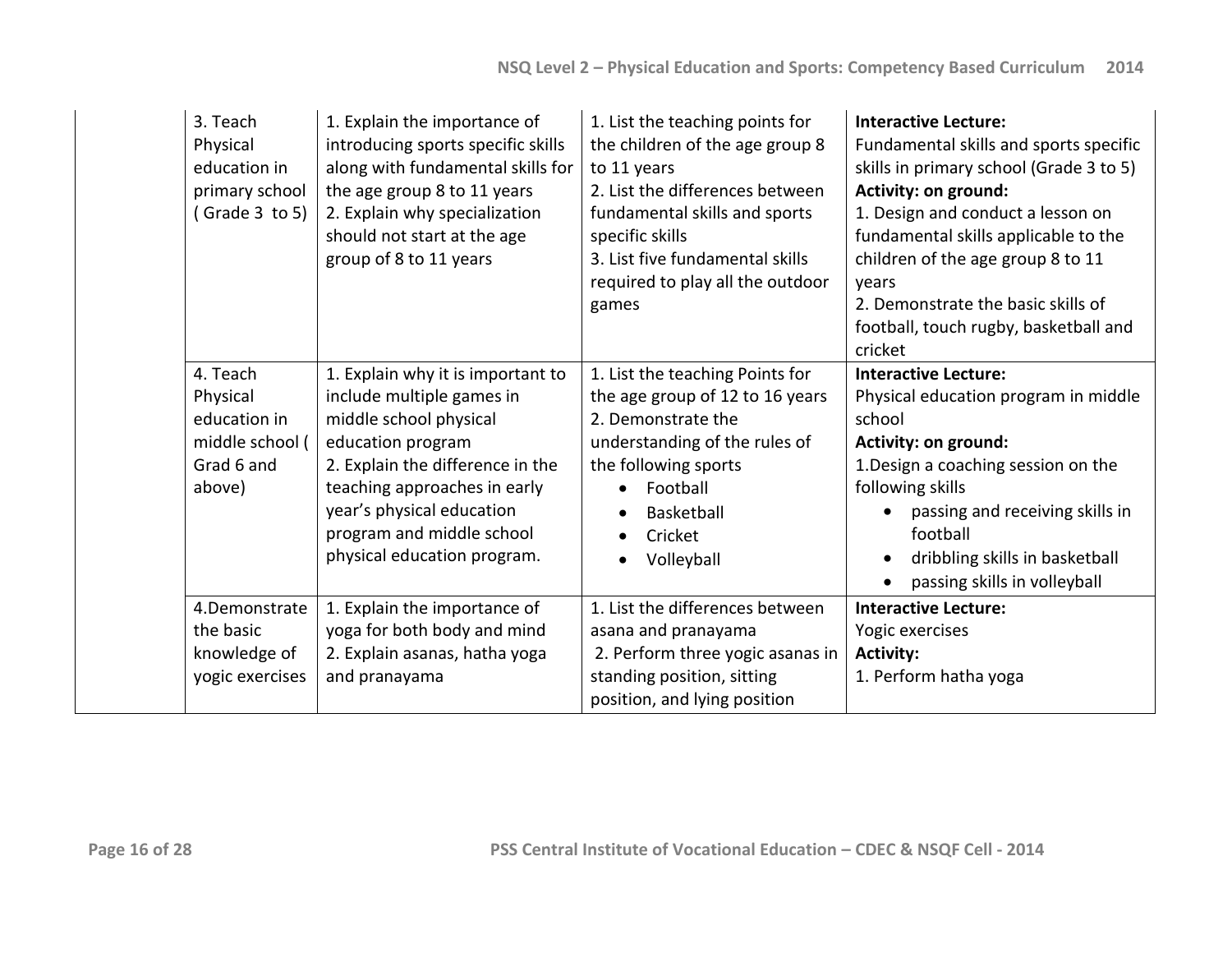| <b>Unit Code:</b><br><b>PS204-</b><br><b>NQ2014</b> | Unit Title : Developing an athlete                                                     |                                                                                                                                                                                                                                                            |                                                                                                                                                                                                                                                     |                                                                                                                                                                                                                                                         |  |
|-----------------------------------------------------|----------------------------------------------------------------------------------------|------------------------------------------------------------------------------------------------------------------------------------------------------------------------------------------------------------------------------------------------------------|-----------------------------------------------------------------------------------------------------------------------------------------------------------------------------------------------------------------------------------------------------|---------------------------------------------------------------------------------------------------------------------------------------------------------------------------------------------------------------------------------------------------------|--|
|                                                     |                                                                                        |                                                                                                                                                                                                                                                            | <b>Duration: 21.5 hours</b>                                                                                                                                                                                                                         |                                                                                                                                                                                                                                                         |  |
| Location:                                           | <b>Learning</b><br><b>Outcome</b>                                                      | <b>Knowledge Evaluation</b>                                                                                                                                                                                                                                | <b>Performance Evaluation</b>                                                                                                                                                                                                                       | <b>Teaching and Training Methods</b>                                                                                                                                                                                                                    |  |
| Classroom<br>& Play<br>ground                       | 1. Identify<br>postural<br>deformities<br>and learn<br>about<br>corrective<br>measures | 1. Explain active and inactive<br>postures<br>2. Explain the common causes<br>of deformity<br>3. Explain the causes of the<br>following postural deformities:<br>a. Spinal curvature<br>b. Flat foot<br>c. Knock knees<br>d. Bow legs<br>d. Round shoulder | 1. Demonstrate different types<br>of standing, sitting, bending and<br>sleeping postures<br>2. Demonstrate different types<br>of deformities and the<br>corrective measures to be taken                                                             | <b>Interactive Lecture:</b><br>Correct posture, deformities and<br>corrective measures<br><b>Activity:</b><br>1. Make a chart on different postural<br>deformities<br>2. Make a chart on correct postures of<br>standing, sitting, bending and sleeping |  |
|                                                     | 2. Understand<br>the basic<br>training<br>methods                                      | 1. Explain the different types of<br>training methods<br>2. Explain the benefits of<br>aerobic or continuous training<br>3. Explain the factors one<br>should consider before choosing<br>a training method                                                | 1. List the differences between:<br>a. Continuous and interval<br>training<br>b. Plyometric and circuit training<br>2. Demonstrate and perform<br>different types of training like<br>aerobic, interval, plyometric,<br>circuit and weight training | <b>Interactive Lecture:</b><br><b>Basic training methods</b><br><b>Activity:</b><br>1. Make a chart on different training<br>methods                                                                                                                    |  |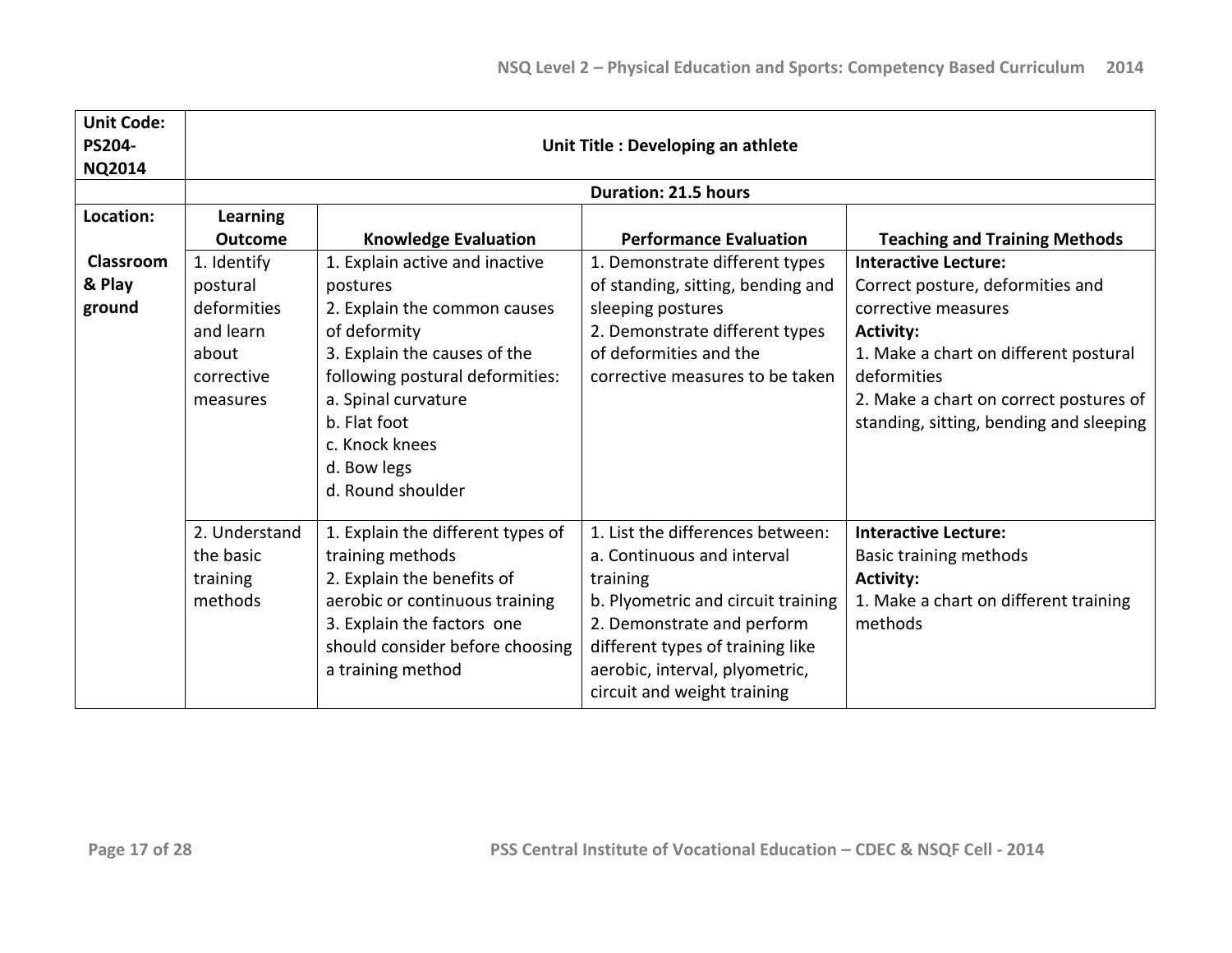| 3. Learn safe<br>ways to<br>participate in<br>physical<br>education and<br>sports | 1. Explain how to make ground<br>conditions safe<br>2. Explain why it is important to<br>know the correct ways to<br>perform an exercise | 1. List the differences between<br>safe conditions and safe acts<br>2. List the key guidelines for<br>safe conditions and safe acts<br>3. List and demonstrate the best<br>practices for cool down and<br>warm up | <b>Interactive Lecture:</b><br>Safe ways to participate in physical<br>education and sports<br><b>Activity:</b><br>1. Survey the school sports facility and<br>list the safety issues<br>2. Perform an on-ground activity to<br>demonstrate safe conditions while<br>playing outdoor games<br>2. Demonstrate the safe use of props<br>3. Demonstrate the correct method to<br>perform the basic exercises |
|-----------------------------------------------------------------------------------|------------------------------------------------------------------------------------------------------------------------------------------|-------------------------------------------------------------------------------------------------------------------------------------------------------------------------------------------------------------------|-----------------------------------------------------------------------------------------------------------------------------------------------------------------------------------------------------------------------------------------------------------------------------------------------------------------------------------------------------------------------------------------------------------|
| 4. Learn basic<br>First Aid                                                       | 1. Explain the basic principles of<br><b>First Aid</b><br>2. Explain and demonstrate RICE                                                | 1. Make a list of items to be<br>included in a First Aid kit<br>List common sports injuries and<br>their First Aid<br>2. Differentiate between:<br>a. Cuts and nose bleeds<br>b. Sprain and strain                | <b>Interactive Lecture:</b><br><b>First Aid</b><br>Activity: on ground:<br>1. Demonstrate the basic first aid for<br>the following: cuts, bruises, heat<br>stroke, nose bleeds, strain and sprain                                                                                                                                                                                                         |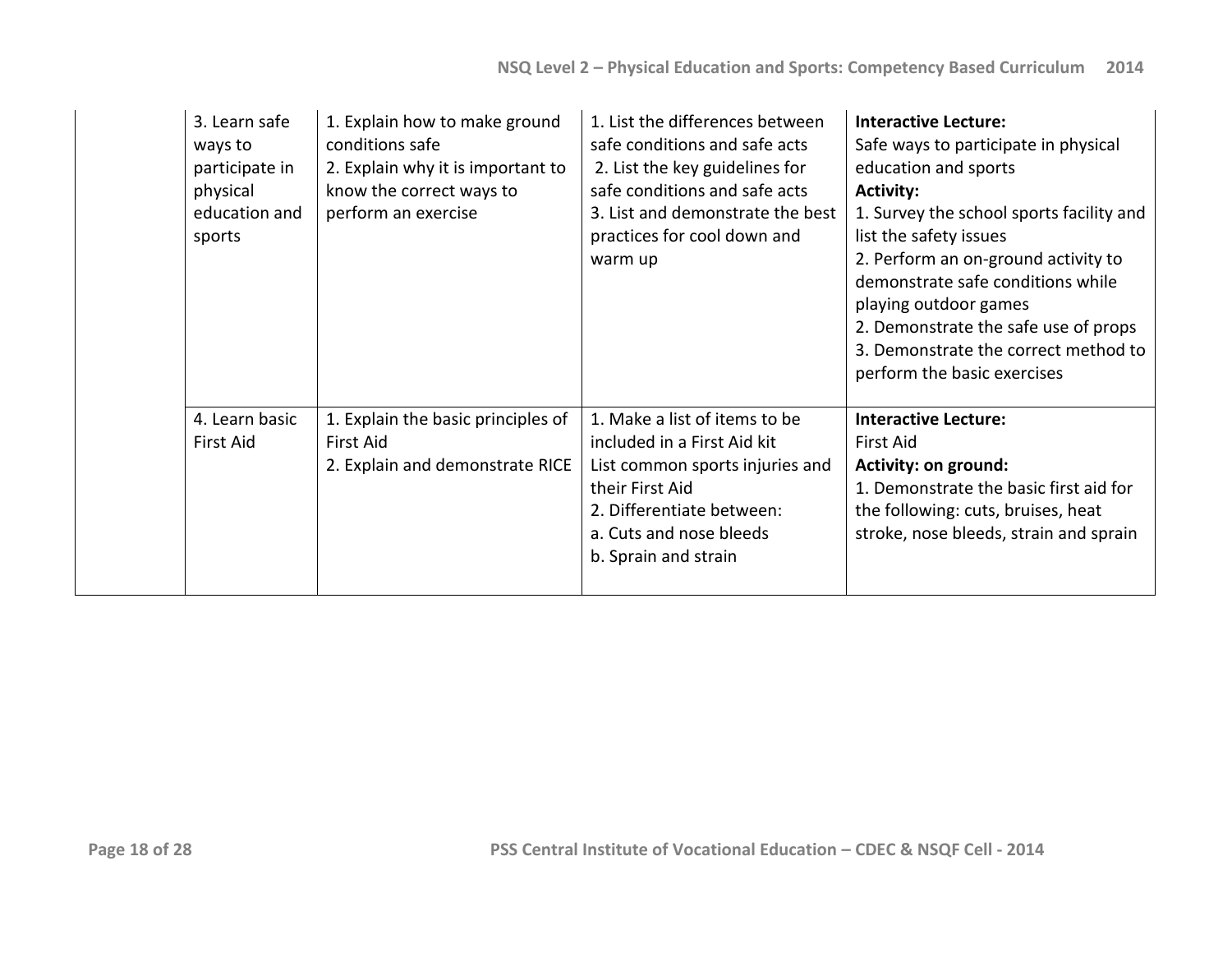| <b>Unit Code:</b><br><b>PS205-</b><br><b>NQ2014</b> |                                            | Unit Title : Learning to train : Training to learn                                                                                                                                                                                               |                                                                                                                                                                                                                                                                                                                                      |                                                                                                                                                                                                                                                                                                                                                                                                                         |  |
|-----------------------------------------------------|--------------------------------------------|--------------------------------------------------------------------------------------------------------------------------------------------------------------------------------------------------------------------------------------------------|--------------------------------------------------------------------------------------------------------------------------------------------------------------------------------------------------------------------------------------------------------------------------------------------------------------------------------------|-------------------------------------------------------------------------------------------------------------------------------------------------------------------------------------------------------------------------------------------------------------------------------------------------------------------------------------------------------------------------------------------------------------------------|--|
|                                                     |                                            |                                                                                                                                                                                                                                                  | <b>Duration: 26 hours</b>                                                                                                                                                                                                                                                                                                            |                                                                                                                                                                                                                                                                                                                                                                                                                         |  |
| Location:                                           | Learning<br><b>Outcome</b>                 | <b>Knowledge Evaluation</b>                                                                                                                                                                                                                      | <b>Performance Evaluation</b>                                                                                                                                                                                                                                                                                                        | <b>Teaching and Training Methods</b>                                                                                                                                                                                                                                                                                                                                                                                    |  |
| <b>Classroom</b><br>& Play<br>ground                | 1. Learn to<br>train and train<br>to learn | 1. Explain the idea of a perfect<br>teacher. Describe based on their<br>personal qualities, core values,<br>social skills and code of conduct.<br>2. Explain the qualities of a<br>reflective teacher<br>3. Explain the meaning of<br>discipline | 1. List the expected code of<br>conduct a teacher<br>2. List examples from your<br>everyday life where appropriate<br>behavior is required<br>3. Identify the difference<br>between a reflective and a non-<br>reflective teacher<br>4. List the differences between<br>proactive and reactive strategies<br>to deal with discipline | <b>Interactive Lecture:</b><br>Qualities of a good teacher<br><b>Role Play:</b><br>1. Play the role of a teacher teaching<br>some topics.<br>2. Do a role play on a discipline issue<br>in class. Discuss the effectiveness of<br>the teacher's approach to solving the<br>issue.<br><b>Activity:</b><br>3. Make a chart on the roles and<br>responsibilities of a teacher and an<br>expected code of conduct in school |  |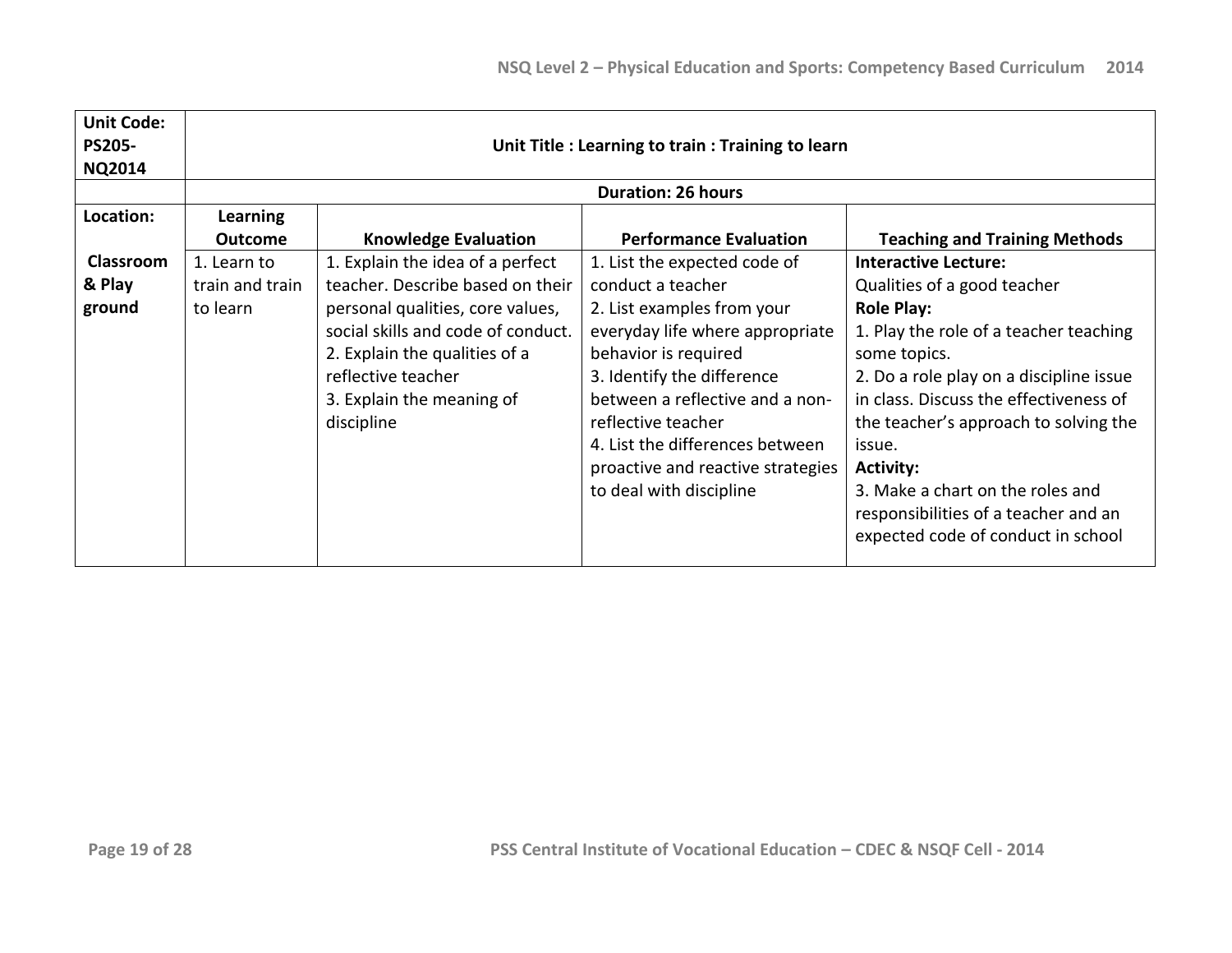| 2.<br>Demonstrate<br>the knowledge<br>of effective<br>teaching<br>methods | 1. Explain and demonstrate<br>different teaching methods<br>2. List different teaching<br>methods. Explain why there is a<br>need for these teaching<br>methods                                | 1. List the differences between:<br>a. A lecture method and a role<br>play method<br>b. Hands on learning and<br>discussion and debate<br>2. Demonstrate the knowledge<br>of using role play as a teaching<br>method<br>3. Demonstrate the difference<br>between a kinesthetic learner<br>and a reflective learner | <b>Interactive Lecture:</b><br>Effective teaching methods<br><b>Role Play:</b><br>1. Play the role of a teacher using a<br>training method, lecture method and<br>a role play method                                                                                                                                                                                                                                                                                                                                                                                                                                                                                 |
|---------------------------------------------------------------------------|------------------------------------------------------------------------------------------------------------------------------------------------------------------------------------------------|--------------------------------------------------------------------------------------------------------------------------------------------------------------------------------------------------------------------------------------------------------------------------------------------------------------------|----------------------------------------------------------------------------------------------------------------------------------------------------------------------------------------------------------------------------------------------------------------------------------------------------------------------------------------------------------------------------------------------------------------------------------------------------------------------------------------------------------------------------------------------------------------------------------------------------------------------------------------------------------------------|
| 3.<br>Demonstrate<br>effective<br>communicatio<br>n skills                | 1. Explain various elements of<br>communications, their usage<br>and relevance<br>2. Explain why communication is<br>important<br>3. Explain the significance of<br>listening in communication | 1. Identify the elements of<br>effective communication<br>2. Identify the ways to improve<br>one's listening skills<br>3. Demonstrate effective<br>listening skills, speaking skills,<br>writing skills, and reading skills                                                                                        | <b>Interactive Lecture:</b><br><b>Effective communication skills</b><br><b>Role Play:</b><br>1. Situation 1: Parent - teacher<br>meeting. One student plays the role<br>of a teacher and all others play the<br>role of parents. This meeting is to<br>convince parents of the importance of<br>physical education and sports for their<br>children.<br>2. Situation 2: Principal addressing the<br>assembly on children's day<br>3. Situation 3: An oral exam being<br>conducted by an external examiner.<br>Appoint a few students as examiners<br>and rest as students.<br>4. Situation 4: A teacher taking a<br>physical activity class for grade 4<br>students. |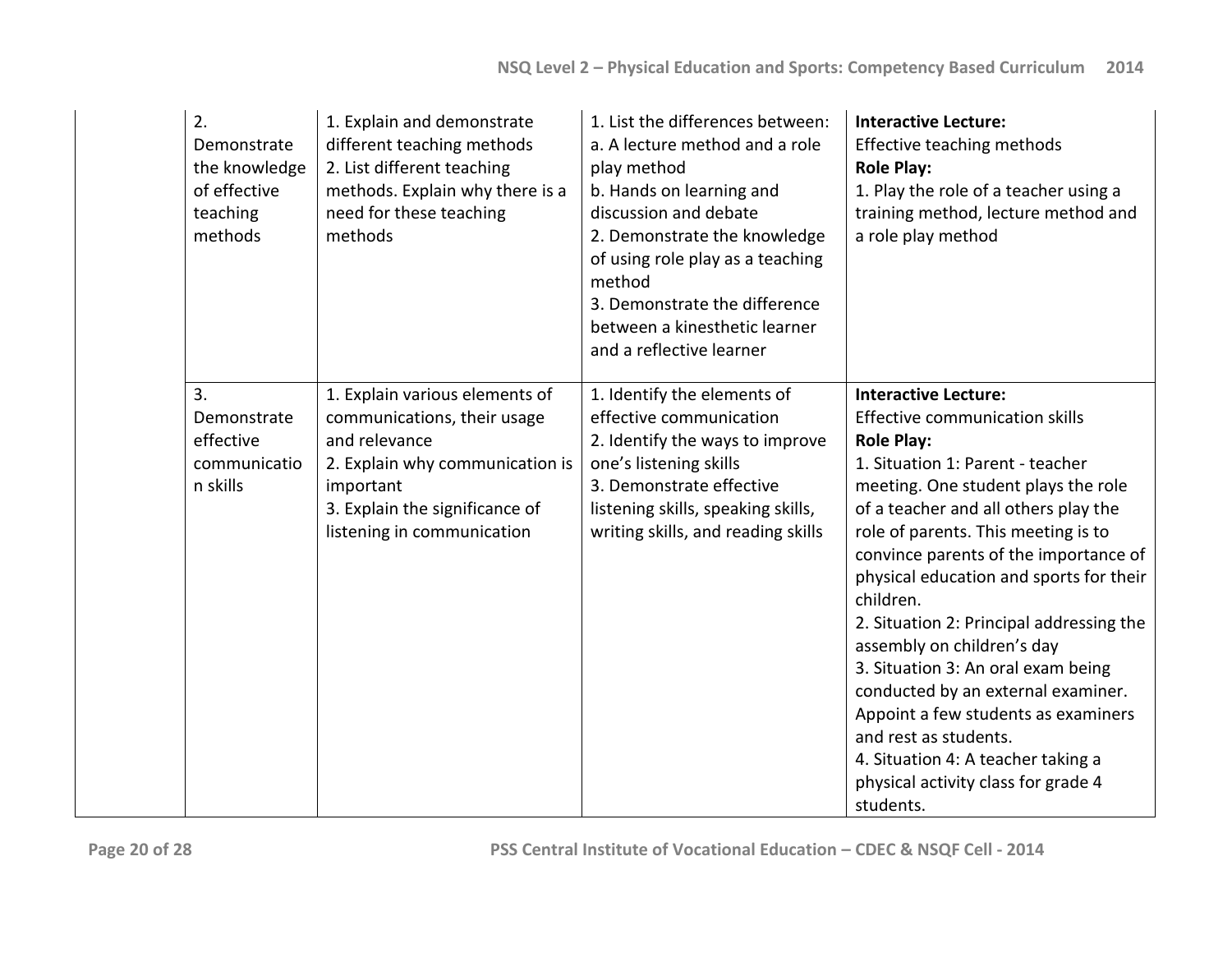| knowledge of<br>planning an<br>event | 4. Demonstrate   1. Explain the different elements  <br>of planning<br>2. Explain with examples why<br>planning is important | 1. Demonstrate the knowledge<br>of planning by organizing a<br>volleyball competition<br>2. Demonstrate the knowledge<br>of planning by organizing a<br>school sports day | <b>Interactive Lecture:</b><br>Planning an event<br><b>Activity:</b><br>1 Plan a sports day for a primary<br>school. List the major items you<br>would consider in this plan |
|--------------------------------------|------------------------------------------------------------------------------------------------------------------------------|---------------------------------------------------------------------------------------------------------------------------------------------------------------------------|------------------------------------------------------------------------------------------------------------------------------------------------------------------------------|
|                                      |                                                                                                                              |                                                                                                                                                                           |                                                                                                                                                                              |

| <b>Unit Code:</b><br><b>PS206-</b><br><b>NQ2014</b> | Unit Title: Managing sports events                                   |                                                                                                                                                                                                                                |                                                                                                                                                                                                                                                               |                                                                                                                                                                                      |
|-----------------------------------------------------|----------------------------------------------------------------------|--------------------------------------------------------------------------------------------------------------------------------------------------------------------------------------------------------------------------------|---------------------------------------------------------------------------------------------------------------------------------------------------------------------------------------------------------------------------------------------------------------|--------------------------------------------------------------------------------------------------------------------------------------------------------------------------------------|
|                                                     |                                                                      |                                                                                                                                                                                                                                | <b>Duration: 33.5 hours</b>                                                                                                                                                                                                                                   |                                                                                                                                                                                      |
| Location:                                           | <b>Learning</b><br><b>Outcome</b>                                    | <b>Knowledge Evaluation</b>                                                                                                                                                                                                    | <b>Performance Evaluation</b>                                                                                                                                                                                                                                 | <b>Teaching and Training Methods</b>                                                                                                                                                 |
| <b>Classroom</b><br>& Play<br>ground                | 1. Learn to<br>manage sports<br>events                               | 1. Explain rules of the four<br>major games: football,<br>basketball, volleyball and cricket<br>2. Explain officiating dress codes<br>for different games<br>3. Explain different signals while<br>officiating different games | 1. Demonstrate the<br>understanding of the rules of<br>football, basketball, volleyball<br>and cricket<br>2. Demonstrate the knowledge<br>of officiating football,<br>basketball, volleyball and cricket                                                      | <b>Interactive Lecture:</b><br>Managing sports events<br><b>Activity: on ground</b><br>1. Officiate football, basketball,<br>volleyball and cricket matches                          |
|                                                     | 2.<br>Demonstrate<br>the knowledge<br>of ground and<br>court marking | 1. Explain the measurements of<br>a football ground, a cricket<br>pitch, a volleyball court and a<br>basketball court.<br>2. Describe the various tools and<br>equipment needed to mark a<br>court or a ground                 | 1. Demonstrate the<br>court/ground marking on a<br>chart paper for football,<br>basketball, volleyball and cricket<br>2. List the tools and equipment<br>needed to mark football ground,<br>volleyball court, basketball court<br>and cricket pitch and field | <b>Interactive Lecture:</b><br>Ground and court marking<br>Activity: on ground<br>Mark the ground and court of four<br>major games - football, basketball,<br>volleyball and cricket |

**Page 21 of 28 PSS Central Institute of Vocational Education – CDEC & NSQF Cell - 2014**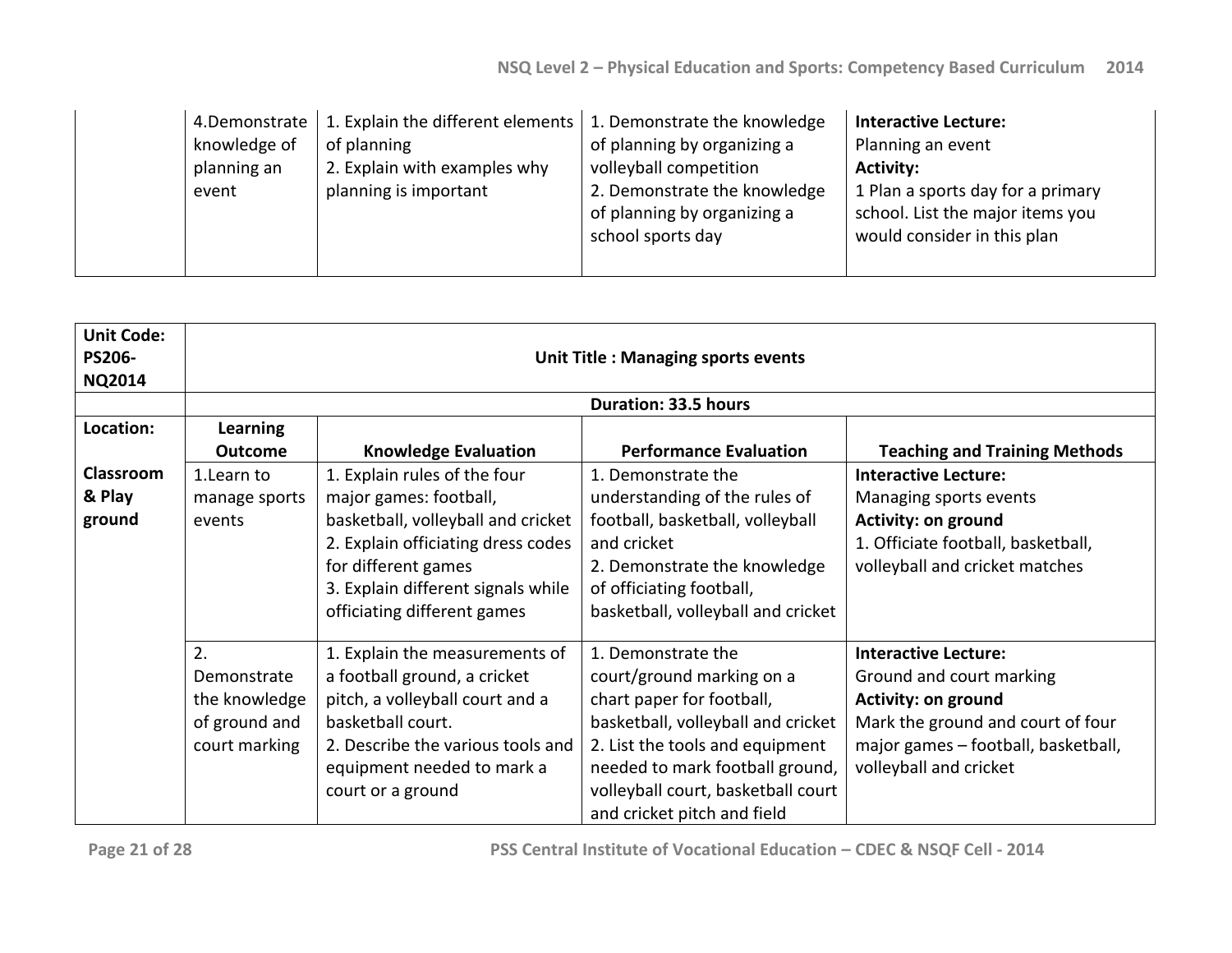| 3. Learn to<br>maintain<br>props,<br>equipment<br>and sports<br>facilities | 1. Explain the correct<br>procedures to maintain balls<br>before and after their use<br>2. Explain the correct<br>procedures to maintain props<br>and equipment before and after<br>their use                                                                            | 1. Inflate the balls with correct<br>pressure<br>2. Demonstrate an<br>understanding of maintaining<br>the props and equipment before<br>and after their use<br>3. List down the maintenance<br>procedure of a volleyball court<br>after the match | <b>Interactive Lecture:</b><br>Maintaining props, equipment and<br>sports facilities<br><b>Activity:</b><br>1. Clean your sports room and<br>arrange the props and equipment<br>neatly<br>2. Make a chart stating the best<br>practices in maintaining balls                                                                                                                                                            |
|----------------------------------------------------------------------------|--------------------------------------------------------------------------------------------------------------------------------------------------------------------------------------------------------------------------------------------------------------------------|---------------------------------------------------------------------------------------------------------------------------------------------------------------------------------------------------------------------------------------------------|-------------------------------------------------------------------------------------------------------------------------------------------------------------------------------------------------------------------------------------------------------------------------------------------------------------------------------------------------------------------------------------------------------------------------|
| 4. Learn to<br>organize<br>sports day and<br>tournaments                   | 1. Explain the different stages of<br>planning an event<br>2. Explain different roles and<br>responsibilities in planning and<br>execution of sports day and a<br>tournament<br>3. Explain how to prepare the<br>checklist for an event and also<br>the importance of it | 1. Design a sports day<br>mentioning different stages of<br>planning<br>2. Make an agenda for the<br>sports day<br>3. Make a checklist for before<br>and after a football tournament<br>4. Prepare a knock out fixture<br>for 15 teams            | <b>Interactive Lecture:</b><br>Organizing sports day and<br>tournaments<br><b>Activity:</b><br>1. Make four groups in a class. Each<br>group prepares a sports day schedule<br>for your school and presents it in the<br>class<br>2. On Ground:<br>a. Organize inter class tournaments in<br>your school for football, volleyball,<br>cricket and basketball<br>b. Plan and conduct annual sports day<br>of your school |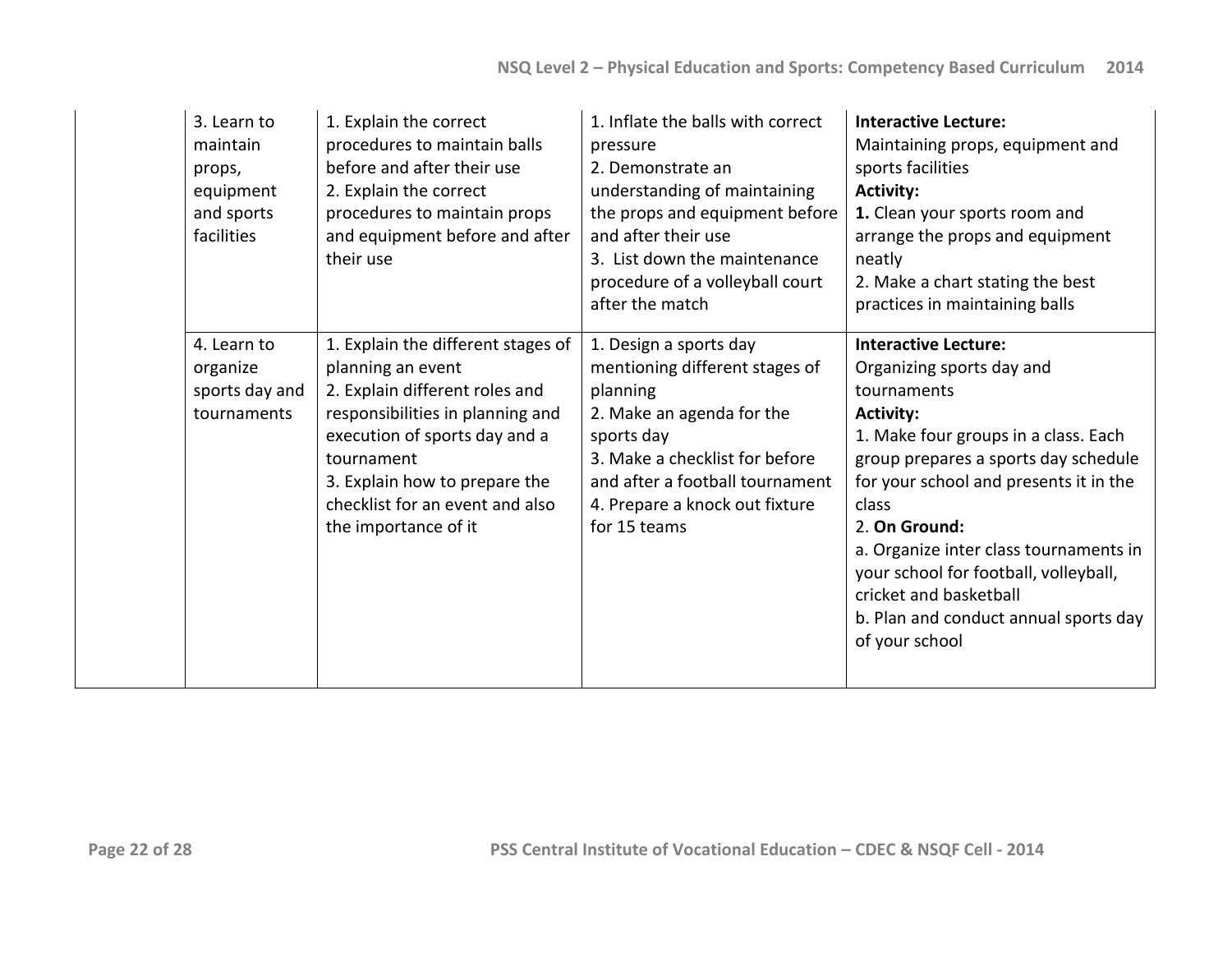| <b>Unit Code:</b><br>PS207-<br><b>NQ2014</b> | <b>Unit Title: Nutrition</b>                                               |                                                                                                                                                                     |                                                                                                                                                                                                                                                                                 |                                                                                                                                                                                                                                                                                                                                                                |
|----------------------------------------------|----------------------------------------------------------------------------|---------------------------------------------------------------------------------------------------------------------------------------------------------------------|---------------------------------------------------------------------------------------------------------------------------------------------------------------------------------------------------------------------------------------------------------------------------------|----------------------------------------------------------------------------------------------------------------------------------------------------------------------------------------------------------------------------------------------------------------------------------------------------------------------------------------------------------------|
|                                              |                                                                            |                                                                                                                                                                     | <b>Duration: 19.5 hours</b>                                                                                                                                                                                                                                                     |                                                                                                                                                                                                                                                                                                                                                                |
| Location:                                    | <b>Learning</b><br><b>Outcome</b>                                          | <b>Knowledge Evaluation</b>                                                                                                                                         | <b>Performance Evaluation</b>                                                                                                                                                                                                                                                   | <b>Teaching and Training Methods</b>                                                                                                                                                                                                                                                                                                                           |
| Classroom<br>& Play<br>ground                | 1.Understand<br>the role of<br>nutrition and<br>the use of food<br>pyramid | 1. Explain nutrient and<br>constituents of nutrition<br>2. Explain food pyramid                                                                                     | 1. Differentiate between:<br>a. Macro and micro nutrients<br>b. Simple and complex<br>carbohydrates<br>2. Demonstrate an<br>understanding of balance diet<br>3. How is a balanced diet linked<br>to a food pyramid                                                              | <b>Interactive Lecture:</b><br>Nutrition and food pyramid<br><b>Activity:</b><br>1. Prepare a chart explaining the<br>different nutrients<br>2. Visit the local vegetable market and<br>list the commodities that are rich in<br>carbohydrates, proteins, vitamins and<br>fat.<br>3. List the food items that are a good<br>source of protein for a vegetarian |
|                                              | 2. Learn to<br>calculate<br>caloric values                                 | 1. Explain calorie<br>2. Explain the caloric values of<br>different food items<br>3. Demonstrate how to calculate<br>caloric values<br>3. Explain oxidation of food | 1. List the ingredients of a<br>nutritious diet<br>2. What is caloric value?<br>3. How to calculate caloric value<br>of food items?<br>4. Calculate caloric values of<br>different food items<br>3. List the food items that are<br>good sources of protein for a<br>vegetarian | <b>Interactive Lecture:</b><br>How to calculate caloric values<br><b>Activity:</b><br>1. Prepare a chart explaining the<br>caloric value of different food items<br>2. Visit the local vegetable market and<br>list the commodities that are rich in<br>carbohydrate, protein, vitamins and<br>fat.                                                            |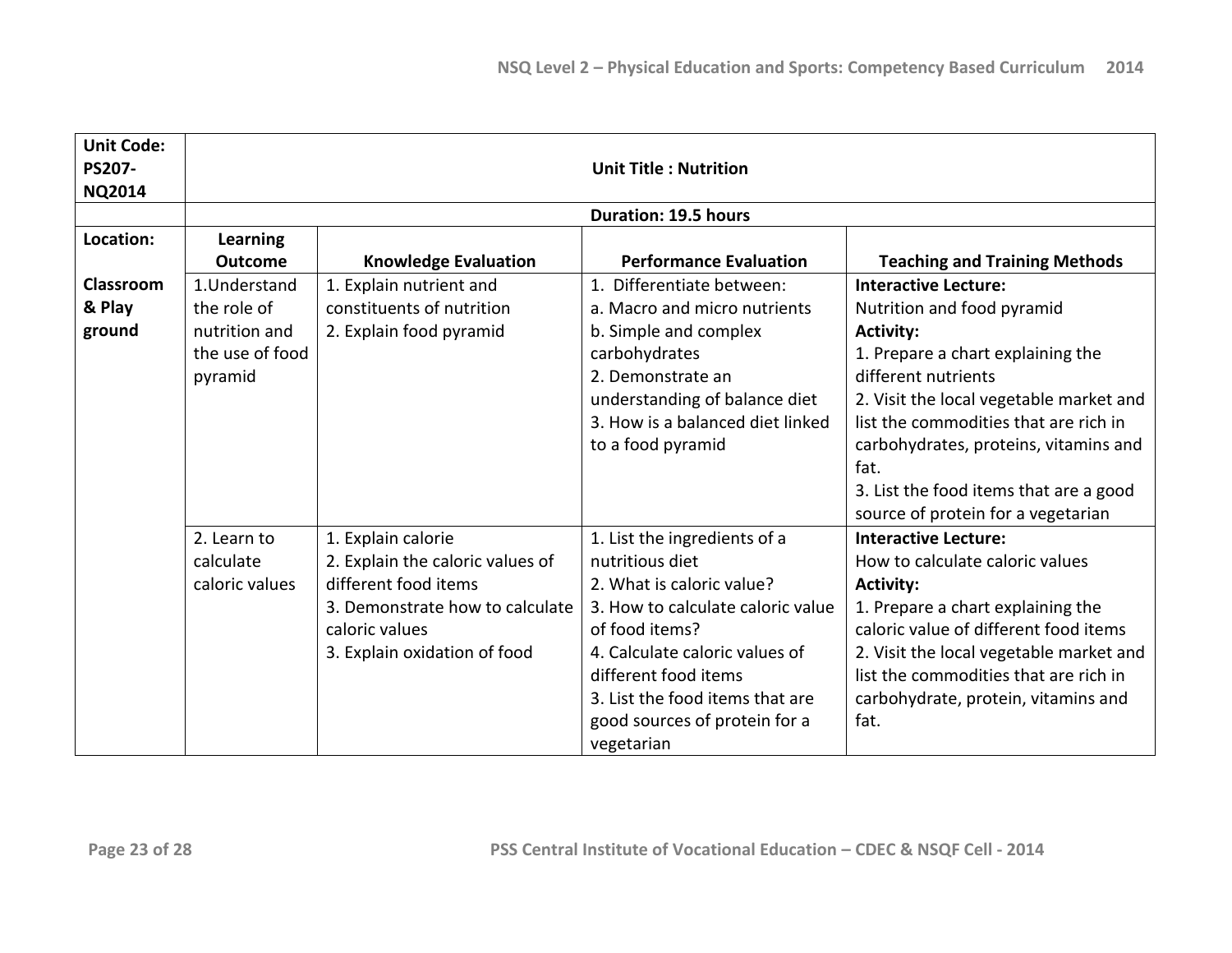| 3. Understand<br>diet and<br>weight | 1. Explain what leads to energy<br>imbalance<br>2. Identify factors that lead to<br>the increase and decrease in<br>body weight<br>2. Explain basal metabolic rate<br>3. Explain the factors that need<br>to be considered while creating<br>a sports diet | 1. Differentiate between:<br>a. Energy in and energy out<br>b. Normal diet and sports diet<br>2. Demonstrate the ability to<br>prepare a diet plan to increase<br>weight<br>3. Demonstrate the ability to<br>prepare a sports diet | <b>Interactive Lecture:</b><br>Diet and weight<br><b>Activity:</b><br>1. Calculate the basal metabolic rate<br>2. Prepare a chart recommending the<br>food items to be included for regular<br>diet and for sports diet |
|-------------------------------------|------------------------------------------------------------------------------------------------------------------------------------------------------------------------------------------------------------------------------------------------------------|------------------------------------------------------------------------------------------------------------------------------------------------------------------------------------------------------------------------------------|-------------------------------------------------------------------------------------------------------------------------------------------------------------------------------------------------------------------------|
|-------------------------------------|------------------------------------------------------------------------------------------------------------------------------------------------------------------------------------------------------------------------------------------------------------|------------------------------------------------------------------------------------------------------------------------------------------------------------------------------------------------------------------------------------|-------------------------------------------------------------------------------------------------------------------------------------------------------------------------------------------------------------------------|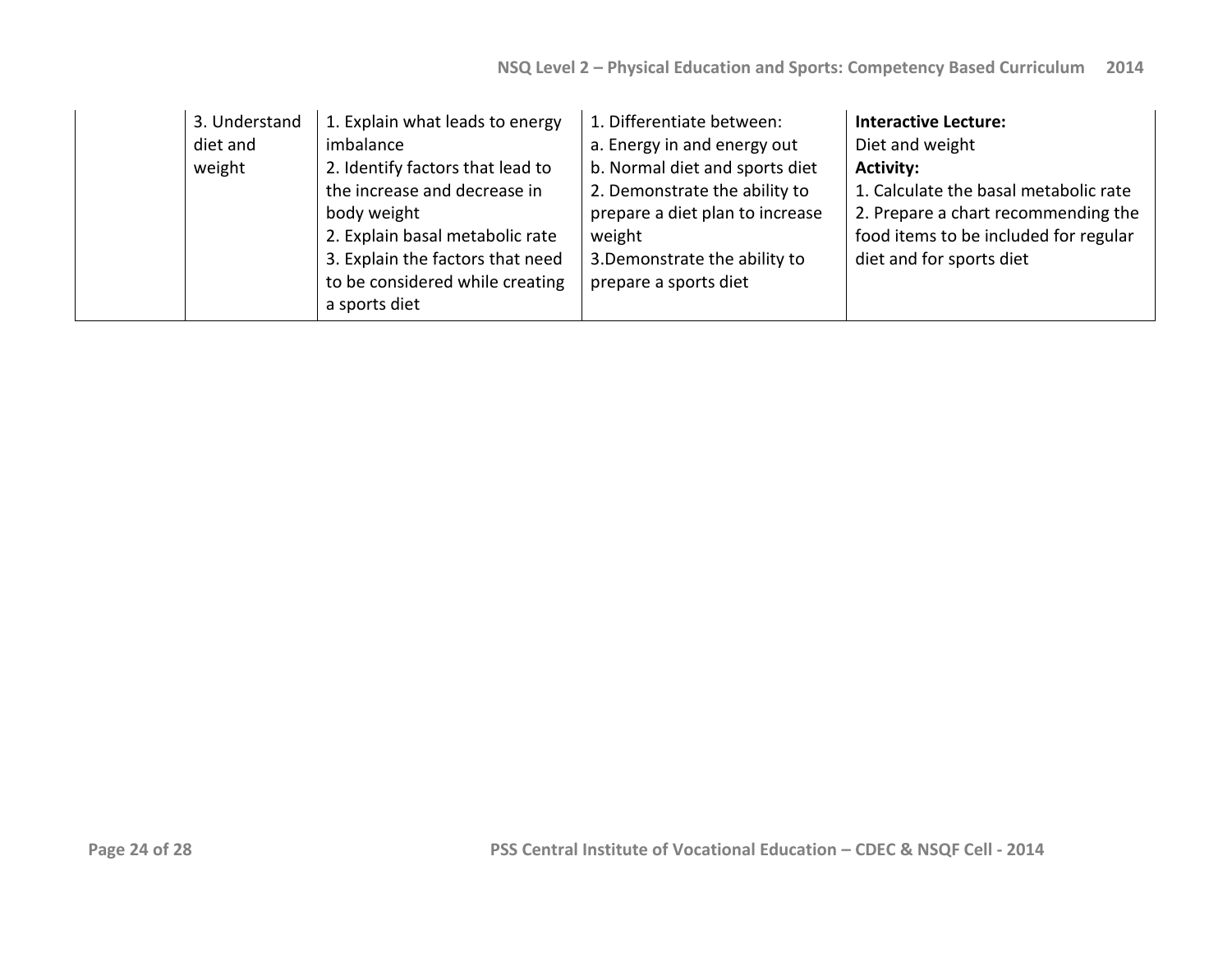## **Assessment Guide**

Assessment is a necessary process to determine the level of progress and learning of knowledge and skills at a particular level and take remedial action. It needs to be continuous and comprehensive in nature to achieve this purpose. The student workbook has sections of Assessment and Assessment checklists in each section of a module to judge the extent to which a student has grasped the concept and is able to demonstrate the skill. A variety of assessment methods are used to evaluate the student as is required in the vocations that pertain to this course. Appropriate evidence is to be collected from activities that can be clearly related to the units of competency. It should cover all the elements and performance criteria/indicators in the competency standards.

The final assessment will be in line with the CBSE guidelines.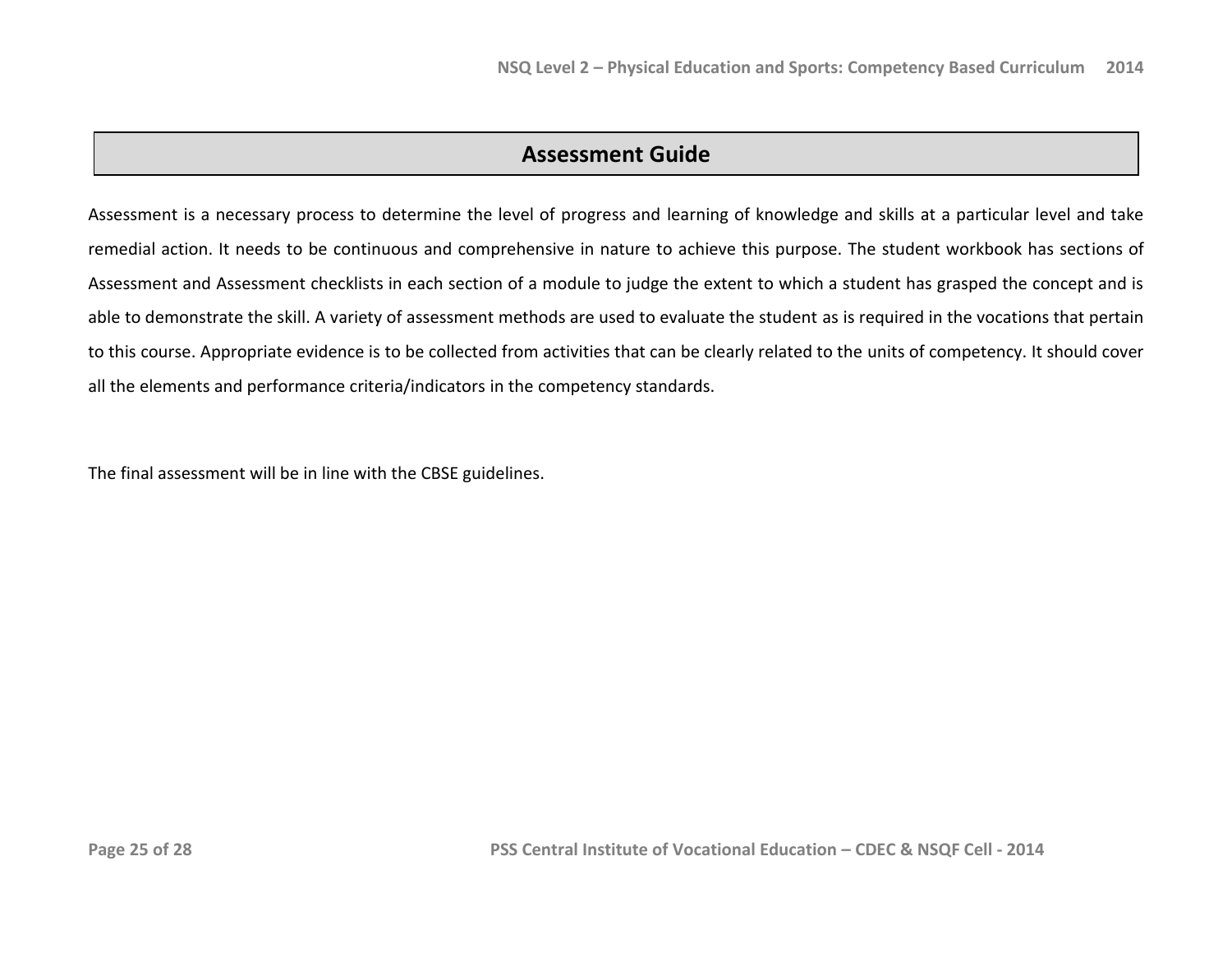# **List of Tools, Equipment and Materials**

| <b>List of Items</b> |                                                                                                                  |        | <b>Quantity for</b><br>30 students |  |  |
|----------------------|------------------------------------------------------------------------------------------------------------------|--------|------------------------------------|--|--|
|                      | Storage Cupboard for the props                                                                                   |        |                                    |  |  |
|                      | Volleyball Poles (Mobile in schools where the ground exists)                                                     | 1 pair | 1 pair                             |  |  |
|                      | Mini Football Goal Posts (2mx1.1m) to full size fixed goal posts                                                 | 1 pair | 1 pair                             |  |  |
|                      | Kho-Kho Posts                                                                                                    | 1 pair | 1 pair                             |  |  |
|                      | Marking Props: Cones, Flexi-poles, Measuring Tape,                                                               |        |                                    |  |  |
|                      | Fitness props: Medicine ball, Agility Ladder, Step hurdles, Weighing scale, Height scale, whistle, stop<br>watch |        |                                    |  |  |
|                      |                                                                                                                  |        |                                    |  |  |
|                      | Sports props: Hula Hoops, Frisbees, Footballs, Basketballs, Rugby balls, Volleyballs, cricket bats and balls     |        | 1:2 to $1:4$                       |  |  |
|                      | Props will be configured based on the class size for practical training                                          |        |                                    |  |  |

# **Trainer's Qualification**

- Graduate or Post Graduate in Physical Education (BPE/ BPEd/ MPEd) or Diploma in Physical Education/ Sports Coaching with 1+ years of experience as a Physical Education Teacher or Coach.
- Work experience in school, colleges, academies or in the area of physical training and sports (at least 1 year)
- Good knowledge of school education system or sports coaching with prior experience in training / teaching.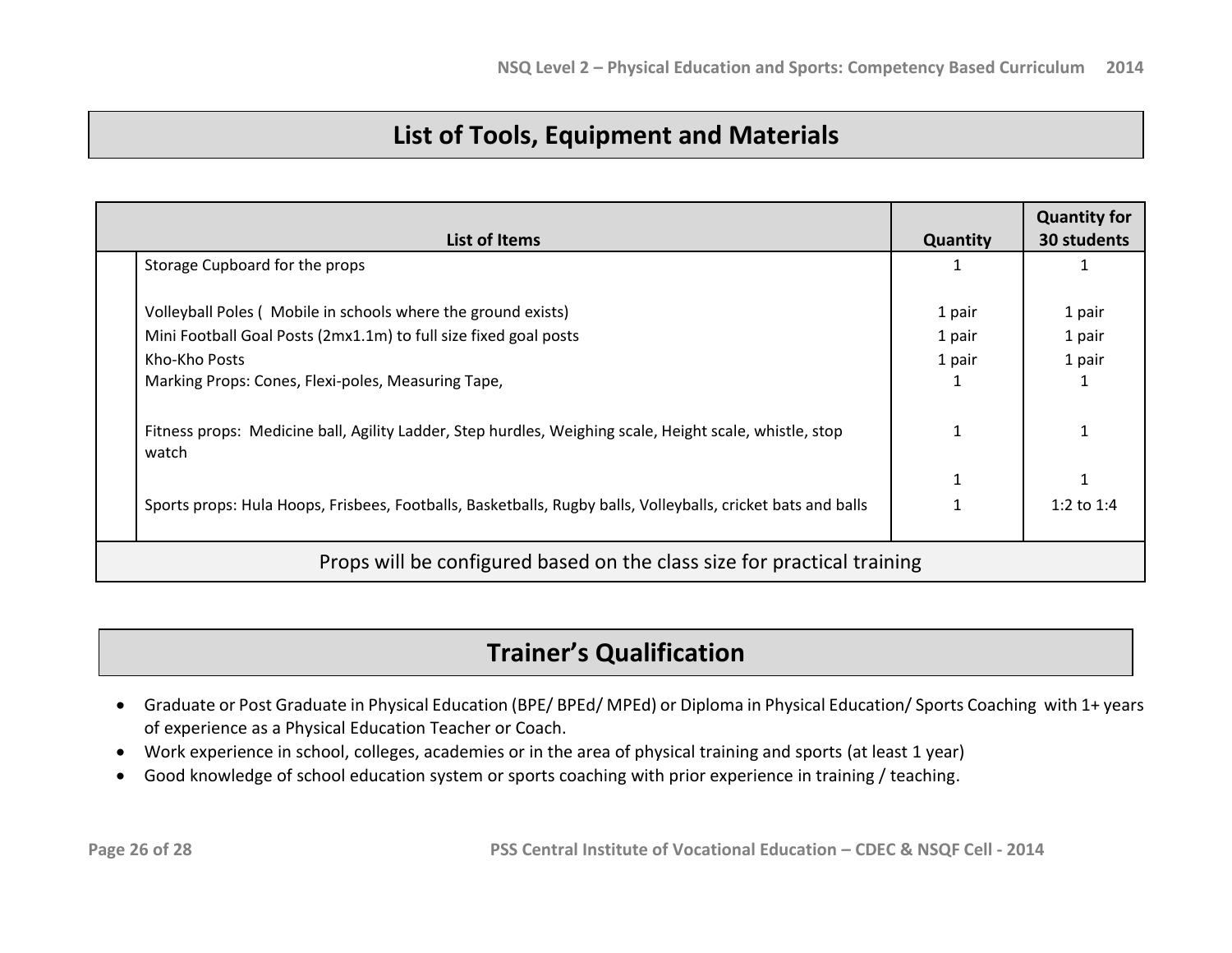# **List of Contributors**

- Mr. Saumil Majmudar, CEO, SV EduSports Pvt. Ltd., Bangalore
- Ms. Jyoti Majmudar, COO, SV EduSports Pvt. Ltd., Bangalore
- Mr. Parminder Gill, CMO, SV EduSports Pvt. Ltd., Bangalore
- Mr. Meer Waqiruddin Khaleeq, Head Business Development, SV EduSports Pvt. Ltd., Bangalore
- Ms. Srividya Majmudar, Manager, Quality and Systems, SV EduSports Pvt. Ltd., Bangalore
- Mr. Javed Azad Khan, Product manager, EduSports, Bangalore
- Mr. Delix Issac, Product manager, EduSports, Bangalore